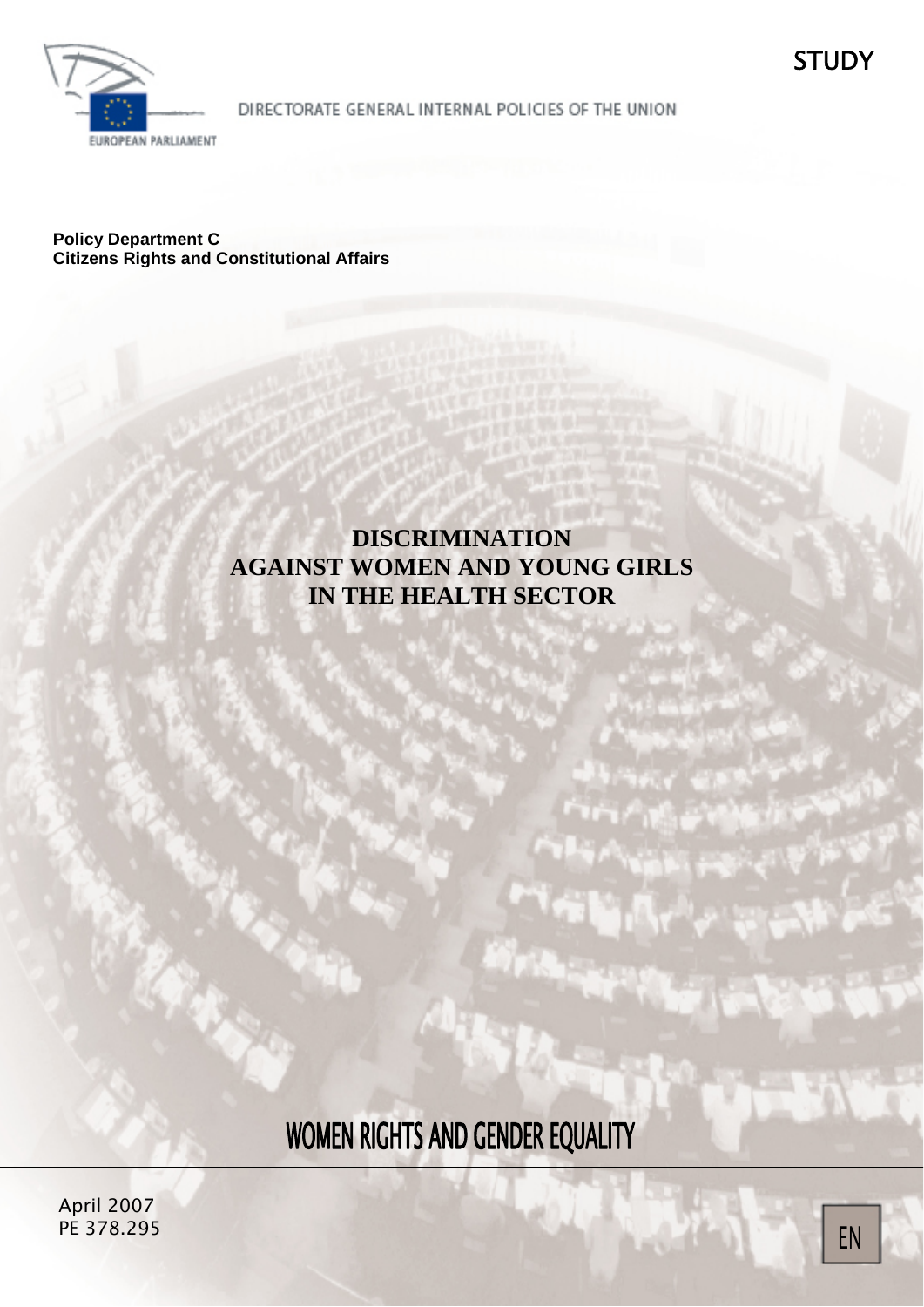

PARLAMENTO EUROPEO EVROPSKÝ PARLAMENT EUROPA-PARLAMENTET EUROPÄISCHES PARLAMENT EUROOPA PARLAMENT EYPONAÏKO KOINOBOYAIO EUROPEAN PARLIAMENT PARLEMENT EUROPÉEN PARLAMENTO EUROPEO EIROPAS PARLAMENTS EUROPOS PARLAMENTAS EURÓPAI PARLAMENT IL-PARLAMENT EWROPEW EUROPEES PARLEMENT PARLAMENT EUROPEJSKI PARLAMENTO EUROPEU EURÓPSKY PARLAMENT EVROPSKI PARLAMENT EUROOPAN PARLAMENTTI EUROPAPARLAMENTET

**Directorate-General Internal Policies Policy Department C Citizens Rights and Constitutional Affairs** 

# **DISCRIMINATION AGAINST WOMEN AND YOUNG GIRLS IN THE HEALTH SECTOR**

**STUDY** 

**PE 378.295**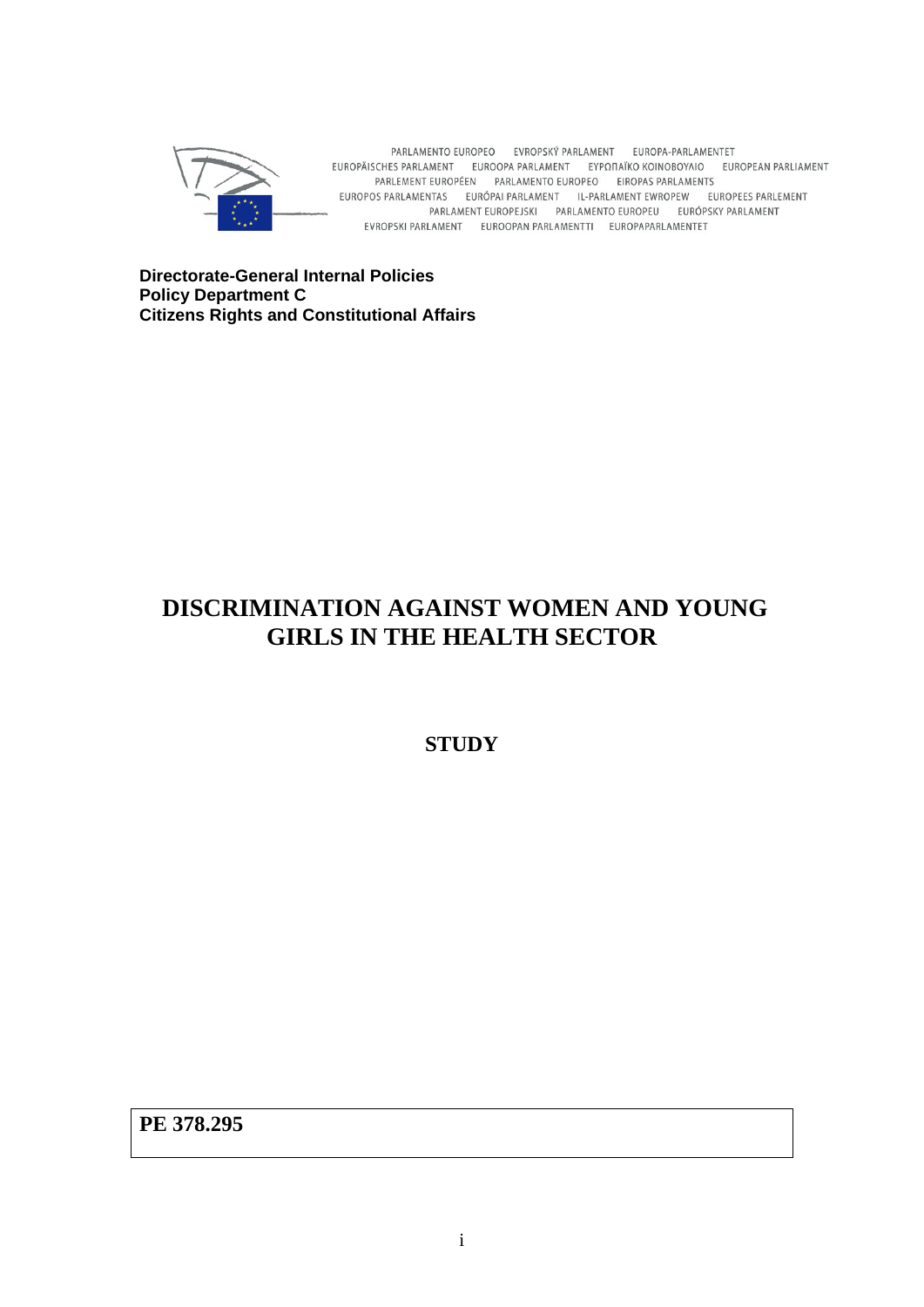This note was requested by: The European Parliament's committee on Women's Rights and Gender Equality.

This paper is published in the following languages: EN, FR.

## Authors: **European Institute of Women's Health, Dublin**

Manuscript completed in April 2007

Copies can be obtained through: Tel: 32628

 Fax: 2832365 E-mail: claire.genta@europarl.europa.eu

Informations on DG Ipol publications: http://www.ipolnet.ep.parl.union.eu/ipolnet/cms

Brussels, European Parliament

The opinions expressed in this document are the sole responsibility of the author and do not necessarily represent the official position of the European Parliament.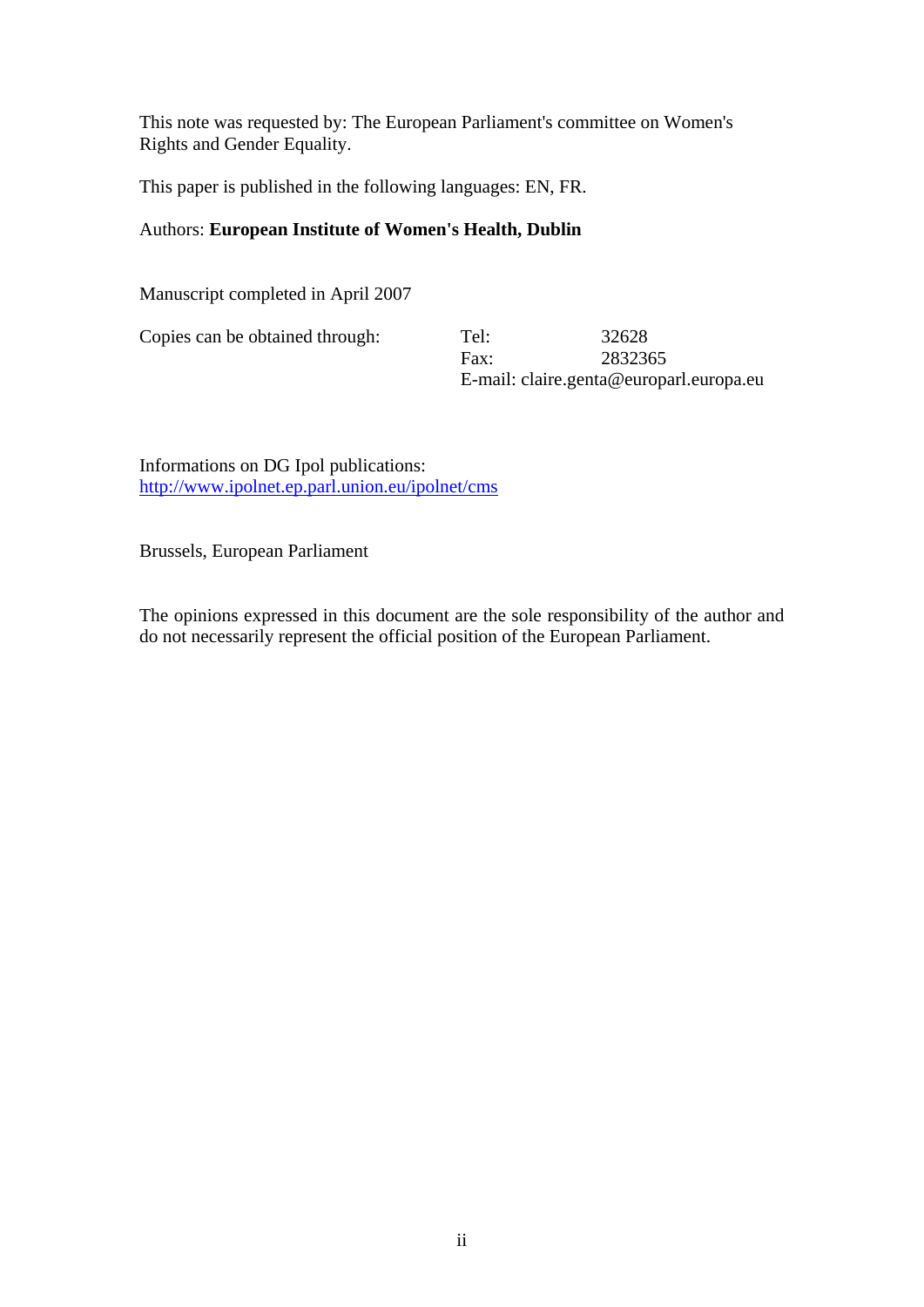# **DISCRIMINATION AGAINST WOMEN AND YOUNG GIRLS IN THE HEALTH SECTOR**

#### Tender bid 2006: S 75-078032

**Produced by the European Institute of Women's Health under contract to the European Parliament Contract Reference No. IP/C/FEMM/IC/2006/62 April 2007** 

**Compiled by Rachel Iredale and Amanda Reid for the European Institute of Women's Health** 

**French translation Nadine Mezard**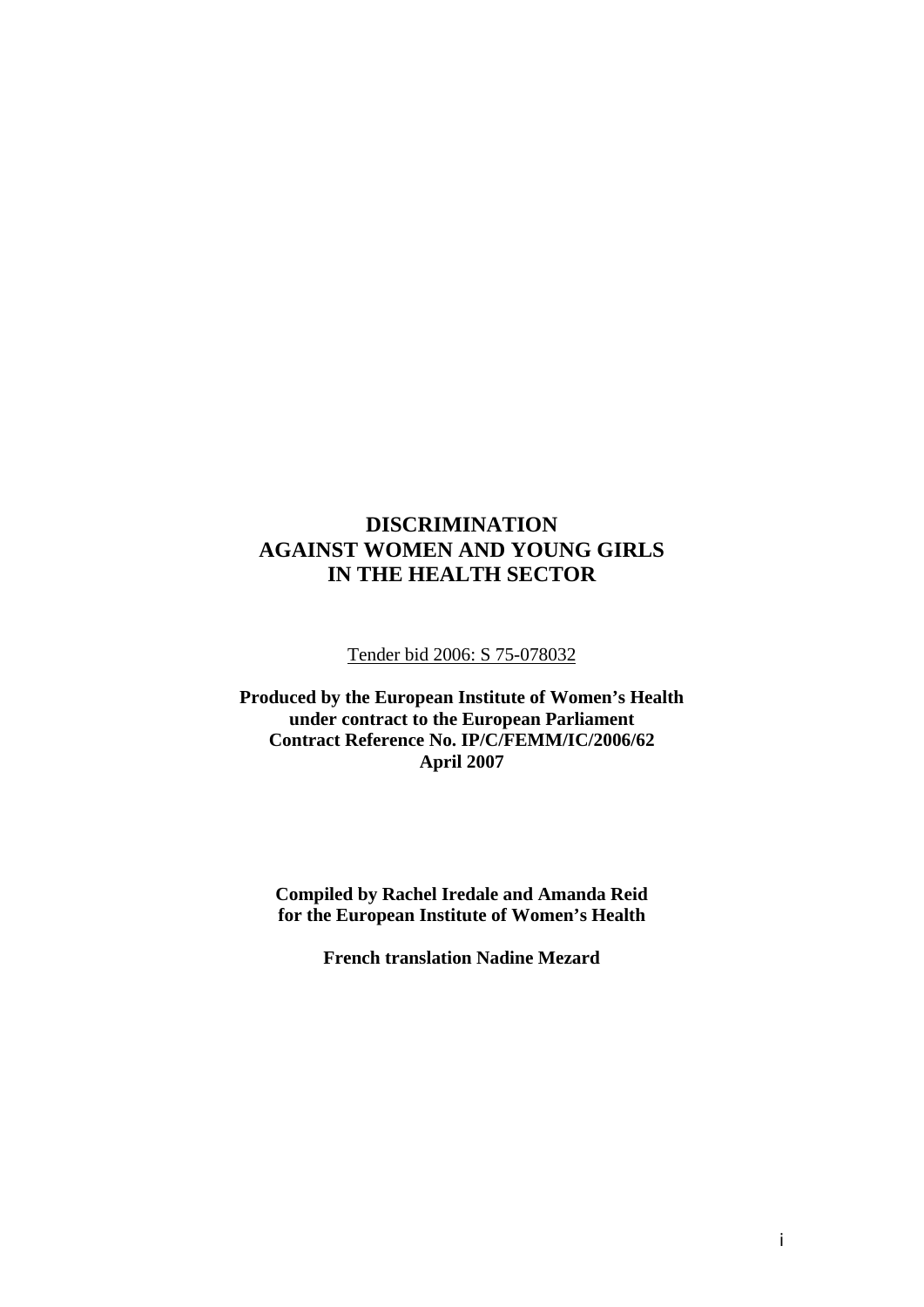#### **EXECUTIVE SUMMARY**

The European Union (EU) is undergoing significant demographic, social and economic changes. The impact of these changes on society at large, and for women and young girls in particular, has not yet been fully explored. Despite considerable progress in recent years at both national and international levels, gender inequalities remain in many areas across Europe. This report examines data from 8 EU Member States to explore the issue of gender discrimination in the health sector.

The aim of gender equity in health is for men and women to be treated equally where they have common needs, while at the same time addressing their differences in an equitable manner. Yet there is currently a lack of sex-disaggregated information available and this report explores some of the problems for data collection and analysis, including dated practices, anomalies in approaches to data gathering and a plethora of indictors for measuring health. Although calls for sex-disaggregated data have been made for decades, it is necessary for this to become embedded in all EU policies, using for example, Gender Impact Assessment tools to facilitate this process.

Gender mainstreaming has been advocated as a major strategy for achieving gender equality for many years, but its implementation has been uneven and often ineffective, due partly to insufficient resources and partly to the absence of sufficient political will at the highest levels within the EU. Our primary objective must be to design and implement policies, programmes, and practices that do not reinforce existing gender inequalities and that attempt to redress existing gender imbalances.

There are significant differences in the way men and women are diagnosed and treated within the various health care systems in Europe. Part of this stems from the fact that men and women have different biology and that certain diseases are more prevalent in women than in men. But beyond these 'natural' differences there is also an increasing body of evidence to suggest that women do not receive as effective treatment or health information as men and that women respond differently to treatment. Most research and clinical trials are done on men and extrapolated to women and research on the kinds of treatment that are best for women remains limited. Furthermore, women and young girls are disproportionately represented among the most vulnerable population groups and it is becoming clear that the health sector might be increasing rather than reducing gender inequality.

Specific health issues for women, and in particular, the situation for young girls, are discussed in this report, for example, in relation to cancer, heart disease and lifestyle choices. The report concludes with some examples of good practice in the 8 countries studied which could lead to an improvement in gender-aware data collection and offers some recommendations.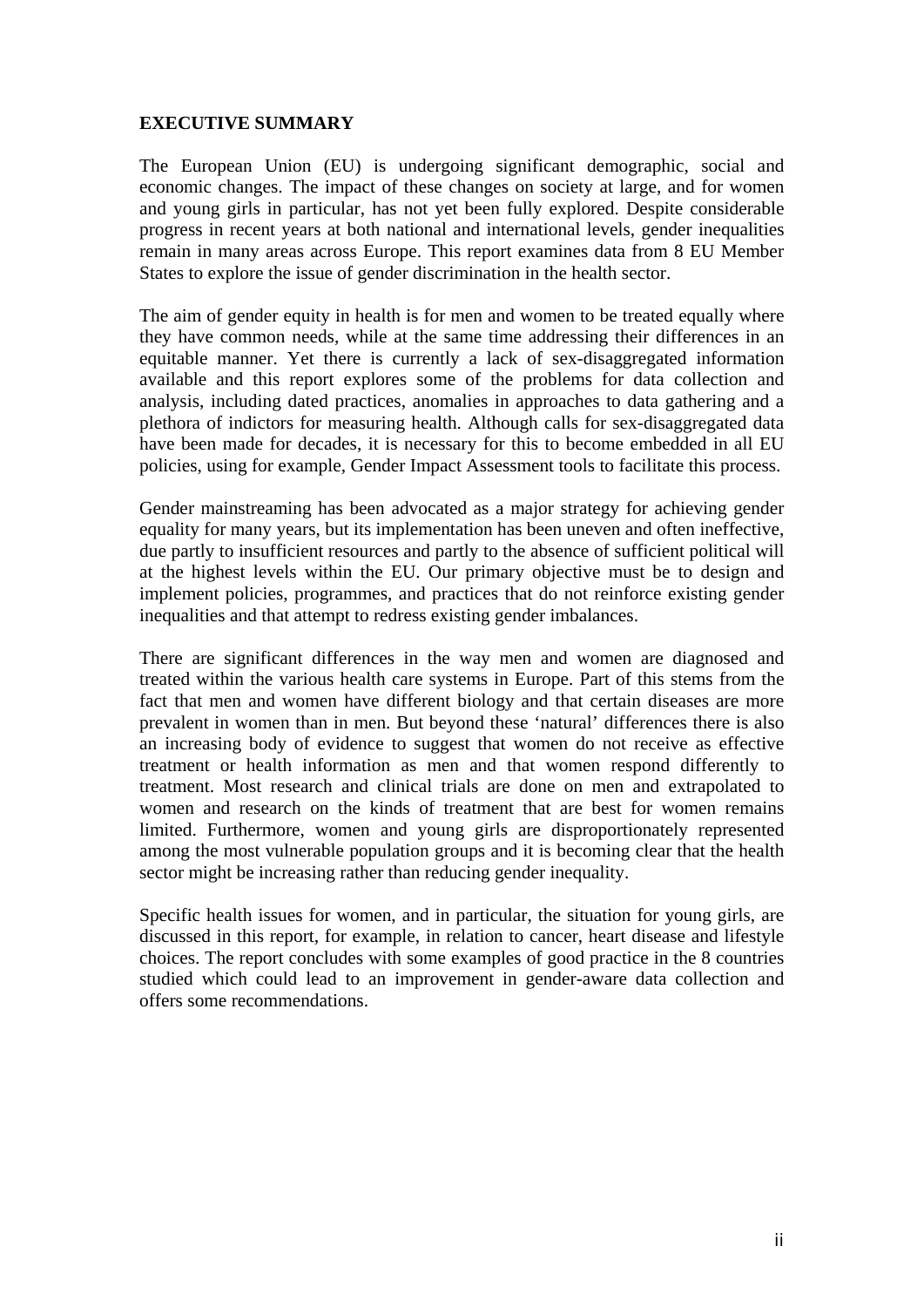# **SOME HIGHLIGHTS FROM THIS REPORT INCLUDE:**

#### **Women Society and Health**

- Social issues such as education, employment and family life have significant consequences for health.
- Women are generally living longer, are better educated, having fewer children at later ages and increasingly participating in the labour force, though working parttime is more widespread than in men.
- Women experience fewer economic opportunities, less empowerment, and unfulfilled educational attainment than men. These factors can exacerbate inequalities in health and can leave women vulnerable in the way they access and receive health services.
- Socio-economic differences between men and women can impact on patterns of behaviour and access to resources. Therefore, many of the biological advantages women experience can be cancelled out by social disadvantage.

#### **Gender and Health**

- Mainstreaming gender is both a technical and a political process. It requires a shift in organisational culture and ways of thinking, as well as a change in the goals, structures and resource allocations of our societies.
- Rapidly rising health expenditures related to declining working-age populations and increasing numbers of elderly have put healthcare even in wealthy countries under pressure, necessitating healthcare reform.
- Healthcare reforms discriminate to varying degrees against the underprivileged and marginalised, and women are proportionately over-represented in both these groups.
- Healthcare revenue collected from general taxation or social health insurance is associated in theory with improved equity and better cost control. A move toward privatisation of services would have a significant impact on gender equity in health care access.
- As women predominate in part-time, flexible and short-term employment, their contribution to health insurance can be limited and they may have fewer financial resources for out-of- pocket spending on health care.
- Comparisons of health expenditure data are complicated by a paucity of reliable national data, wide variations across countries, and multiple data sources.
- The tools are lacking which can demonstrate clearly and unequivocally how funding is spent in Member States to address gender-specific and genderinfluenced health conditions.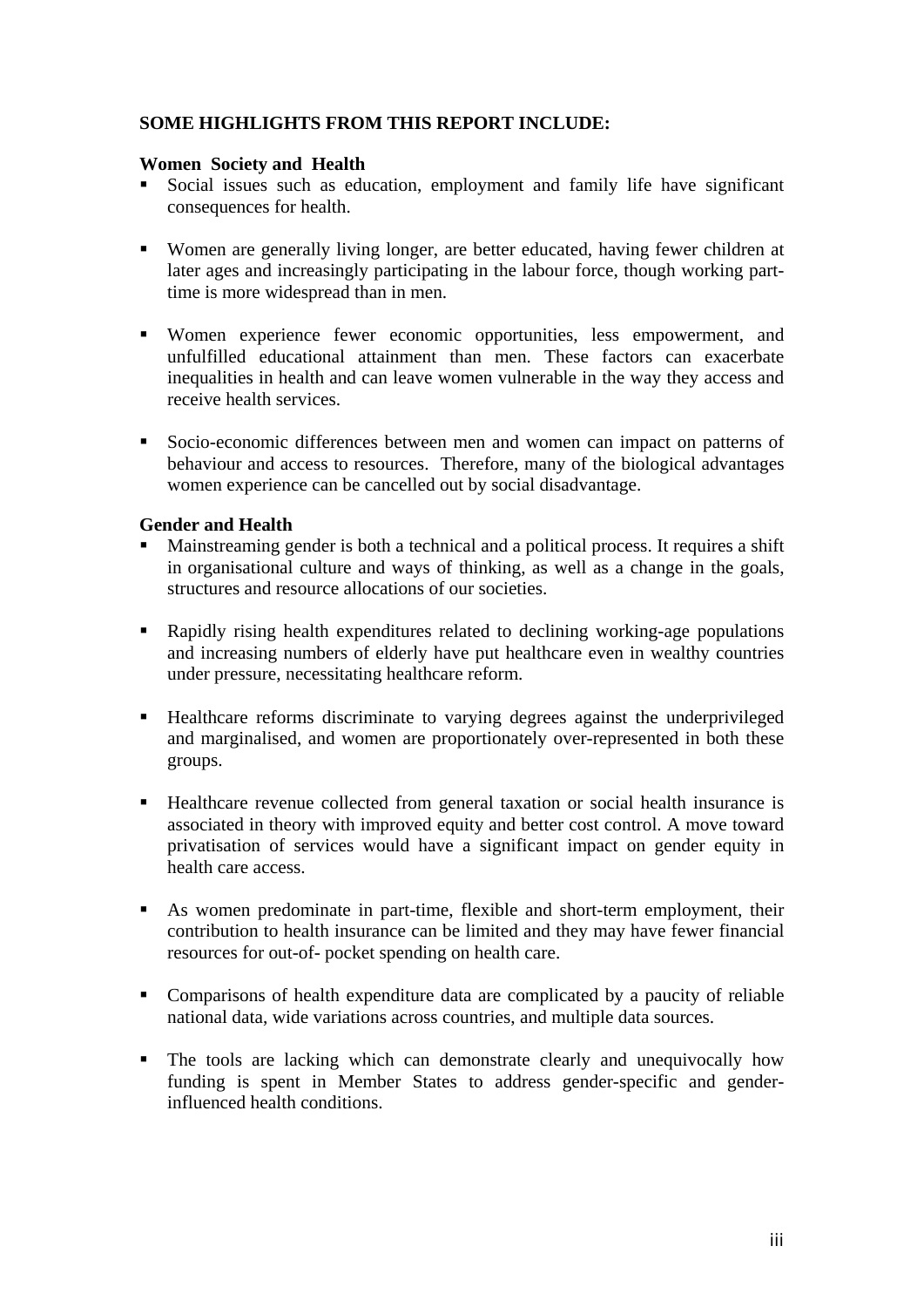- Attempts to introduce qualitative research on social models of gender are often seen as being outside the accepted paradigm, and even as being non-scientific.
- Data collected from research with unequal genders has little statistical power to prove clinical benefits for women and will fail to determine whether a treatment is cost-effective. This can have serious implications for healthcare planning, and resource allocation.
- Findings from clinical and epidemiological studies show that women's experience of disease can be at variance with men's experiences. Cardiovascular disease is a good example.
- **There has been limited consensus on the design of indicators for health research** and the poor comparability of data continues to affect the application of results to future health policies.
- Basic principles of epidemiology have proven useful for measuring the status of health within populations, but fail to provide clear information on the influence over the years of wider health determinants and inequalities in health.
- Data collected using self-reported health status can complement more objective indicators and introduces the patient perspective into health monitoring.
- It is important to collect data in a format that can easily be processed and interchanged between local, national and international levels. Good primary data is essential, and all EU Member States should be encouraged to work to standard templates for data collection.
- It is difficult for an aggregate EU measurement of health status to escape national and sub-national particularities.

# **Health issues for women and young girls**

- The diversity of women's and particularly young girls' health-influencing experience and behaviour needs to be reflected in data.
- Special attention should be given to vulnerable and marginalised groups of women to ensure that discrimination is recorded, and measures taken to counter the effects of inequity.
- The life quality of carers, lone parents, migrants, refugees, and those who are coping with chronic disease or long term disabilities are all subjects for further research.
- Caution must be exercised when using lifestyle choices as health determinants as these may result in interpretations which blame the victim, or in policies that focus only on behavioural change at the individual level and which ignore policies at population and structural levels, such as those relating to the environment or employment.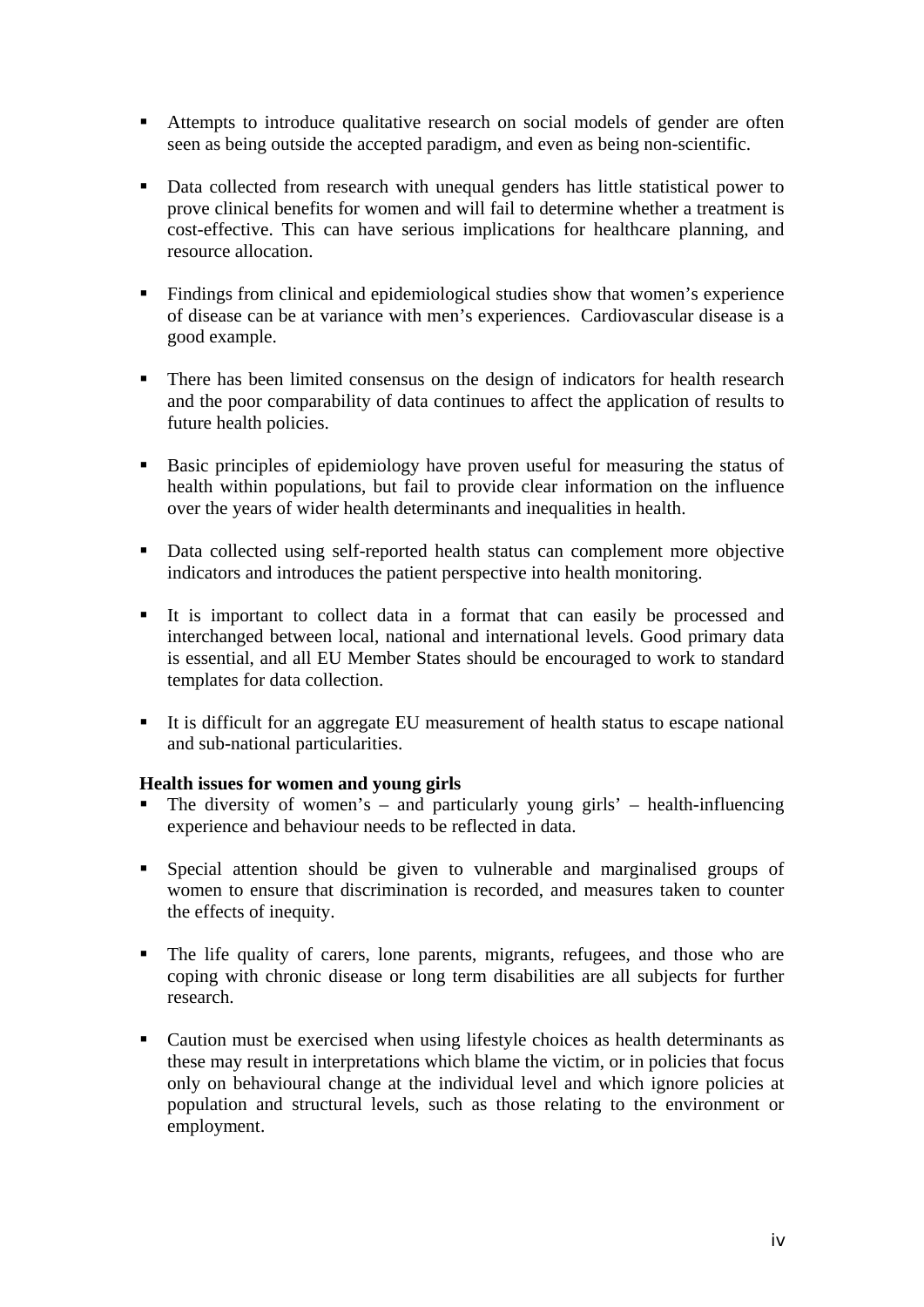- Socio-economic factors have a significant influence on the health of children. Children and adolescents from families of low socio-economic position have more health problems than those in high socio-economic position, e.g. in mortality, injury, self-rated health and subjective health complaints, and risk behaviour.
- Gender differences emerge in adolescence. For example, girls are more likely than boys to take up smoking as a means of weight control, and to continue smoking, rather than risk putting on weight. Yet, among 13 year olds, obesity is higher in girls than boys. Evidence suggests that being overweight during adolescence compromises long-term health, as it is associated with increased mortality.
- Young women who are prepared to make healthy lifestyle choices related to nutrition, exercise, tobacco, alcohol and drug use, and sexual health will have enhanced physical and mental health, and may avoid major diseases later in life.
- Gender determines the power and control men and women have over their lives. It affects their social position, status and treatment in society, and consequently, their susceptibility and exposure to health risks.
- Our primary objective must be to design and implement policies, programmes, and practices that do not reinforce gender inequalities and attempt to redress existing gender imbalances.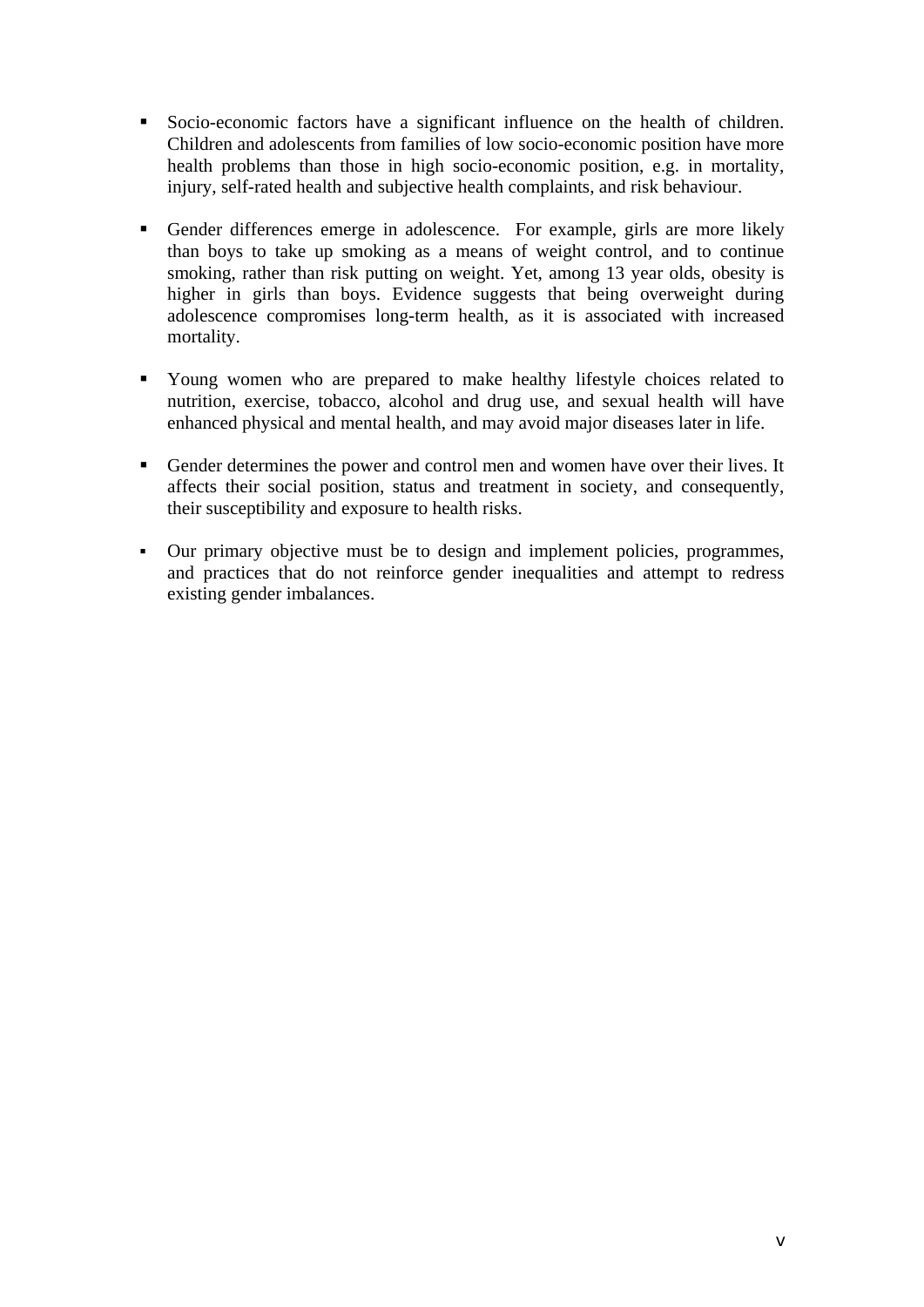#### **CONTENTS**

#### **Chapter 1: WOMEN, SOCIETY AND HEALTH**

| 1.1. Background        |  |
|------------------------|--|
| 1.2. The Countries     |  |
| 1.3. Women and Society |  |

#### **Chapter 2: GENDER AND HEALTH**

| 2.1. Sex and Gender                  |           |
|--------------------------------------|-----------|
| 2.2. Mainstreaming Gender            |           |
| 2.3. Gender and Health Sector Reform | $\Lambda$ |
| 2.4. Health Financing                |           |
| 2.5. Gender and Research             |           |

#### **Chapter 3: GENDER AND DATA COLLECTION**

| 3.1. | <b>Outdated Policy and Practice</b>               |    |
|------|---------------------------------------------------|----|
| 3.2. | Merging Health and Socio-economic Issues          |    |
| 3.3. | Approaches to Data Collection                     | 10 |
| 3.4. | <b>Frameworks for Measuring Health</b>            | 11 |
| 3.5. | <b>Gender Analysis Tools</b>                      | 12 |
| 3.6. | Upgrading quality in data collection and analysis | 14 |

#### **Chapter 4: HEALTH ISSUES FOR WOMEN AND YOUNG GIRLS**

|       | 4.1. Lifestyle and consequences for health | 16           |
|-------|--------------------------------------------|--------------|
| 4.2.  | Selection of some diseases                 |              |
|       | 4.2.1 Cancer                               | 18           |
|       |                                            | 18           |
|       | 4.2.2 Cardiovascular Disease               | 21           |
| 4.2.3 | <b>Sexually Transmitted Infections</b>     | $22^{\circ}$ |
|       | 4.3 The Situation of Young Girls           | $2\pi$       |

# **Chapter 5: CONCLUSIONS AND RECOMMENDATIONS**

|                     |     | 5.1. Future Directions                         | 30 |
|---------------------|-----|------------------------------------------------|----|
|                     | 5.2 | Examples of Good Practice in Countries Studied | 30 |
|                     | 5.3 | <b>Emerging Recommendations</b>                | 33 |
|                     |     |                                                |    |
|                     |     |                                                |    |
| Appendix 1 ACRONYMS |     |                                                | 36 |

| Appendix 2 EXPERT CONTRIBUTORS     | 37  |
|------------------------------------|-----|
| Appendix 3 EIWH ADVISORY COMMITTEE | 38. |
| Appendix 3 BIBLIOGRAPHY            | 39  |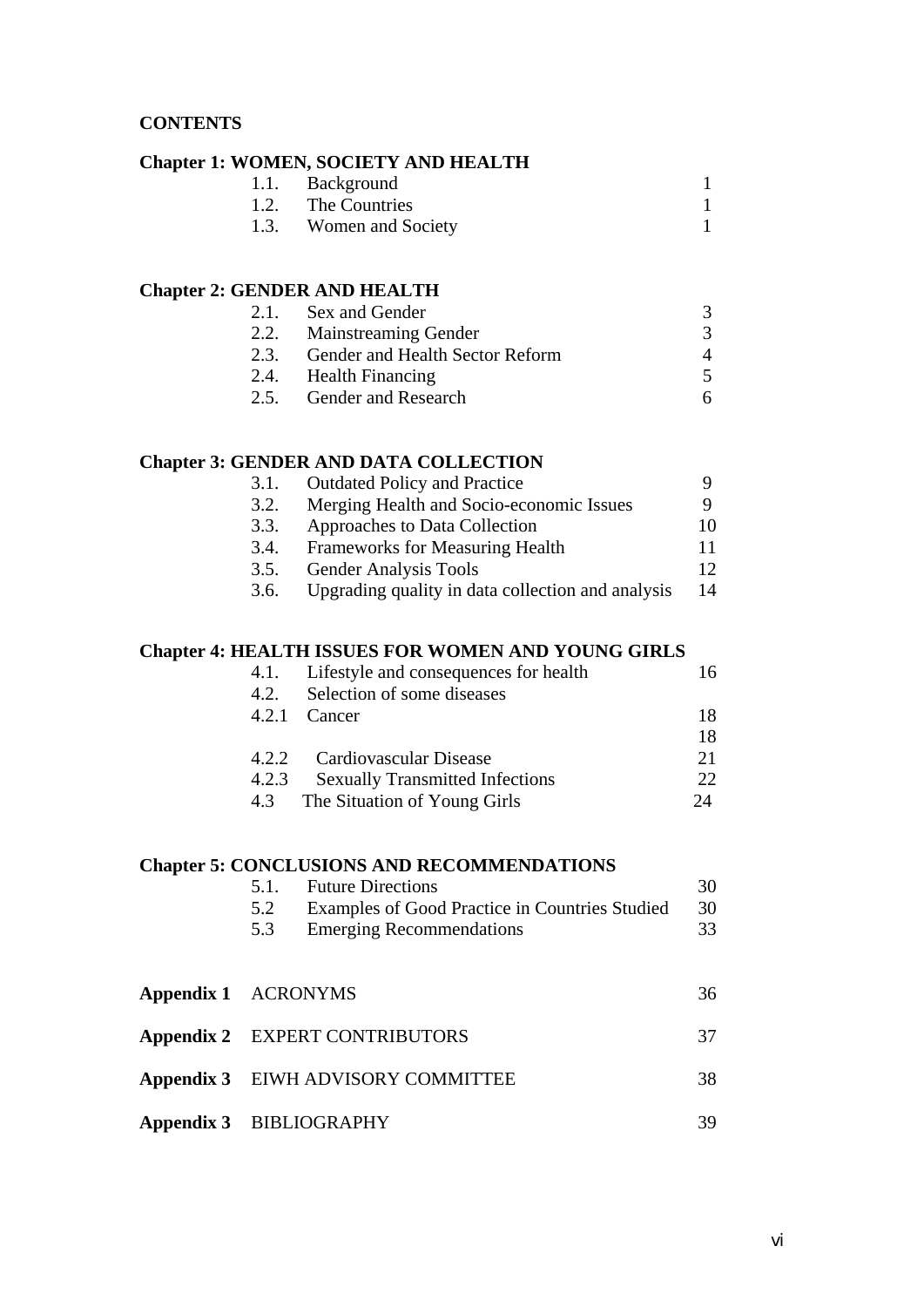#### **Chapter 1 : WOMEN, SOCIETY AND HEALTH**

**1.1. Background:** The aim of this report is to explore the issue of discrimination against women and young girls in the health sector in 8 EU Member States.

**1.2 The Countries:** The EU countries studied in this report are , Belgium, Bulgaria, Germany, Greece, Poland, Portugal, Sweden and the United Kingdom (UK). The population of women in each these eight countries exceeds 50%; Portugal has highest percentage of women (51.9%) in the total population, and Sweden the lowest (50.5%). In Europe, there has been a steady increase in the number of people living to more than 65 years of age. Europe has the highest proportion of older women in the world and more women than men live to 85 years of age. The difference in life expectancy between men and women in some countries is striking, as are the differences between women in different countries. Of the countries studied, Sweden has the highest life expectancy for women at 82.7 years and Bulgaria the lowest at 76 years (Table 1).

| <b>Country</b>  | <b>Men</b> | Women |  |  |
|-----------------|------------|-------|--|--|
| <b>Belgium</b>  | 76.5       | 82.4  |  |  |
| <b>Bulgaria</b> | 68.9       | 76.0  |  |  |
| <b>Germany</b>  | 75.7       | 81.4  |  |  |
| <b>Greece</b>   | 76.6       | 81.4  |  |  |
| Poland          | 70.0       | 79.2  |  |  |
| Portugal*       | 74.2       | 80.5  |  |  |
| <b>Sweden</b>   | 78.4       | 82.7  |  |  |
| $UK*$           | 76.2       | 80.7  |  |  |

| Table 1. Life expectancy at birth (2004) $(^1)$ |  |  |  |  |
|-------------------------------------------------|--|--|--|--|
|-------------------------------------------------|--|--|--|--|

 $*\overline{2003}$ 

**1.3. Women in Society:** Some of the social issues most relevant to women, with significant consequences for their health, are education, employment and family life. Across the EU women are increasingly engaging in education. Education is an important determinant of health behaviour and generally, the prevalence of ill-health increases steadily with decreasing educational level. Table 2 illustrates the percentage of women aged 25-64 who have at least upper secondary level education. Portugal is an exception.

 1 Eurostat: Key figures on Europe - Statistical pocketbook 2006 edition. Data 1995 -2005. http://www.eds-destatis.de/downloads/publ/en1\_key\_figures\_on\_europe\_pb.pdf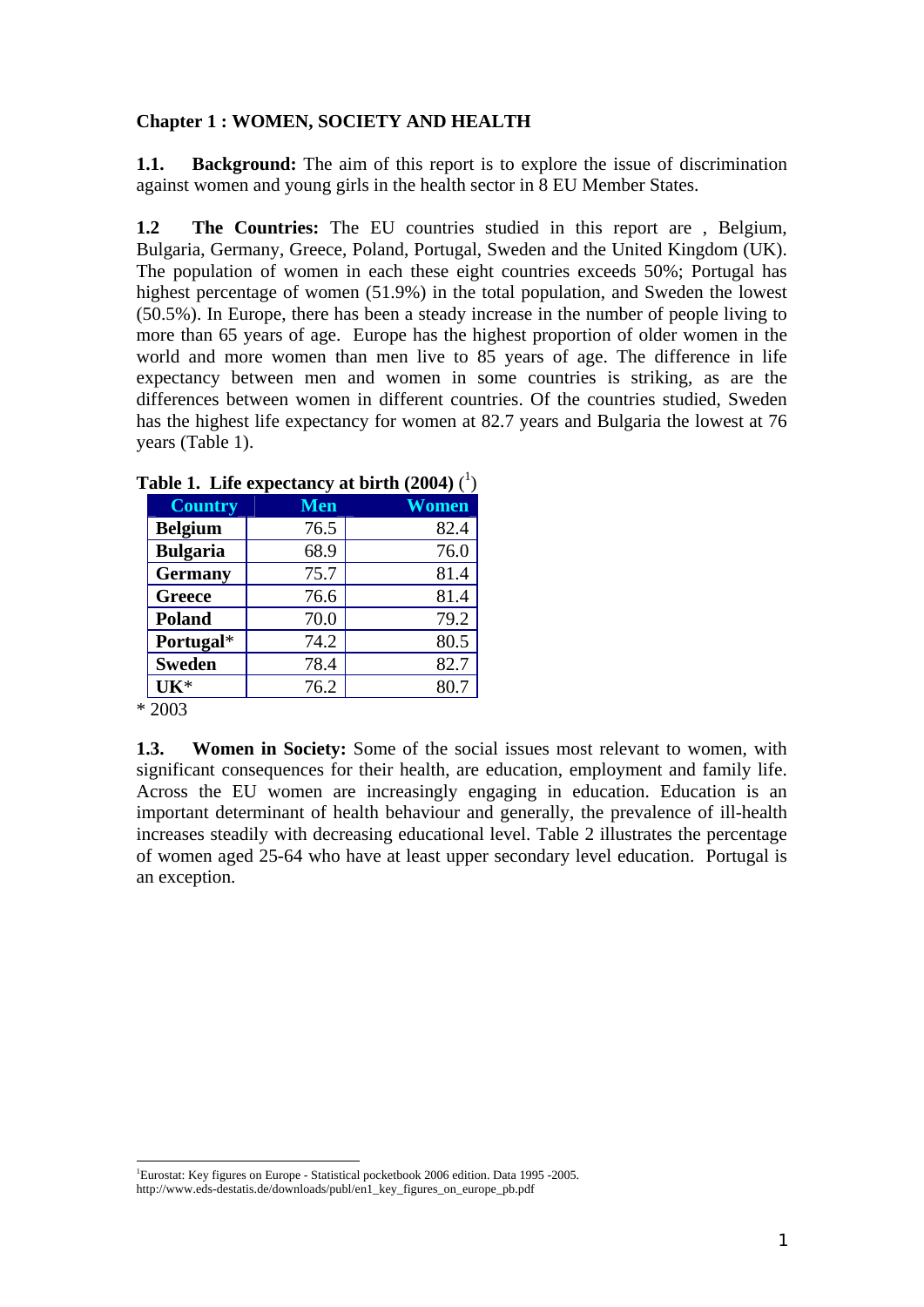

Table 2.  $%$  of 25-64 year old women with upper secondary education, 2005  $(^2)$ 

In 2004 the percentage of the labour force that were female ranged from 41% in Greece to  $47\%$  in Sweden (<sup>3</sup>). Although working part-time is more widespread amongst women than men, the nature of female labour generally can affect women's health. Whilst paid employment provides income, structure and meaning to personal existence, sometimes the costs of work-related illnesses can be high. Similarly, household work can be exhausting and debilitating especially if done with inadequate resources or combined with pregnancy.

The average age of first marriage for women across Europe is rising, as is the mean age of mothers at (any) birth, with an increasing proportion of multiple births  $(4)$ . However, there has also been a marked increase in the number of teenage pregnancies in recent years (Table 3) with the highest rates in Bulgaria and the lowest in Sweden.

| Twore of $\Delta x$ , c will be get in the same $\Delta x$ and $\Delta x$ and $\Delta y$ |      |           |           |           |       |       |       |       |        |
|------------------------------------------------------------------------------------------|------|-----------|-----------|-----------|-------|-------|-------|-------|--------|
|                                                                                          | < 15 | $15 - 19$ | $20 - 24$ | $25 - 29$ | 30-34 | 35-39 | 40-44 | 45-49 | $50 +$ |
| Belgium*                                                                                 |      |           |           |           |       |       |       |       |        |
| <b>Bulgaria</b> $ 1.56$                                                                  |      | 13.62     | 29.02     | 32.18     | 18.45 | 5.34  | 0.77  | 0.03  | 0.00   |
| Germany 0.02                                                                             |      | 3.61      | 16.56     | 28.84     | 30.19 | 17.49 | 3.13  | 0.11  | 0.00   |
| <b>Greece</b>                                                                            | 0.06 | 2.82      | 13.92     | 31.18     | 33.37 | 15.75 | 2.63  | 0.24  | 0.03   |
| <b>Poland</b>                                                                            | 0.01 | 5.28      | 26.22     | 37.68     | 21.72 | 7.31  | 1.68  | 0.09  | 0.00   |
| Portugal $ 0.07 $                                                                        |      | 4.98      | 15.32     | 31.19     | 32.12 | 13.48 | 2.69  | 0.14  | 0.01   |
| <b>Sweden</b>                                                                            | 0.00 | 1.66      | 11.82     | 28.97     | 37.01 | 17.16 | 3.23  | 0.14  | 0.00   |
| UK                                                                                       | 0.03 | 6.94      | 18.81     | 25.40     | 29.21 | 16.18 | 3.25  | 0.15  | 0.01   |

**Table 3. Live births by mother's age last birthday - % of total** ( 5 )

\*Data not available for Belgium

Women in the EU are generally living longer, are better educated, working more, and having fewer children at later ages. Yet women disproportionately experience fewer economic opportunities, less empowerment, and unfulfilled educational attainment when compared to men. These factors can exacerbate inequalities in health and wellbeing can leave women particularly vulnerable in the way they access and receive health services. Equitable social, educational or employment policies are therefore necessary to reduce gender differences concerning health and illness  $(6)$ .

European Commission: Health & Consumer Protection Directorate-General

 $\overline{a}$ <sup>2</sup>Eurostat. op. cit.

<sup>&</sup>lt;sup>3</sup>World Bank Group: Genderstats http://www.genderstats.worldbank.org.home.asp<br><sup>4</sup>European Commission: The Haglib Status of the European Union Luxembourg

European Commission: *The Health Status of the European Union*. Luxembourg, 2003. p 16 5

http://ec.europa.eu/health/ph\_information/dissemination/echi/echi\_03\_en.pdf. (From New Cronos Database). 2005 6

<sup>&</sup>lt;sup>6</sup>Klinge, I., & Bosch, M.: *State of the Art – Transforming Research Methodologies in EU Life Sciences and Biomedicine: Gender Sensitive Ways of Doing Research*. European Journal of Women's Studies, Vol 12(3): 377-395; SAGE Publications; 2005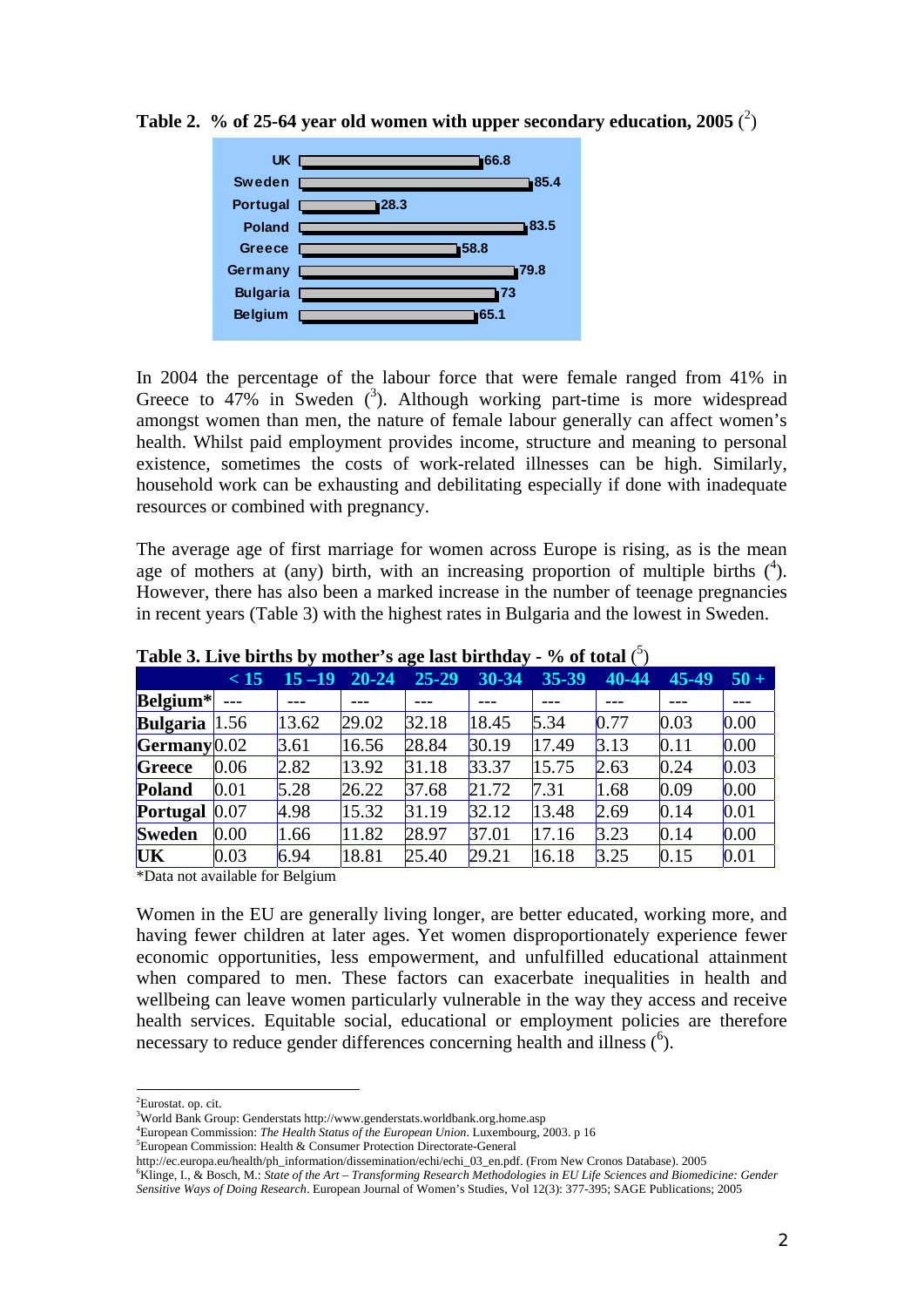#### **Chapter 2: GENDER AND HEALTH**

**2.1. Sex and Gender:** The concept of gender has been used in the social sciences since the 1960s to describe socially determined norms and roles for each sex. 'Sex' is a biologically determined concept, whereas 'gender' is socially constructed, and contains a multitude of influencing connotations. Gender is a key determinant of health and is vital to understanding how women and men experience and respond to health care services, interventions and their outcomes  $(\bar{ }')$ .

Women and men differ in their vulnerability to specific illnesses through both genetic causes and environmental exposures, as well as through the interaction between the two. Sex-related biological differences can affect susceptibility and immunity for example. This in turn can influence the means or degree of exposure to infection, and the effect of a condition on an individual's quality of life. We know from the previous chapter that socio-economic differences between men and women can alter patterns of behaviour and access to resources, and many of the biological advantages women experience can be cancelled out by social disadvantage. Furthermore, some contemporary health issues (e.g. fast food, pollution, bullying) continue to ignore gender completely  $(^8)$ . Yet acknowledging the interaction between sex and gender opens up possibilities for improved health care  $(9)$ . The ultimate aim of gender equity in health is for men and women to be treated equally where they have common needs, while at the same time addressing their differences in an equitable manner  $(10)$ .

**2.2. Mainstreaming Gender:** There is considerable emphasis in the EU and some Member States towards imbedding gender equity into policy and planning. The mainstreaming of gender into policy is about finding ways to move from the theoretical/academic debate about women and men, femininity and masculinity, in order to measure the concrete effects of gender on women and men's development. Inequities and inequalities arise as a result of unequal gender roles and relations. These must be planned for, and addressed in a viable form. The primary objective is to design and implement policies, programmes, and practices that do not reinforce existing gender inequalities and attempt to redress existing gender imbalances. If gendersensitive research and policies are to be achieved, monitoring and evaluation for gender awareness needs to be built explicitly into programme objectives. Analysis of the context in which a policy will be operating will facilitate a clearer understanding of the gender issues involved. Similarly, building a mapping process and action plan into the implementation of new policies will ensure they are sensitive to women and men in their approach and equitable in their effects  $(1)$ 

Mainstreaming gender is both a technical and a political process. It requires a shift in organisational culture and ways of thinking, as well as a change in the goals, structures and resource allocations of our society. These changes need to occur at several levels: in agenda setting, policymaking, planning, implementation and evaluation. For example, new policy procedures and guidelines on staffing and budgeting practices are

 $\overline{a}$ 

<sup>7</sup> Keleher H. (2004) *Why build a health promotion evidence base about gender*? (Editorial) Health Promotion International, Vol.19, No.3, pp 277-279.

<sup>8</sup> Green, L. *An unhealthy neglect? Examining the relationship between child health and gender in research and policy*. Critical Social Policy 2006, 26(2): 450-466.

 ${}^{9}$ Klinge, I., & Bosch, M., op. cit.

<sup>&</sup>lt;sup>10</sup>Östlin/WHO Regional Office for Europe's Health Evidence Network (HEN); What evidence is there about the effects of health *care reforms on gender equity, particularly in health?* WHO/HEN, 2005 11 Doyal, L., *A Draft Framework for Designing National Health Policies with an Integrated Gender Perspective*, 1998.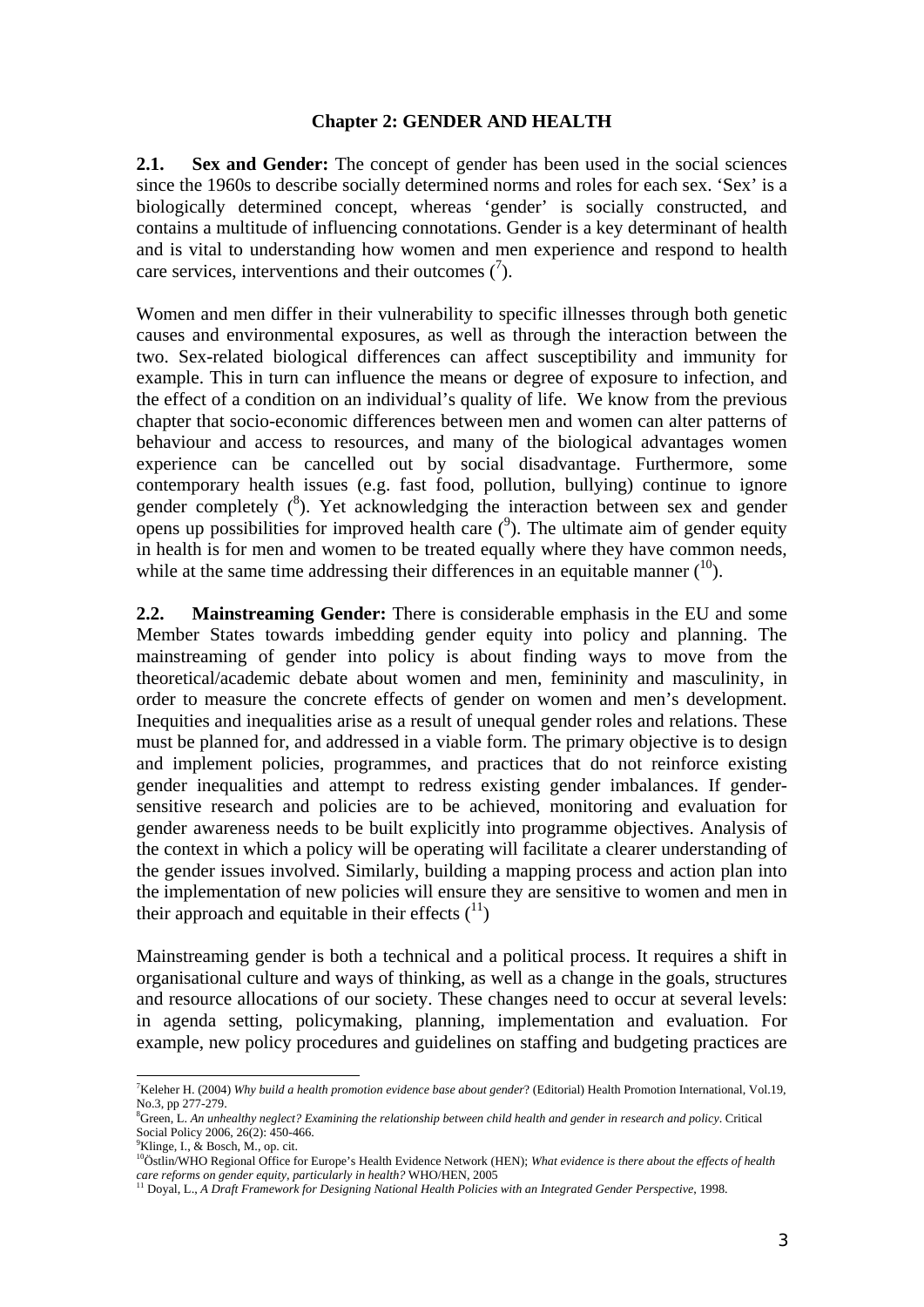required. Training programmes too, are needed for planners, staff, and service users in order to build capacity for operating gender-sensitive services. This is especially important in the health care sector, where the focus needs to be on the wider aspects of gender, and how this affects access to health care.

# **Gender Equality Impact Assessment**

In 2001, a series of Gender Equality Impact Assessment (GIA) studies were commissioned by the European Commission as part of the Research Framework Programme (FP5) Gender Watch System, to examine earlier Programmes for gender awareness. On their release in 2002, the new FP6 framework texts reflected many of the recommendations made by the GIA studies, and consequently gender mainstreaming became a prime focus in policy development across the EU. In 2007 the principles of GIA should continue to be rigorously applied to all current and future policy and research documents.

Recent EU policy documents recognise that access to, and utilisation of, health services are heavily influenced by socio-economic and cultural factors. For example, amendments have been recommended to the *Community Programme for Employment and Social Solidarity* (2005) that propose reform in several areas which impact on gender in the hope of combating discrimination based on sex, and to ensure improved long-term care and support for vulnerable groups. They also consider more effective ways in which reforms could be implemented, requiring further analysis to be conducted on social exclusion, poverty, and poor working conditions. In addition, they promote the use of quantitative *and* qualitative indicators, broken down by gender and age group, in the hope that assessments of the impact and effectiveness of legislation, policies and practices will be clarified.

**2.3 Gender and Health Sector Reform:** Most countries are experiencing an epidemiological transition in the major causes of morbidity and mortality, e.g. populations alter, new infectious diseases materialise, disease burdens shift, and economic or even civil unrest can alter health policy. Rapidly rising health expenditures related to declining working-age populations and increasing numbers of elderly have put health care in even in wealthy countries under pressure, necessitating healthcare reform. Reforms discriminate to varying degrees against the underprivileged and marginalised, and women are proportionately over-represented in both these groups.

WHO defines health sector reform as involving a significant, purposive effort to improve the performance of the health-care systems. Key elements are fiscal reform, the introduction of market mechanisms and decentralisation. These naturally raise contentious issues across the sector. Many publications have reviewed the topic, but few of these have focussed on the impact of reform on gender equity in Europe  $(1^2)$ .

Östlin (2005) argues the consequences of health sector reform can have a negative effect on women, due to their over-representation among patients and carers  $\binom{13}{2}$ . Furthermore, while the health care industry is itself a source of jobs and income, health reforms have brought changes in the numbers the industry is able to support. In some countries patient/staff ratios have increased, personnel have been shifted, duties have

 $\overline{a}$ <sup>12</sup>Doyal, L., op. cit.

<sup>&</sup>lt;sup>13</sup>Östlin/WHO Regional Office for Europe's Health Evidence Network (HEN), op. cit.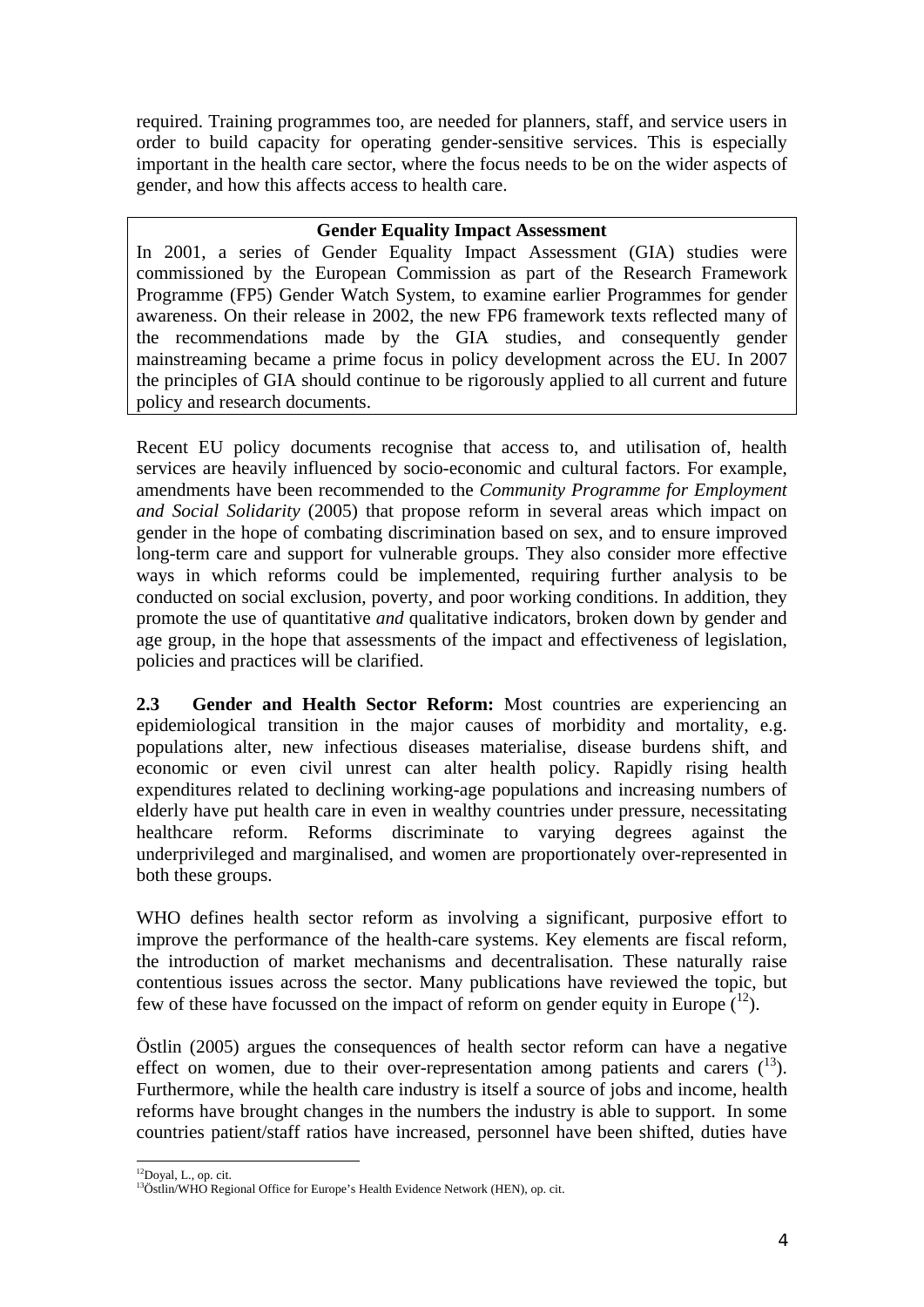been reassigned to less skilled workers, and the use of casual workers has risen. As women are over-represented not only among patients, but also amongst health care personnel, the negative consequences of these policies affect them more than men  $(14)$ .

**2.4 Health Financing:** Most health care systems in Europe are funded from a mixture of sources. These include taxation, social health insurance, private health insurance and out-of-pocket payments. Taxation and social health insurance dominate as the primary method of funding, with private health insurance playing a minor role. Health care revenue collected from general taxation or social health insurance is associated in theory with improved equity and better cost control. As women predominate in parttime, flexible and short-term employment, their contribution to social health insurance can be limited. In an equal-access type system this is of low importance, but systems dependent on out-of-pocket top-ups can be discriminating. As no clear causal relation has been demonstrated between the source of funds and improvements in allocations or technical efficiency, it is not yet clear whether women's access to health care would be improved by restructuring employment bands or levels of contribution  $(1^5)$ .

Some EU countries source additional revenue through private health insurance and out-of-pocket payments; for example, in the period 1999-2001 out-of-pocket payments ranged widely: 41.4% in Greece, 19% in Belgium, and 16% in Sweden. In contrast, in the Netherlands the payments stood at 6.3% and in Ireland 9.1%. These payments are defined as any direct outlay, including gratuities or in-kind contributions, that households make for services and goods from health practitioners, pharmacists, medical supply vendors, or others. They can affect access to care and health-seeking behaviour. In high-income countries, out-of-pocket spending accounts for less than twenty percent of total health spending but it continues to account for the bulk of total health spending at the lower end of the income spectrum  $(16)$ . These are perceived to be less equitable than taxation and social health insurance. As disadvantaged people have a limited ability to pay the costs, out-of-pocket spending acts as a key measure of inequities in health financing. Women in general have fewer financial resources, and they are likely to suffer the effects of these inequities  $(1^7)$ . A move toward privatisation of services, with its emphasis on reducing costs and maximising efficiency, would have an important impact on gender equity in health care access. For example, given their lower financial status, women could find themselves without access to vital but expensive services, such as cervical cancer screening and mammograms.

Comparisons of health expenditure data are complicated by a paucity of reliable national data, wide variations across countries, and multiple data sources. Health expenditure on individuals can vary considerably depending on personal characteristics such as age, sex, and morbidity. Some EU Member States, such as England and Italy, are turning their attention to risk adjustment as a method for gaining an unbiased estimate of the expected expenditure. In this system, each individual is measured by their personal characteristics. The capitations set can vary widely and range from less sophisticated schemes to the very complex, but highly predictive, capitations seen in Denmark. Sweden, for instance, applies an advanced matrix

 $\overline{a}$ <sup>14</sup>Ibid

<sup>&</sup>lt;sup>15</sup>Gottret, P., Schieber, G.; *Health Financing Revisited - A Practitioner's Guide*. World Bank, 2006 <sup>16</sup>Ibid: see chart pg 303

 $17$ Ibid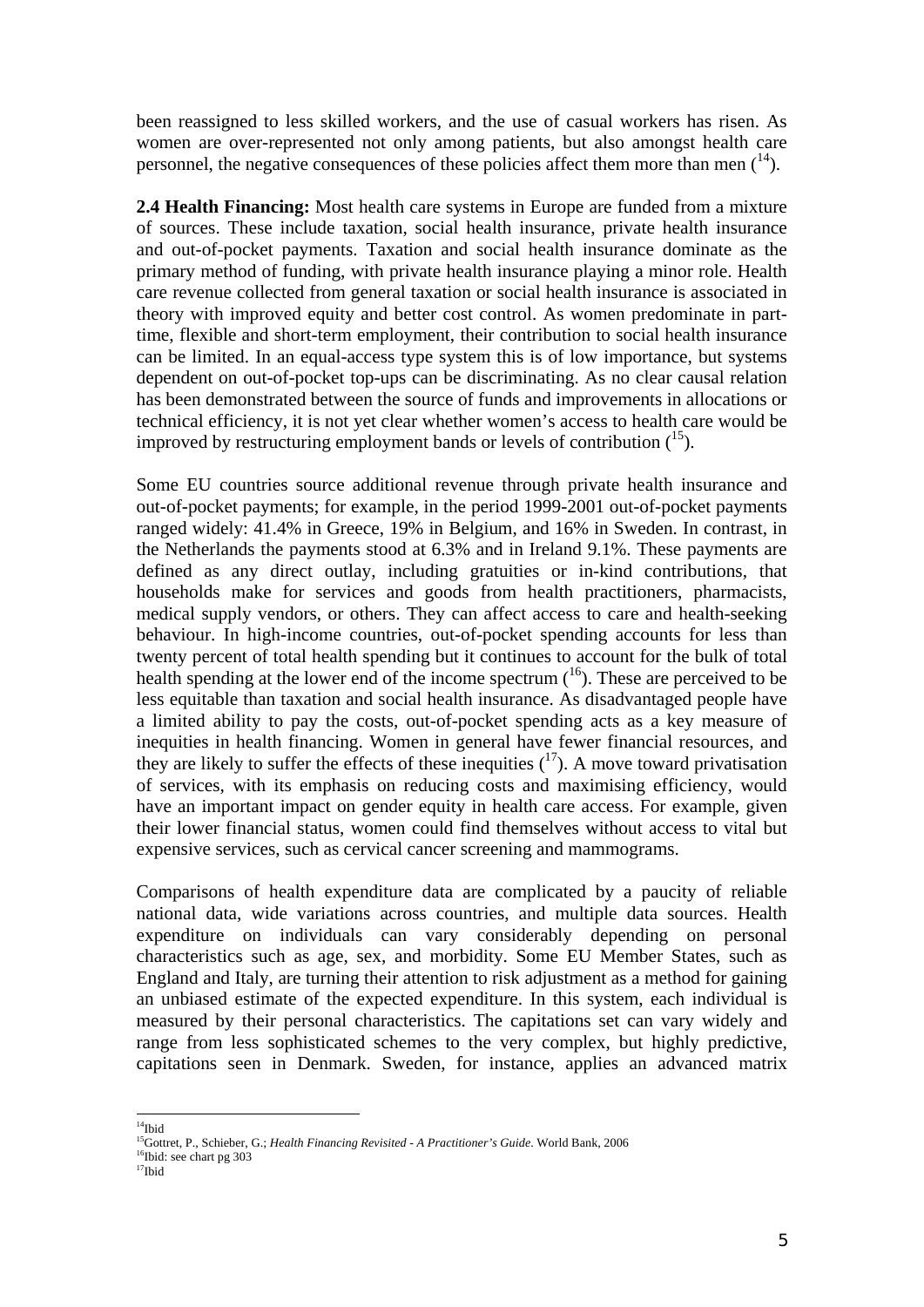approach, using age, sex, marital status, employment status, occupation, and housing tenure, as well as previous high utilisation as risk adjusters on an individual level  $(^{18})$ .

| <b>Country</b>     | <b>Risk adjuster</b>                                                                                                                                       |  |  |
|--------------------|------------------------------------------------------------------------------------------------------------------------------------------------------------|--|--|
| <b>Australia</b>   | Age, sex, ethnic group, homelessness, mortality, education level,<br>Rurality                                                                              |  |  |
| Canada             | Age, sex, socio-economic group, ethnicity, remoteness                                                                                                      |  |  |
| <b>Denmark</b>     | Age, number of children in single-parent families, number of rented<br>flats, unemployment, education, immigrants, social status, single<br>elderly people |  |  |
| <b>England</b>     | Age, mortality, morbidity, unemployment, elderly people living<br>alone, ethnic origin, socio-economic status                                              |  |  |
| <b>Finland</b>     | Age, disability, morbidity, archipelago, remoteness                                                                                                        |  |  |
| <b>Italy</b>       | Age, sex, mortality, morbidity, utilisation                                                                                                                |  |  |
| <b>New Zealand</b> | Age, sex, welfare status, ethnicity, Rurality                                                                                                              |  |  |
| <b>Norway</b>      | Age, sex, mortality, elderly living alone, marital status                                                                                                  |  |  |
| <b>Portugal</b>    | Based mainly on historical precedent; age, relative burden of illness<br>(diabetes, hypertension, tuberculosis, AIDS)                                      |  |  |
| <b>Spain</b>       | Percent of population older than 65, 'insularity' (region/islands)                                                                                         |  |  |
| <b>Sweden</b>      | Age, sex, marital status, employment status, occupation, housing<br>tenure, high utliser                                                                   |  |  |

**Table 4. Risk adjusters in capitation formulas for resource allocation in countries**  with tax-financed systems<sup>19</sup>

Risk adjustment may provide some insight into the weightings that are given when allocating funds, and could act as a source of data for comparative measurement of funding allocation according to gender. However, our attempts to analyse genderspecific economic and human resource allocations in European funding streams serves to highlight the lack of easily accessible, comparable, material. Health funding and competition frequently drive the funding agenda, not gender or equity. The tools are lacking which could demonstrate clearly and unequivocally how funding is spent in Member States to address gender-specific and gender-influenced health conditions.

*2.5* **Gender and Research***: Under the 6th Framework Programme (FP6) for Research (2002-2006), attention to gender-specific research outcomes was included as a quality criterion for EU research. This encouraged researchers to establish gender differences in morbidity and mortality, and to examine issues such as the differential effects on women and men of dosages of medicines and other treatments. For example, formerly, the exclusion of women from medical research was sometimes justified on the grounds that their cyclical hormone changes made results difficult to analyse, and that a pregnancy occurring during the trial period might put the foetus at* 

 $\overline{a}$ 18Gottret, P., Schieber, G., op. cit.

<sup>19</sup>Ibid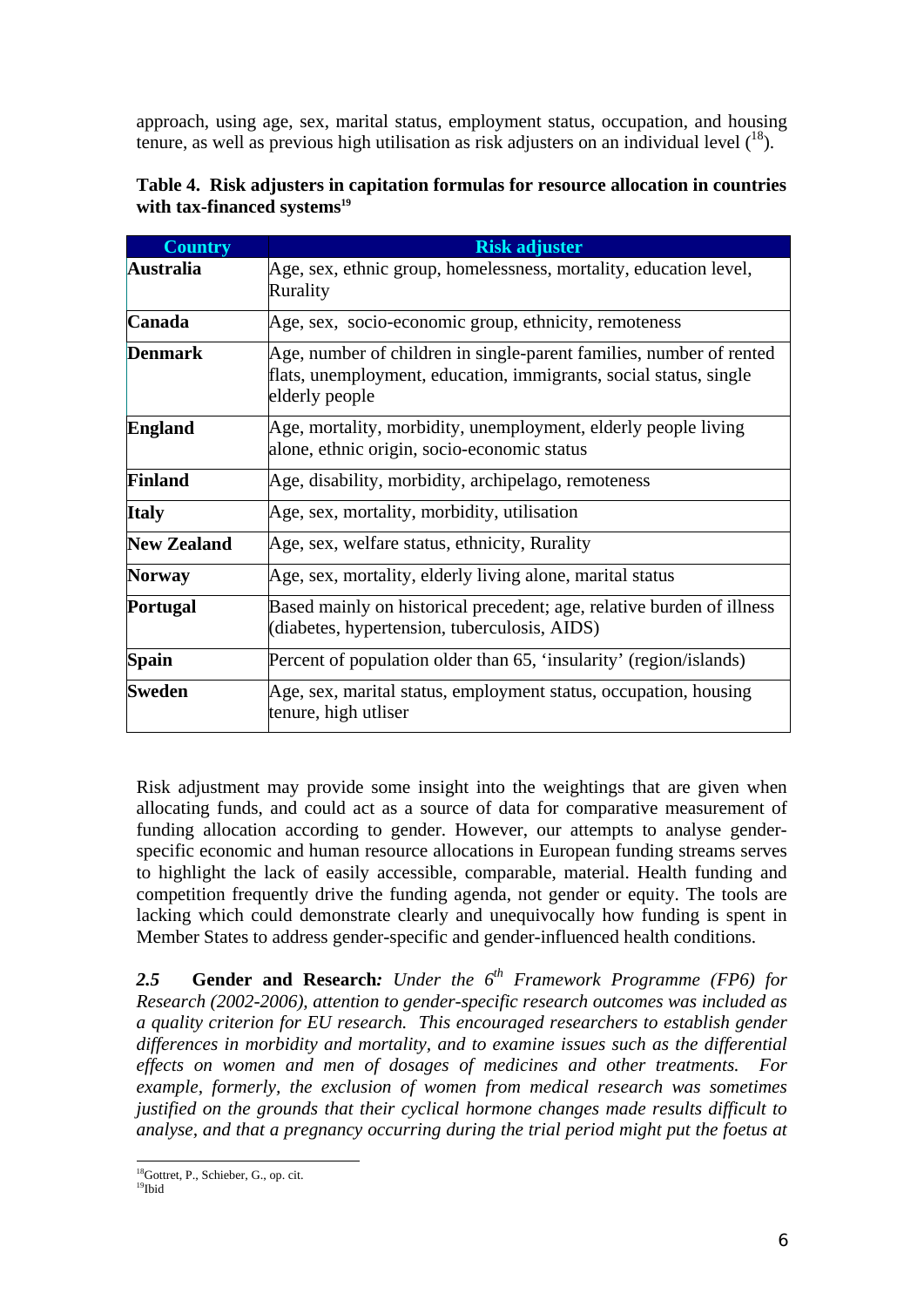*risk. As a result, women have often been treated with drugs that have never been tested on females, and without any precise knowledge of their affect on the female body (20). It has been argued that:* 

'*A gender perspective in medicine implies that living conditions, positions in society and societal expectations about 'femininity' and 'masculinity' should be considered along with biology on professional relationships, as well as when theorising about women and men. Unawareness of gender aspects among health-care professionals and medical researchers can lead to gender bias*'  $(^{21})$ .

It has been argued that medical science has been slow to respond to evidence of gender difference and negative attitudes to gender issues have been reported, as has resistance to the introduction of gender aware practice: '*Entrenched biomedical paradigms and*  [non-compatible] *interdisciplinary terminology*', and '*a high degree of theoretical abstraction*' are cited as reasons for this intransigence  $(^{22})$ . Attempts to introduce qualitative research on social models of gender are often seen as being outside the accepted paradigm, and even as being non-scientific. Data collected from research with an unequal gender balance has little statistical power to prove clinical benefits for women with any certainty and will fail to determine whether a treatment is costeffective – or indeed effective at all - in women. This can have serious implications in economic analysis for health care planning, and will influence decisions on resource allocation  $(^{23})$ .

*Although men and women's physiology, disease processes, clinical presentation and outcomes differ, it is still common practice to extrapolate research results from male patients to reflect women's conditions. Findings from clinical and epidemiological studies show that women's experiences of conditions can be at variance with men's experiences (24). Cardiovascular disease is a good example of a condition where sexdisaggregated data is vital:* 

#### **Adapting Standards in Cardiovascular Disease**

CVD is the leading cause of death in Europe accounting for 1.9 million deaths a year across the EU. The most common cardiovascular diseases are coronary heart disease, hypertension, and cerebrovascular disease. Recent statistics reveal that CVD accounts for 46% of all deaths in women, compared to 39% of all deaths in men in the EU, and that stroke kills more women than men, even though more men have strokes  $(^{25})$ .

Of women who survive a first heart attack:

 $\overline{\phantom{0}}$ 

- 42% die within a year following a heart attack, compared to 24% of men
- 46% will be disabled by heart failure within 6 years: two times the rate in men
- More will have a second heart attack/stroke compared to male survivors  $(2^6)$ .

<sup>20</sup>Klinge, I., & Maguire, P.; *The Policy Implications of Gender Mainstreaming for Healthcare Research in the EU*. Pharmaeconomics 22 Suppl. 2: Adis Data Information BV, 2004<br><sup>21</sup>Risberg, G., Hamber, K., Johansson, E.; *Gender perspective in medicine: a vital part of scientific rationality. A useful model for* 

*comprehending structures and hierarchies within medical science*. Umeå University, Sweden, 2006<sup>22</sup>ibid

<sup>23</sup>European Heart Network/European Health Management Association/Bristol-Myers Squibb; *A healthy heart for European women*. 2005. http//www.ehnheart.org 24European Commission: *The Health Status of the European Union*. op.cit.

<sup>&</sup>lt;sup>25</sup> European Foundation for the Improvement of Living and Working Conditions: *Illness, disability and social inclusion*, 2003<br><sup>26</sup> European Heart Network/European Health Management Association/Bristol-Myers Squibb. Op.ci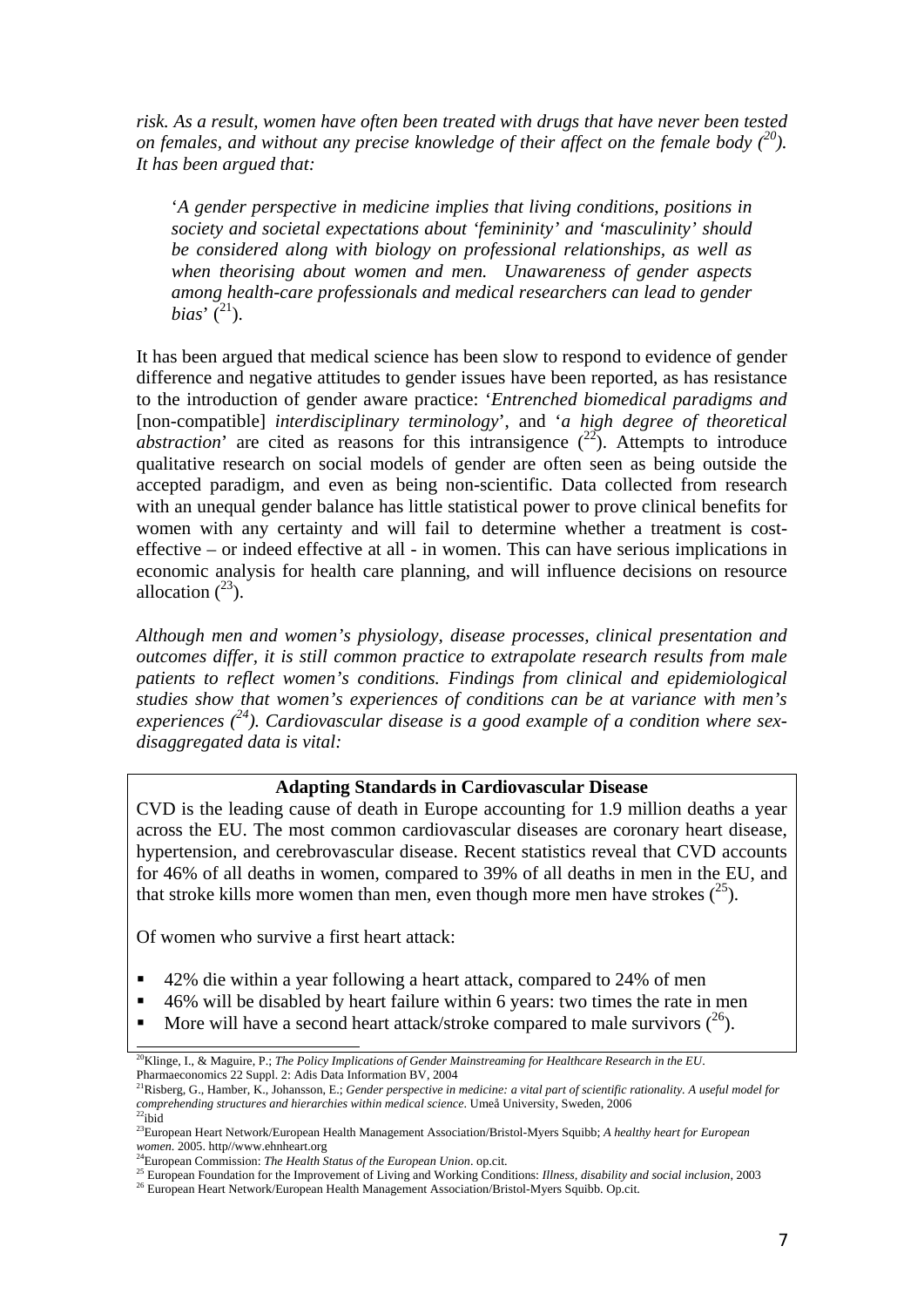It is clear from these figures that women treated with 'male-based' treatment regimes may not respond in the expected manner. Standards adapted to better serve women's needs have led to the creation of smaller stents and catheters for women, and this has made a significant difference to women's access to key procedures such as angiography, angioplasty and coronary bypass surgery.

 $\overline{a}$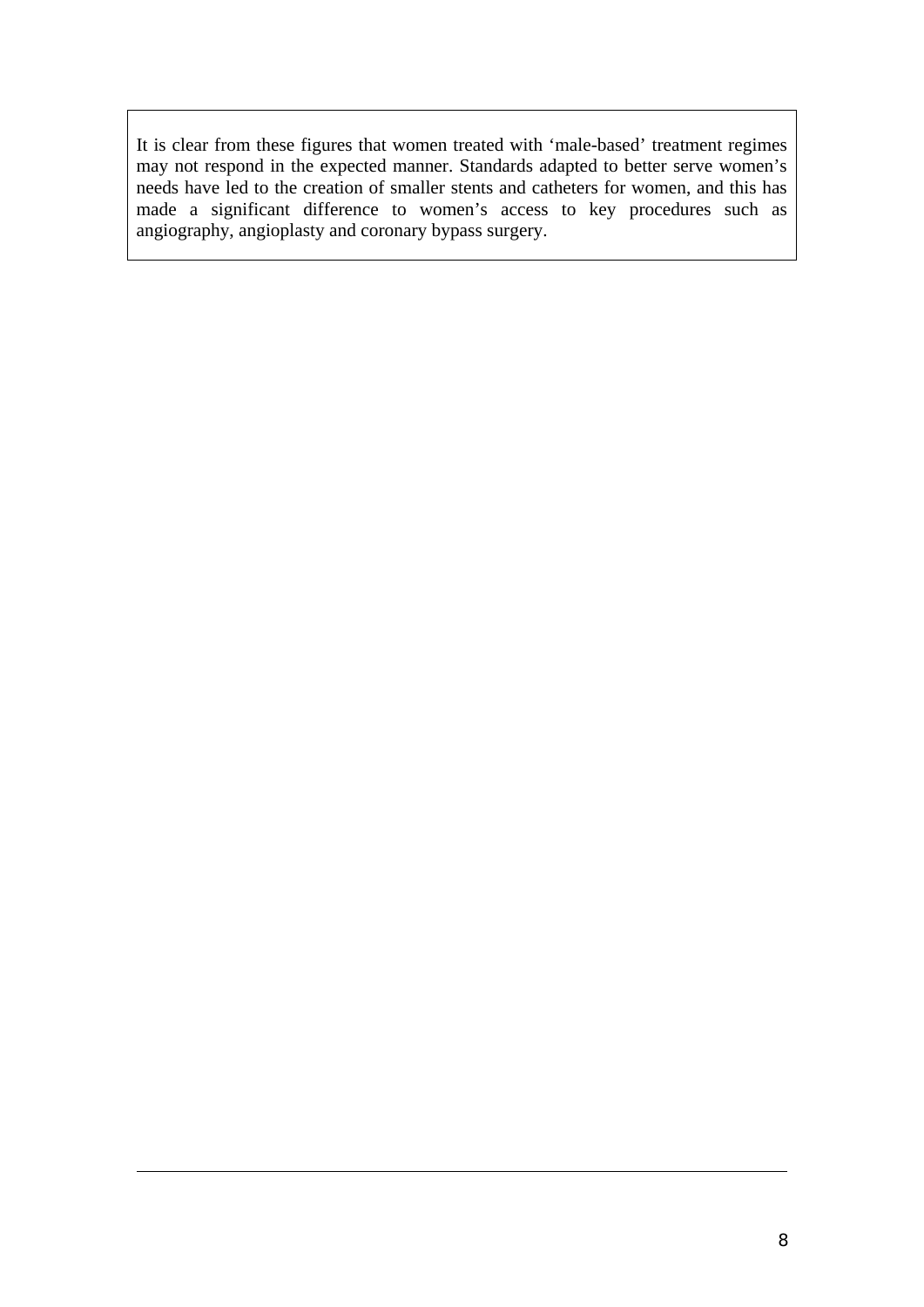#### **Chapter 3: GENDER AND DATA COLLECTION**

**3.1. Outdated Policy and Practice:** The use of existing data presents several challenges when examining gender issues. For the most part, data is categorised on the basis of such indicators as age, condition or sex. Sources of data vary, and have many inadequacies. A tendency to focus solely on biological differences, and a failure to consider differential social characteristics, is limiting. Historically, data was collected according to rigid bio-medical and economic approaches that are now deemed to be outdated. For example, morbidity and mortality statistics continue to be framed within standard biomedical categories and the findings generated by these statistics are frequently inadequate for the implementation of gender sensitive policies. Statisticians have commented that these classical approaches, though effective for measuring common infectious diseases with known aetiologies, barely acknowledge psychological, social issues, or mental illness, let alone measure them for gender difference  $(27)$ . In addition, baseline data supplied by EU Member States is processed according to a multitude of diverse frameworks that do not always produce material suitable for comparative analysis.

Health care reform seeks to improve efficiency, equity and effectiveness in health care services. Health care research therefore, has tended to produce data that promote improved health care management systems, priority setting, and broader financial options  $(28)$ . This trend reflects traditional data collection methods within the EU since the 1970s whereby data was based on demographic, economic, and social statistics. These were insufficient to show that disease, disability, quality of life and (ultimately) death are the result of the interaction of human biology, lifestyle, social and environmental factors, and modified by health care interventions  $(2^9)$ . Since then there has been limited consensus on the design of indicators for health research and the poor comparability of data continues to affect the application of the results to future health policies.

**3.2. Merging Health and Socio-economic Issues:** The growing awareness of the influence of socio-economic factors on health has allowed the development of a defined set of concepts, classifications, frameworks, and methodologies for measuring health status. Organisations such as Eurostat and WHO have been working supranationally to bring together common frameworks, and are developing commonly agreed and tested indicators which produce comparable data  $(30)$ . In 2006 an EU report on gender equity asked that special attention be paid to statistical methodology and classifications. It called for policy monitoring to be supported by the collection, compilation and dissemination of timely, reliable and comparable data disaggregated by sex  $\binom{31}{2}$ . The recent provenance of this report has not allowed sufficient time to pass to judge its success.

The collection of evidence which records the development of health over time and the effect it can have on an individual's personal experience is important in the planning of health care services. Basic principles of epidemiology have proven useful for

<sup>&</sup>lt;sup>27</sup>Robine, J-M., Jagger, C, Van Oyen, H.; The Euro-REVES Approach: A Vision For Europe. UNECE/WHO, 2004

<sup>&</sup>lt;sup>28</sup>Östlin/WHO Regional Office for Europe's Health Evidence Network (HEN), op. cit.<br><sup>29</sup>Moliner, A. M.; What Should Be Measured In Relation To Health Status: The EU Aggregate Experience, European Commission, 2004

<sup>30</sup>De Smedt, M.; *Towards A Common Framework To Measure Health Status*. Eurostat/European Commission, 2004

<sup>&</sup>lt;sup>31</sup>European Commission: *Report from the Commission to the Council, The European Parliament, the European Economic and Social Committee and the Committee of the Regions on Equality between Women and Men*, 2006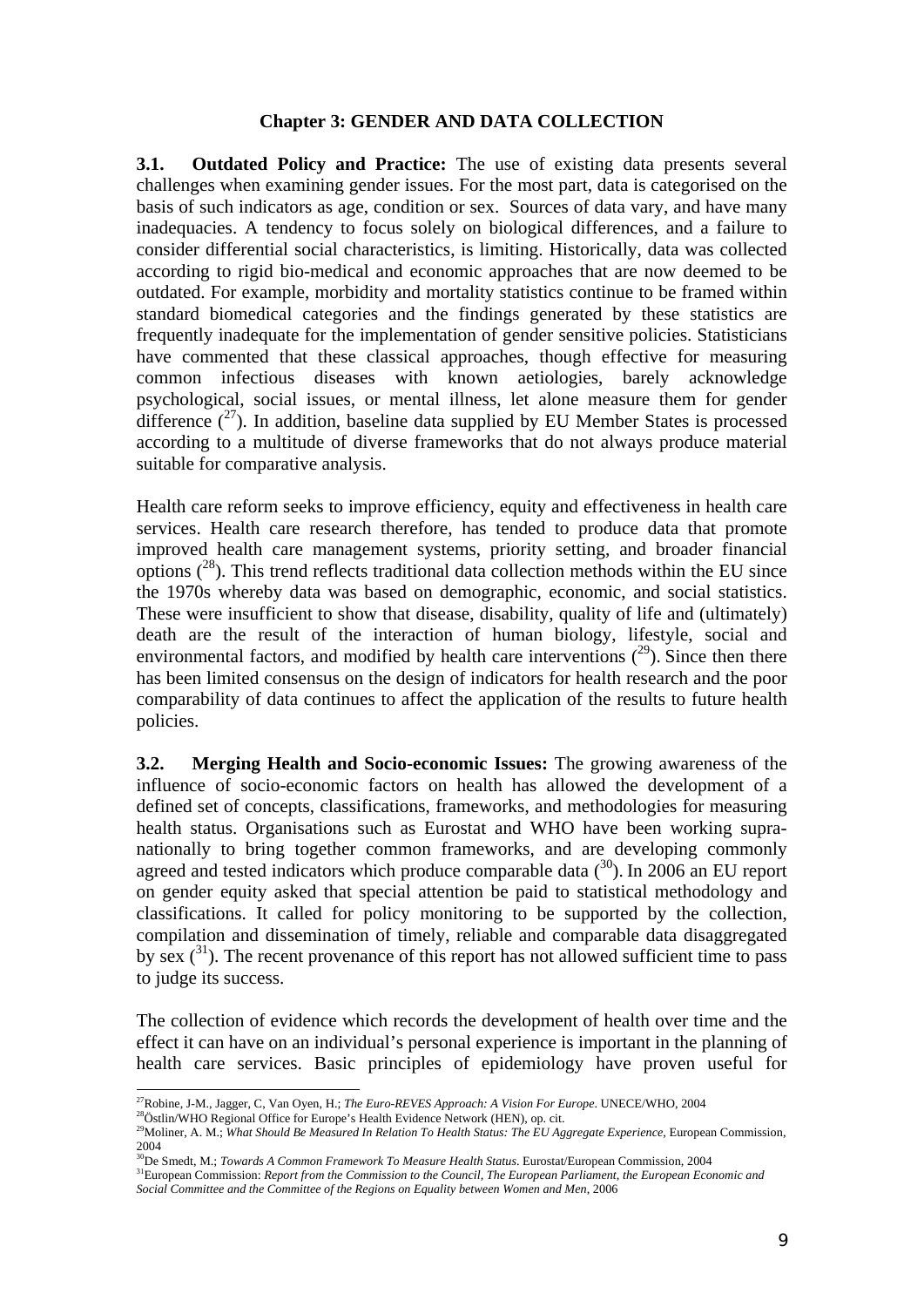measuring the status of health within populations, but fail to provide clear information on the influence over the years of the wider health determinants and inequalities in health  $(3^2)$ . Wider health determinants include demography, geography, socioeconomic, personal and biological factors. They also encompass health behaviours such as substance abuse, nutrition, physical activity, sexual behaviour, and living, working and environmental conditions. They demonstrate that experience of health can vary widely according to an individual's gender and environment.

The range of indicators needed to reflect these aspects will be unavoidably wide if data is to demonstrate gender difference in all these areas. Since behavioural patterns can vary according to gender and circumstance, transparent data must reflect the needs of all groups and reflect the individual – and perhaps differing - effect of medical conditions on women and men in any potentially marginalised situations  $(3^3)$ .

# **European Community Public Health Indicators**

The ECHI build on the work and activities of previous programmes from the public health framework (Cancer, HIV/AIDS, Drugs, Health Promotion, Health Monitoring, Pollution related Prevention Programme, Rare Diseases and Injuries and Accidents) which include indicators on:

- Increasing life expectancy without disability or sickness
- Dealing with health threats, e.g. communicable diseases and bio-terrorism
- Reducing differences in health status and health outcomes
- Attention to major burdens of disease
- Addressing health determinants through promotion and prevention  $-$  e.g. tobacco, nutrition and alcohol in all EU policies and activities
- The citizens' dimension and equal access to information
- Needs of the new EU Member States

There is a need for evidence that the process of collecting comprehensive, comparable and compatible age and gender-specific data has begun to happen in the European context. Policy documents in current use need therefore to be reviewed and amended to ensure that they include directives for the provision of gender proofed methodology and classifications.

**3.3. Approaches to Data Collection:** Given the number of agencies involved in collating and interpreting data and the range of indicators used to gather information, it is no surprise that discrepancies have been observed in data collection systems. For example, the use of different sources to record an event can result in different outcomes. Anomalies of this type have been observed, for example, in statistics on deaths from road traffic accidents where numbers have been taken both from the Causes of Death (COD) data and from differing figures in police reports  $(34)$ .

Similarly, as the indicators required for monitoring the progress of programmes have often been user-driven and target oriented, the resulting compilations can be lengthy. It is difficult for an aggregate EU measurement of health status to escape national and

l 32Bonté, J.; *Health Indicators and Eurostat*, UNECE/WHO, 2004 33Klinge, I., & Maguire, P., op. cit.

<sup>&</sup>lt;sup>34</sup>Bonté, J., op. cit.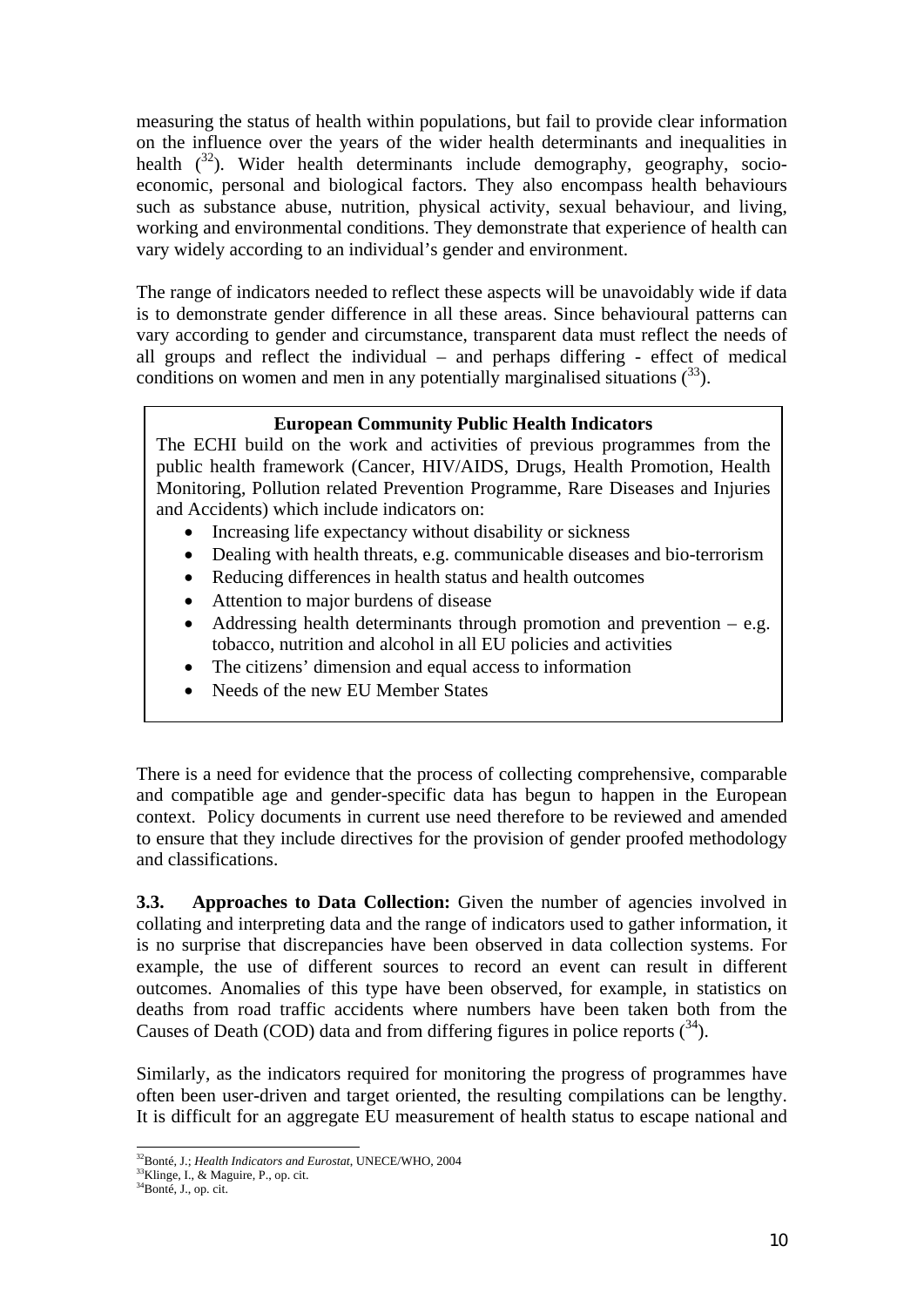sub-national particularities  $(35)$ . It has proven immensely complicated to reach a consensus on common instruments for measuring health status in different languages and in different cultural settings, in order to produce results that can be compared within, and across, countries of the EU  $(36)$ . Cultural and language differences - even within Member States - can lead to differing interpretations when questions are set. The composition of data templates therefore requires not only cultural sensitivity, but excellent linguistic and translation skills  $(37)$ . Success in this area will allow researchers to follow developments over time, and to formulate explanations for health differences between regions and countries. It is a challenge to create a simple but comprehensive base template, which can produce information that is easily comparable with information from other Member States  $(38)$ .

Member States will need to consider modifying their national data collection practices in the interests of sharing information, future planning, and learning from other Member States. Although most European countries run regular health interview surveys to monitor population health some, such as the UK's General Household Survey, were set up before the recent trend to harmonise information collection within the EU, and are at variance with the standard. Some Member States have been resistant to change when proposed new systems infringe on long-standing practice  $(3^9)$ .

*3.4.* **Frameworks for Measuring Health***: Data for European health statistics are derived from a wide variety of sources. DG SANCO (the Directorate General for Health and Consumer Affairs) has been endeavouring to bring these together by developing a European Union System of Information on Health and Knowledge (EUIHK). Data sources for EUIHK are based on figures from the Health Monitoring Programme (HMP), on the Injury Prevention and Rare Diseases Projects, on current work in DG SANCO, Eurostat, DG RTD, and on data from other contributing EU and international bodies.* 

Base data are drawn from core modules of data on health, which are required from all Member States at regular intervals. *Health* and *Disability Interview Surveys* (HIS/DIS) complement the *Health Examination Surveys* (HES), which in turn provide data on identifiable and measurable physical and mental characteristics and which can be linked to demographic and socio-economic characteristics  $(40)$ . These data are then fed into the *European Core Health Interview Survey* (ECHIS). Other subject matter for HIS statistics are collected in special surveys, called *European Special Health Interview Surveys* (ESHIS). The *Health Monitoring Programme* (HMP) database provides specific information on particular topics like self-reported health, lifestyles, or use of services. Unfortunately, it has become unwieldy, covering at total of more than 5000 *Health Interview Survey* (HIS) questions, both in the original language and in English.

An exemplar of data collection is the Euro-REVES (*International Network on Health Expectancy and the Disability Process*) project which was set up to provide comparable health indicators that would address inequalities in the health of European

 $\overline{a}$ 

 $35$ Klinge, I., & Bosch, M., op. cit.

<sup>&</sup>lt;sup>36</sup>De Smedt, M., op. cit.

<sup>37</sup>Bonté, J. op. cit.

<sup>38</sup>Robine, J-M., Jagger, C, Van Oyen, H., op. cit. <sup>39</sup>Ibid

<sup>40</sup>De Smedt, M., op. cit.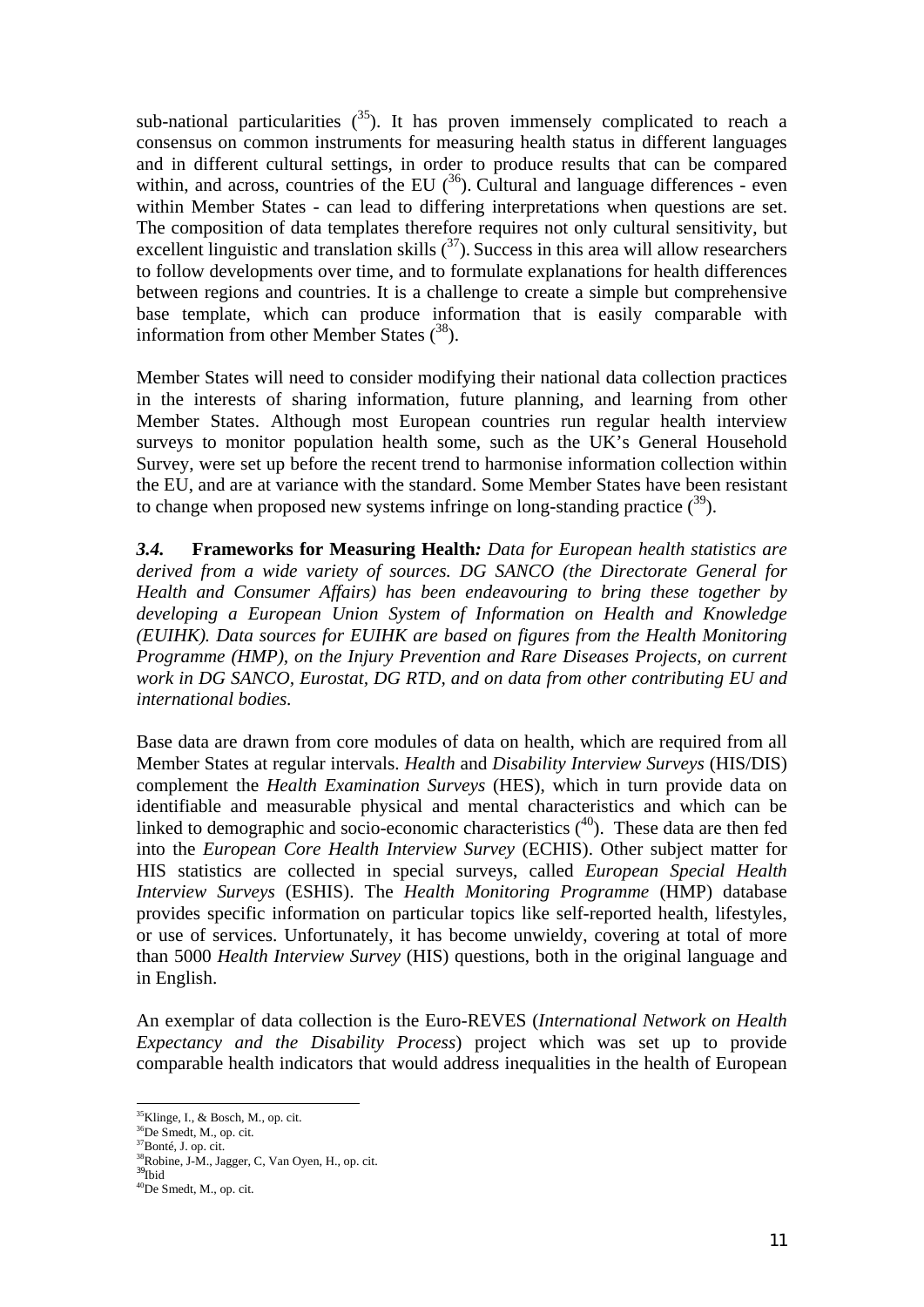populations. Euro-REVES promotes the use of health expectancy as a population health indicator. Health expectancies extend the concept of life expectancy to morbidity and disability. Being independent of the size and age structure of populations, they allow - in theory - direct comparison of the different groups that make up populations (e.g. sexes, socio-professional categories, regions or countries), as well as estimating changes over time. These indicators can simultaneously assess the evolution of mortality, morbidity and disability and thus determine the likelihood of questions such as whether we are exchanging longer life for poorer health  $(^{41})$ .

# **Disability Adjusted Life Years (DALY)**

DALYs are a method used to measure the burden of disease  $(42)$ . Used in conjunction with Quality Adjusted Life Years (QALYs) which measure healthy years lived, DALYs combine information about morbidity and mortality in numbers of healthy years lost. DALYs measure the time lived with a disability in a manner that can be meaningfully compared with the time lost due to premature mortality. The use of methodologies such as DALYs, although inclusive of sex-disaggregated data, have revealed disease gender biases which have lead to the underestimation of women's burden of disease  $(^{43})$ .

Data collection that makes use of self-reported health status can complement more objective indicators and introduces the patient perspective into health monitoring. Although they contain certain disadvantages, they reveal dimensions of health that may not be accessible to more traditional measuring methods. Unfortunately, the subjective nature of self-reporting may not always correctly identify a condition. For example, a person might have a disease but be unaware of it, or they may have incorrectly diagnosed a condition themselves. Individuals may use different references or *comparators* to report their functioning. For example, they may report their mobility to be as good as (or worse, or better than) that of their peers, dependent upon their idea of youth and ability, or their own expectations. Furthermore, there is considerable diversity in the concepts and definitions that are adopted in different countries when surveying chronic conditions  $(44)$ . Implausible results have been noted which may indicate systematic biases between men and women, rich and poor, or in educational, ethnic or geographical groups  $(^{45})$ .

**3.5 Gender Analysis Tools:** In recent years a variety of tools have been developed which employ both socio-economic perspectives and methods for gender-proofing research. These tools can offer a means of identifying major biases and can point the way to preventive or counterbalancing solutions  $(4\overline{6})$ . Using tools of this type, all regional, national, and European level policy documents could be subjected to gender proofing and Gender Equality Impact Assessment before they are issued, thereby facilitating the provision of disaggregated data.

 $\overline{a}$ 

 $<sup>41</sup>$ Robine, J-M., Jagger, C, Van Oyen, H., op. cit.</sup>

<sup>42</sup>Homedes, N.; *The Disability-Adjusted Life Year (DALY) Definition, Measurement And Potential Use*. HCO Working Papers. Undated

<sup>43</sup> Östlin/WHO/HEN, op.cit.

<sup>&</sup>lt;sup>44</sup>Klinge, I., & Maguire, P., op. cit.

<sup>45</sup>Üstün, T.B.; *Measuring Health: An International Perspective*. WHO, 2004

<sup>46</sup>Eichler, M., Burke, M. A.; *The BIAS FREE Framework: A New Analytical Tool for Global Health Research*. Canadian Journal of Public Health 2006; 97 (1): 63-68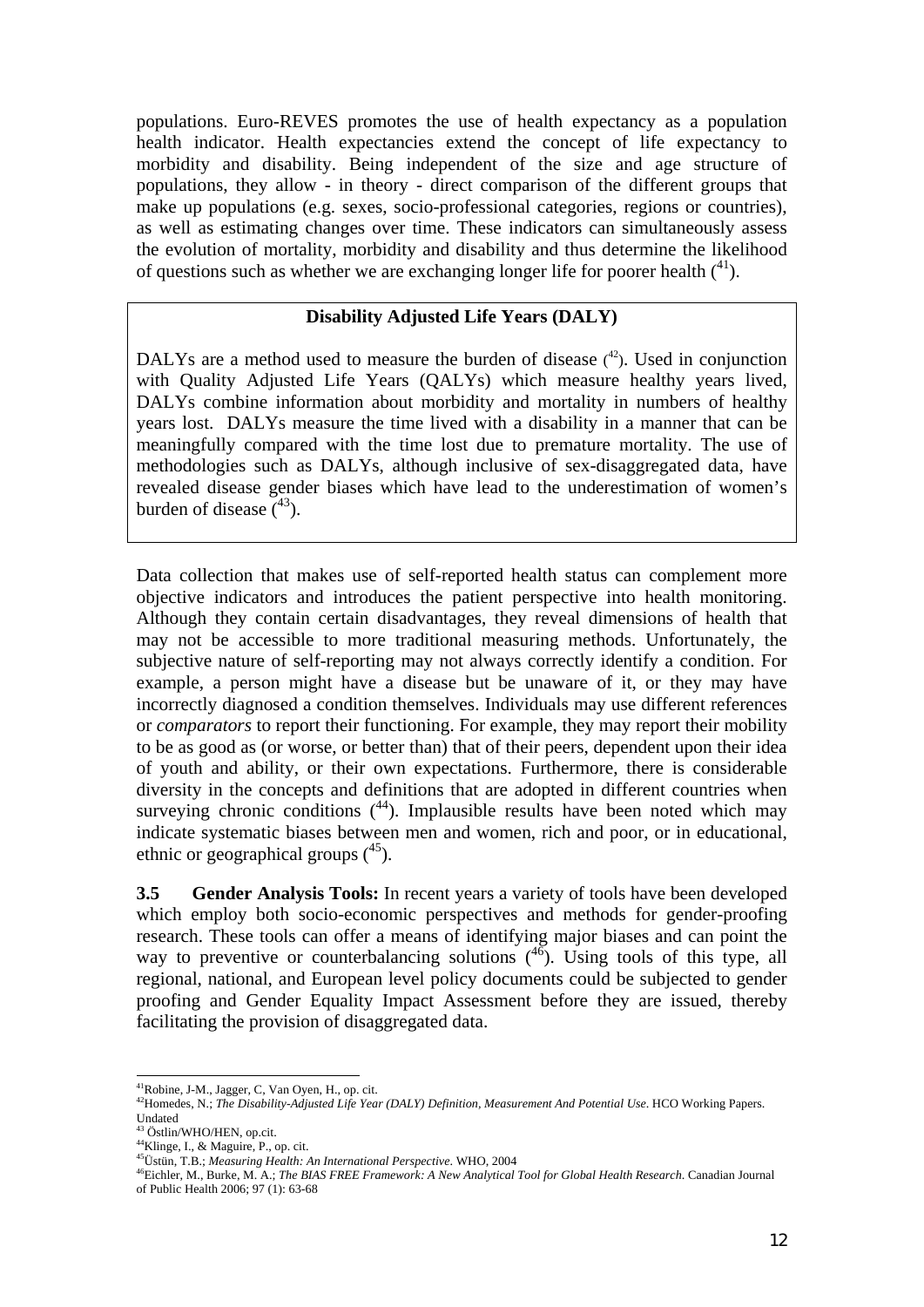#### **Examples of Gender Analysis Tools** (<sup>47</sup>)

Global Forum for Health Research (2002) *Sex, Gender and the 10/90 Gap in Health Research: A Briefing Document and Resource Guide*. A guide for researchers trying to incorporate a gender perspective into their work. It begins by setting out the main arguments in favour of gender-sensitive health research, and continues with an exploration of the implications of these arguments for the research process itself. The second part is a review of available resources on integrating gender in health research, including articles, books, tools, and websites. http://www.globalforumhealth.org/FilesUpld/47.pdf

Health Canada (2003) *Exploring Concepts of Gender and Health.* A capacity-building tool for researchers, policy analysts, programme managers and decision makers, intended to help them integrate gender-based analysis (GBA) into their policy and programme work. http://www.hc-sc.gc.ca/english/women/exploringconcepts.htm

Liverpool School of Tropical Medicine (1998) *Guidelines for the Analysis of Gender and Health*. Enhancing the ability of those involved in the planning, implementation, and evaluation of health care provision and health research to understand, respond to, and integrate gender issues. The guidelines cover gender and health; gender analysis; gender-sensitive planning; strategies to address gender inequalities in health; and case studies. http://www.liv.ac.uk/lstm/GG-1.html

To date, much of the work on disaggregating data by sex has occurred in relation to developing nations. The UNDP has developed a number of gender-related indicators that assess the levels of gender equality in society. These indicators are based on a socio-economic model and domains include *longevity, knowledge, a decent standard of living, economic participation and decision-making, political participation and decision-making, power over economic resources, and inequalities in achievement*. Table 5 shows the UNDP's Gender Development Indicator (GDI) scale. On this scale, adjustments for inequalities in achievement in human development (HDI) are compared with the Gender Empowerment Rank (GEM). The GEM is a composite index measuring gender inequality in three basic dimensions of empowerment (economic participation and decision-making, political participation and decisionmaking and power over economic resources). Discrepancies in these figures indicate that while legislation may be in favour of the empowerment of women (GEM), the opportunities for this are often not being realised (GDI).

| <b>Gender</b><br><b>Empowerment</b><br><b>Rank (GEM)</b> | <b>Country</b>  | <b>GDP</b> per capita<br>rank<br>2003 | <b>Human</b><br><b>Development</b><br><b>Indicator (HDI)</b><br><b>Rank</b> | <b>GDI*2003:</b><br><b>GDP</b> per capita<br>rank minus<br><b>HDI</b> rank |
|----------------------------------------------------------|-----------------|---------------------------------------|-----------------------------------------------------------------------------|----------------------------------------------------------------------------|
|                                                          |                 |                                       | 2003                                                                        | (higher means<br>better on HDI)                                            |
|                                                          | <b>Sweden</b>   | 20                                    |                                                                             | 14                                                                         |
|                                                          | <b>Belgium</b>  | 12                                    |                                                                             |                                                                            |
|                                                          | Germany         | 14                                    | 20                                                                          | -6                                                                         |
| 18                                                       | UK              | 18                                    | 15                                                                          | 3                                                                          |
| 21                                                       | Portugal        | 32                                    | 27                                                                          | 5                                                                          |
| 27                                                       | Poland          | 48                                    | 36                                                                          | 12                                                                         |
| 29                                                       | <b>Bulgaria</b> | 65                                    | 55                                                                          | 10                                                                         |
| 36                                                       | Greece          | 26                                    | 24                                                                          |                                                                            |

#### **Table 5. Gender empowerment ranking**

Source: UNDP 2005 (<sup>48</sup>)

l

<sup>47</sup>WHO/Pan-American Health Organization: *Annotated Bibliography on Gender Mainstreaming and Analysis Resources for Health Programmers*. Pan-American Health Organization Gender and Health Unit, 2003<sup>48</sup>UNDP 2005: http://hdr.undp.org/statistics/data/countries.cfm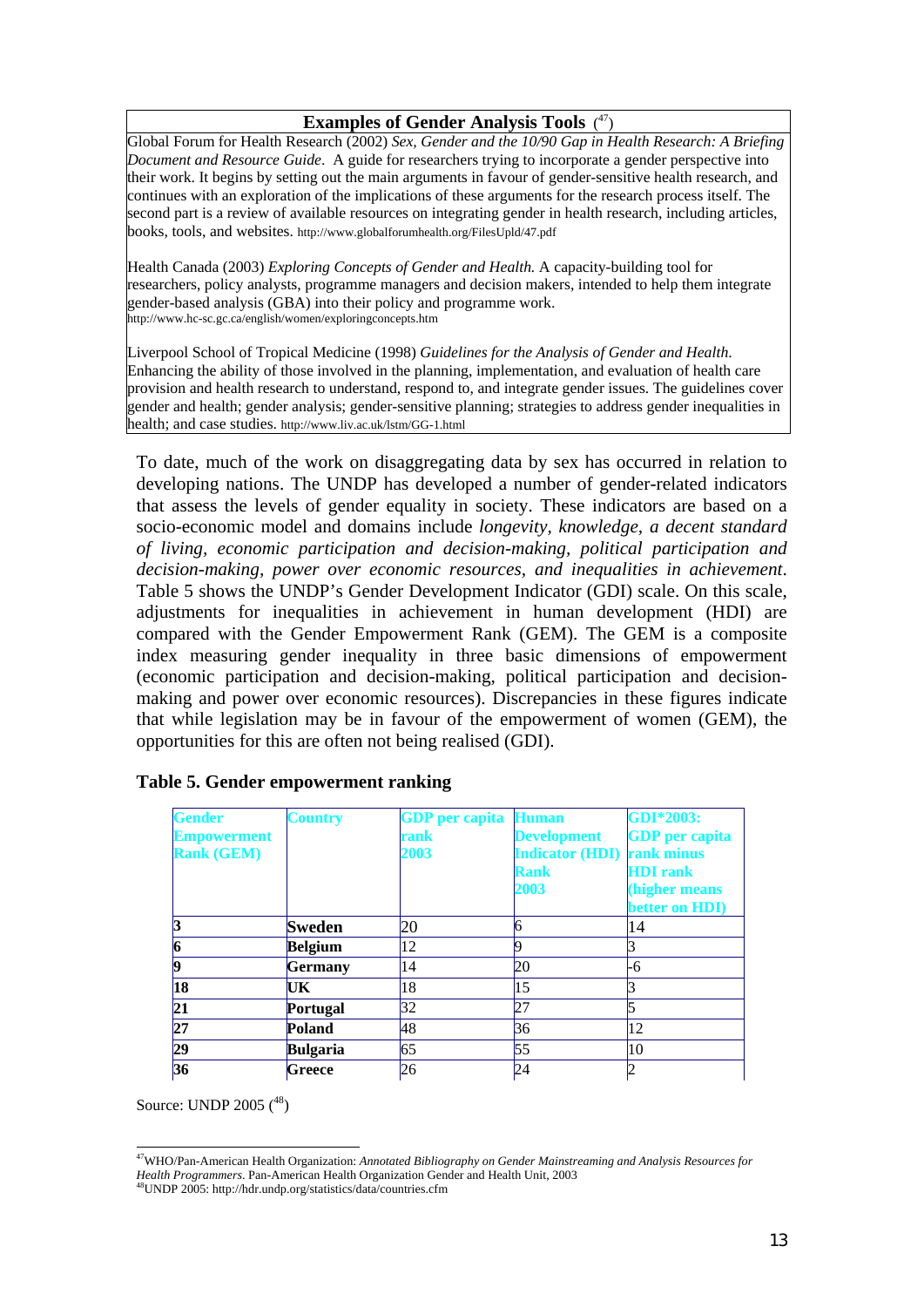\*The GDI adjusts the HDI for inequalities in the achievement of men and women. Comparing a country's ranking on the HDI and the GDI can indicate the existence of gender discrepancy.

**3.6 Upgrading quality in data collection and analysis:** It is important to collect data in a format that can easily be processed and interchanged between local, national and international levels. Good primary data is essential, and EU Member States should be encouraged to work to standard templates for all data collection. Templates with common indicators, which capture patterns of behaviour and access to resources  $(49)$ , and which can be conveniently used by grass-root health care delivery agents, can then be channelled through regional and national statistics to the European level. We have seen that the systems of data collection that have developed over the years have grown unwieldy. Capturing information at source in a simple, usable form, and feeding it to higher levels in a common format may counter professional, economic, and national bias and produce a useful source of primary data.

For decades there has been an awareness of the need for greater representation of women's issues in the data used for planning and policy design. The EP's *Programme*  for Community Action in the Field of Public Health (2003-2008) (<sup>50</sup>), Equality *Between Women and Men* (2006)  $\binom{51}{2}$ , and the amendments for the *Community Programmes for Employment and Social Solidarity*, seek to streamline the involvement of Member States in the collection, processing, and analysis of compatible and comparable data. However, stating that data *should* be disaggregated by sex could leave the collection of disaggregated data open to choice. Sex disaggregated data *must* become a requirement for all future research.

Of particular importance for this report is that the diversity of women's, and young girls', health-influencing experiences and behaviour need to be reflected in data. Special attention should be given to vulnerable and marginalised groups of women to ensure that discrimination is recorded, and measures taken to counter the effects of inequity. The life quality of carers, lone parents, migrants, refugees, and those who are coping with chronic disease or long term disabilities are all subjects for further research. The identification and measurement of health-damaging cultural attitudes and practices such as domestic violence have not yet been adequately documented  $(5^2)$ . Abusive behaviours such as sexual violence, rape and female genital mutilation have a dramatic influence on physical and psychological health and need to be placed on the political agenda  $(53)$ . Much of this information is available at present at local and regional levels. Methods must be found which collate this information for use in planning and policy development at EU level.

Some suggestions are offered to improve quality in data collection and analysis:

- Develop appropriate conceptual frameworks for data collection
- Expand and standardise existing indicators for health
- Recognise the importance of the social construction in gender indicators
- Seek simple yet comprehensive methods of collection that provide information which is comparable between Member States, which follow developments over

 $\overline{a}$ 

<sup>&</sup>lt;sup>49</sup>Doyal, L., op. cit.

<sup>50</sup>European Parliament: *Report on Programme for Community Action in the Field of Public Health (2003-2008).* Brussels, 2005 <sup>51</sup>European Commission: Report on *Equality between Women and Men*, op. cit. <sup>52</sup> Doyal, L., op. cit.

 $53$  Klinge, I., & Bosch, M., op. cit.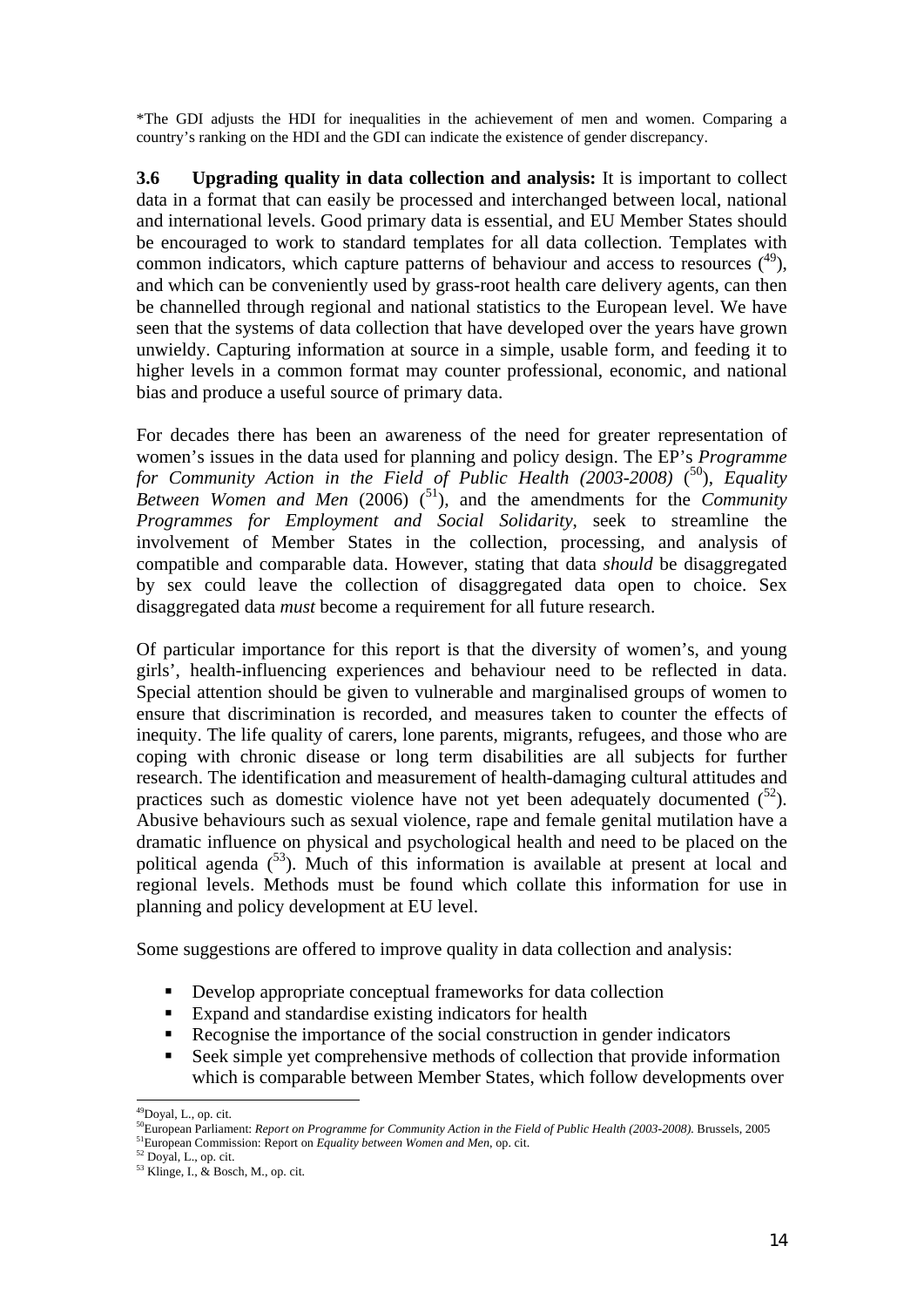time, and which offer explanations for existing differences

- Ensure these methods are ethically and culturally appropriate for the collection of data from women in their own environments
- **Promote effective monitoring and planning through the use of analytical tools** that examine documents for gender balance.
- **Pre-2006 policy documents should be reviewed and amended to include gender** proofing methodology and classifications.
- Member States must consider modifying their national data collection practices in the interests of sharing information, future planning, and learning from others
- Member States must sign up to standardised systems of data collection.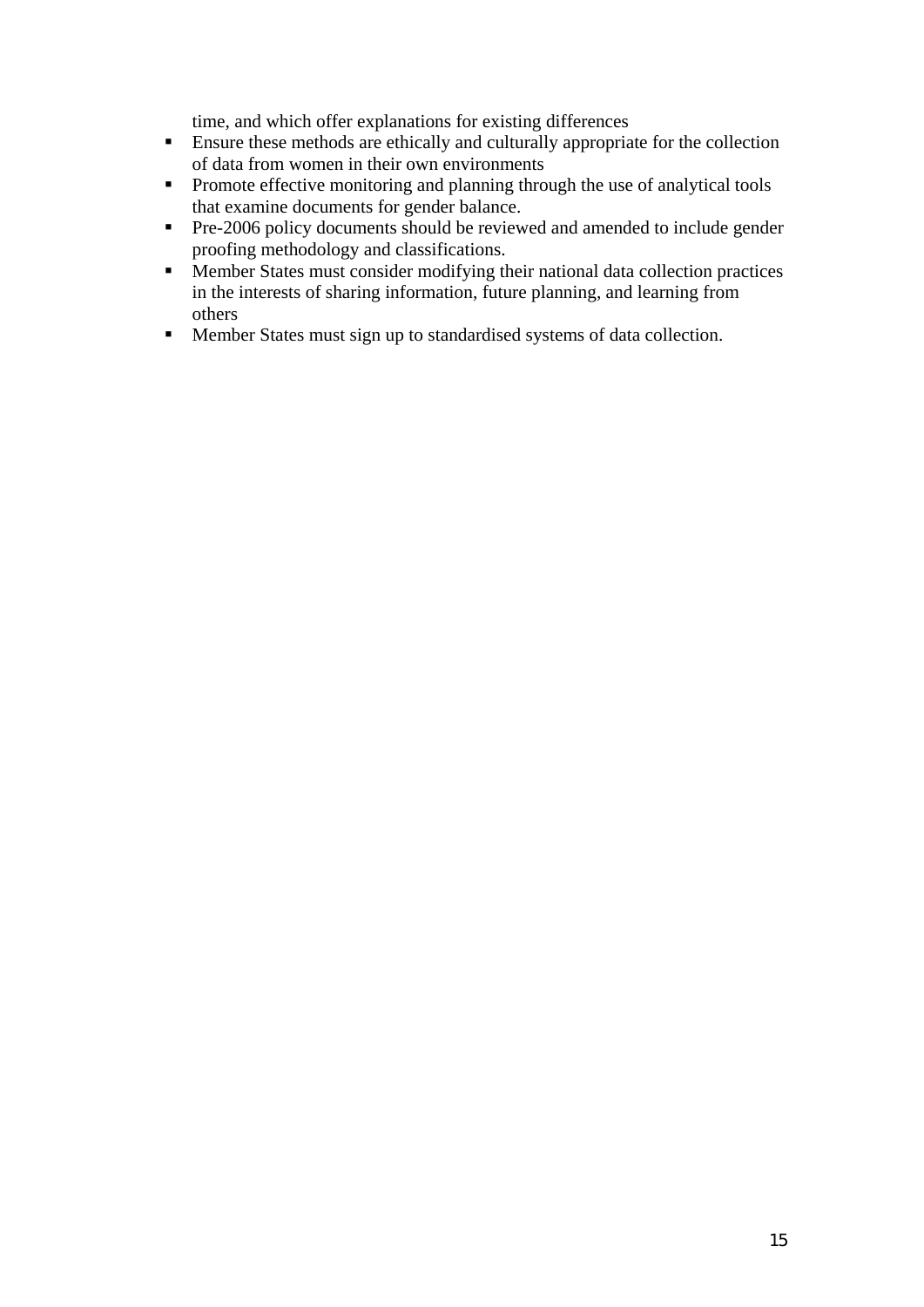#### **Chapter 4: HEALTH ISSUES FOR WOMEN AND YOUNG GIRLS**

*4.1* **Lifestyle and consequences for health***: Lifestyle has a considerable impact on health and disease and on life expectancy. However, caution must be exercised when using lifestyle choices as health determinants. These may result in interpretations which blame the victim, or in policies that only focus on behavioural change at the individual level and which ignore policies at population and structural levels, such as those relating to the environment or employment.* 

Many health problems are thought to begin *in utero*, influenced by the health and behaviour of the mother. For example, children born weighing under 1500g are more likely to have visited a GP, physiotherapist, speech therapist and eye specialist, and to require additional help in school  $(54)$ . Low birth weight is more common in deprived communities, and a correlation has been seen between low birth weight and increased risk of death from coronary artery disease in adults  $(55)$ . Poor nutrition in the mother during pregnancy can also increase the child's vulnerability to several conditions in adulthood, including obesity, diabetes, raised blood pressure, and stroke.

In all Member States the least educated consume fresh vegetables less frequently, and are on average shorter and more obese than the most educated, though the dimension of these differences can vary between men and women and in accordance with the drinking and diet culture  $(56)$ . Obesity, reduced physical activity and poor nutrition are increasing in young people from all social groups. Whatever their background, overweight children are likely to become overweight adults. There are concerns in the EU that the number of overweight children is rising each year by 400,000. A Eurobarometer survey shows that in 11 out of 15 Member States the weight of citizens has increased, with the most striking increases in Luxembourg (2.7 kg), Denmark (1.7 kg) and Ireland  $(1.6 \text{ kg})$   $(^{57})$ .



**Table 6. Estimated prevalence of overweight and obesity in women in %** ( 58)

Notes: \* restricted age groups

 $\overline{a}$ 

\*\* Germany over weight figures derived from WHO MONICA studies

<sup>54</sup>Middle C, Johnson A, Alderdice F, Petty T, Macfarlane A.: *Birthweight and health and development at the age of 7 years*. Child Care, Health & Development 1996; 22(1): 55-71

<sup>55</sup>Matharu, K., Ozanne, S; *The Fetal Origins of Disease and Associations With Low Birthweight*. NeoReviews Vol.5 No.12 2004 e522. American Academy of Pediatrics, 2004<br><sup>56</sup>European Commission: The Health Status of the European Union. op.cit.

<sup>&</sup>lt;sup>57</sup>European Commission/Eurobarometer: *Health and Food*, p 13. November, 2006<br><sup>58</sup>International Obesity Task Force and European Association for the Study of Obesity: *Obesity in Europe: the case for action*, p 6. London. 2002 See: http://www.iotf.org/media/euobesity.pdf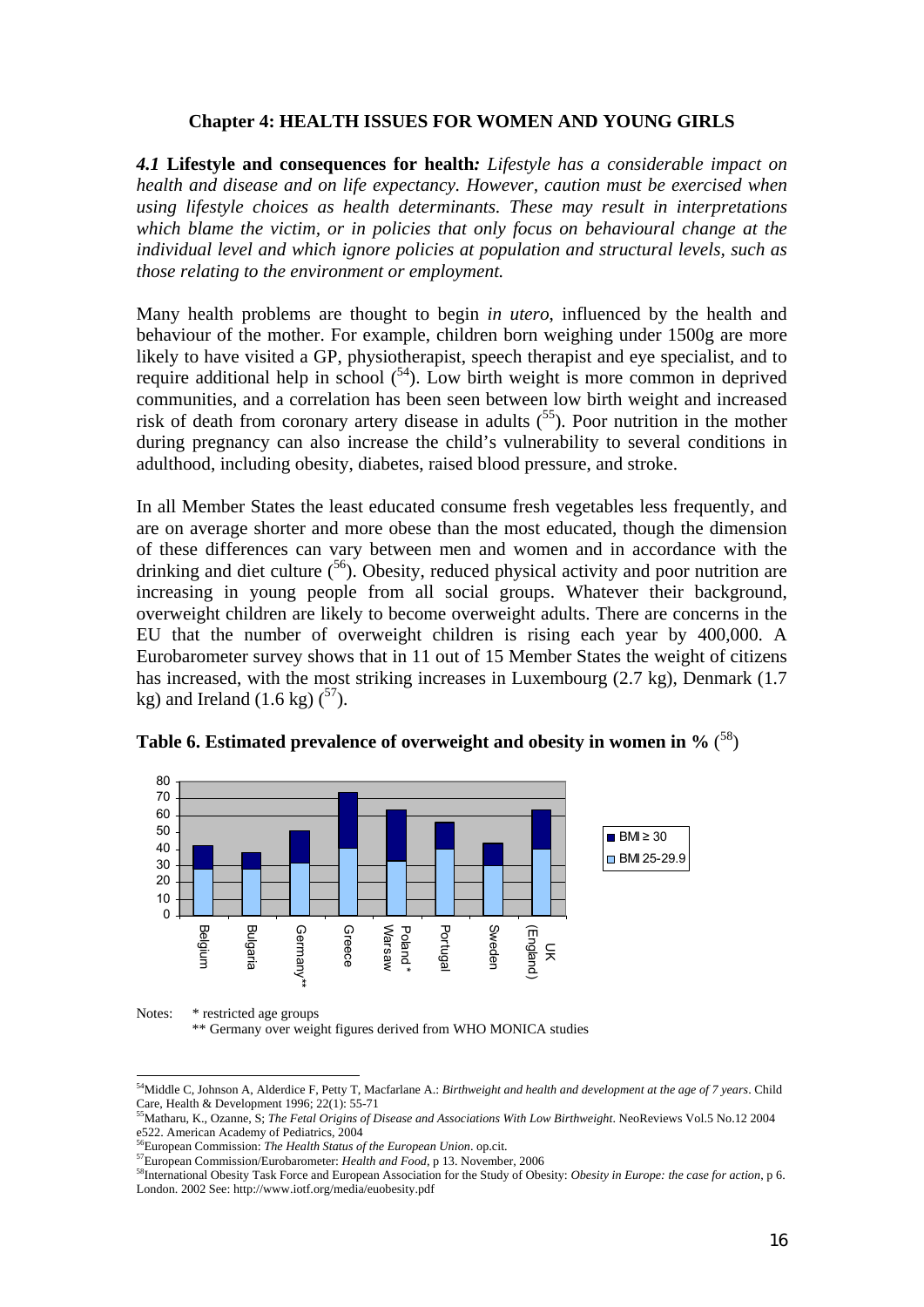Other lifestyle choices which impact on the health of women include the consumption of alcohol, smoking, and drug use. We have chosen to address the issue of smoking as many differences between the sexes are evident.

*Smoking:* A report in 2002 stated that there were slightly higher rates of regular daily smokers in the then ten Accession Countries than EU-15 (32% vs. 29%) with the highest prevalence in Hungary and Poland  $(5^9)$ . There are some important gender differences in smoking behaviour and several common reasons why women take up smoking. As the majority begin smoking during the teenage years, smoking is often seen as an act of rebellion against social pressures to be feminine, and as a way to gain independence from parents. It can be viewed as a way to make friends and be accepted by peers. Many women smoke in order to relax and relieve stress, or use it as a food substitute in order to stay slim. Women are more likely than men to take up smoking as a means of weight control, and to continue smoking, rather than risk putting on weight.

The issues around the quitting of smoking are complex. Evaluations need to take account of variables such as socio-economic status and educational level as well as gender roles and expectations. Women who continue to smoke, and those who fail at attempts to stop smoking, tend to have lower education and employment levels than women who quit smoking. They smoke a higher number of cigarettes per day and tend, therefore, to be more addicted to cigarettes. They have less social support for stopping smoking, are less confident in resisting temptations to smoke, and are thus are cognitively less ready to stop smoking. There is also evidence to suggest that pharmacologically-based aids to cessation are not equally effective for both sexes  $(60)$ .

*Eating disorders:* The main types of eating disorders are anorexia nervosa and bulimia. Eating disorders are amongst the most debilitating psychiatric disturbances that affect women and they are most common in cultures focused on weight loss and body image. There are many different theories regarding the causes of eating disorders. It is most likely that they are caused by a combination of psychological, genetic, environmental and social factors. The media can promote unrealistic role models for beauty and weight, which can have a strong influence on an individual with low self-esteem, leading to disordered thinking and behaviours. An individual with a family history of mood disorders such as depression may be especially affected. Eating disorders are often associated with feelings of helplessness, sadness, anxiety, and the need to be perfect. They can cause a person to use dieting or weight loss to provide a sense of control or stability. According to Makino *et al*  $(61)$  the prevalence rates in western countries for anorexia nervosa in female subjects range from 0.1% to 5.7%, and for bulimia it ranges from 0.3% to 7.3% in women and from 0% to 2.1% in males.

According to our Belgian expert as many as 5 out of 100 women in Belgium have a bulimia problem (See Appendix 2 for expert contributors) and it has been noted that bulimia is 3 to 5 times more apparent in urban areas than in rural areas. However, there is often doubt about the reliability of data on eating disorders, particularly as research

 $\overline{a}$ 

<sup>59</sup>World Health Organisation Regional Office for Europe & European Commission. *Health status overview for countries of*  central and eastern Europe that are candidates for accession to the European Union. European Communities & WHO July 2002<br><sup>60</sup>National Center for Chronic Disease Prevention and Health Promotion Tobacco Information and Preve *Smoking – A Report of the Surgeon General, 2001*.

http://www.cdc.gov/tobacco/sgr/sgr\_forwomen/sgr\_women\_chapters.htm

<sup>61</sup>Makino M, Tsuboi K, Dennerstein L; *Prevalence of eating disorders: a comparison of Western and non-Western countries*. Medscape General Medicine; 6: 3: 49. 2004.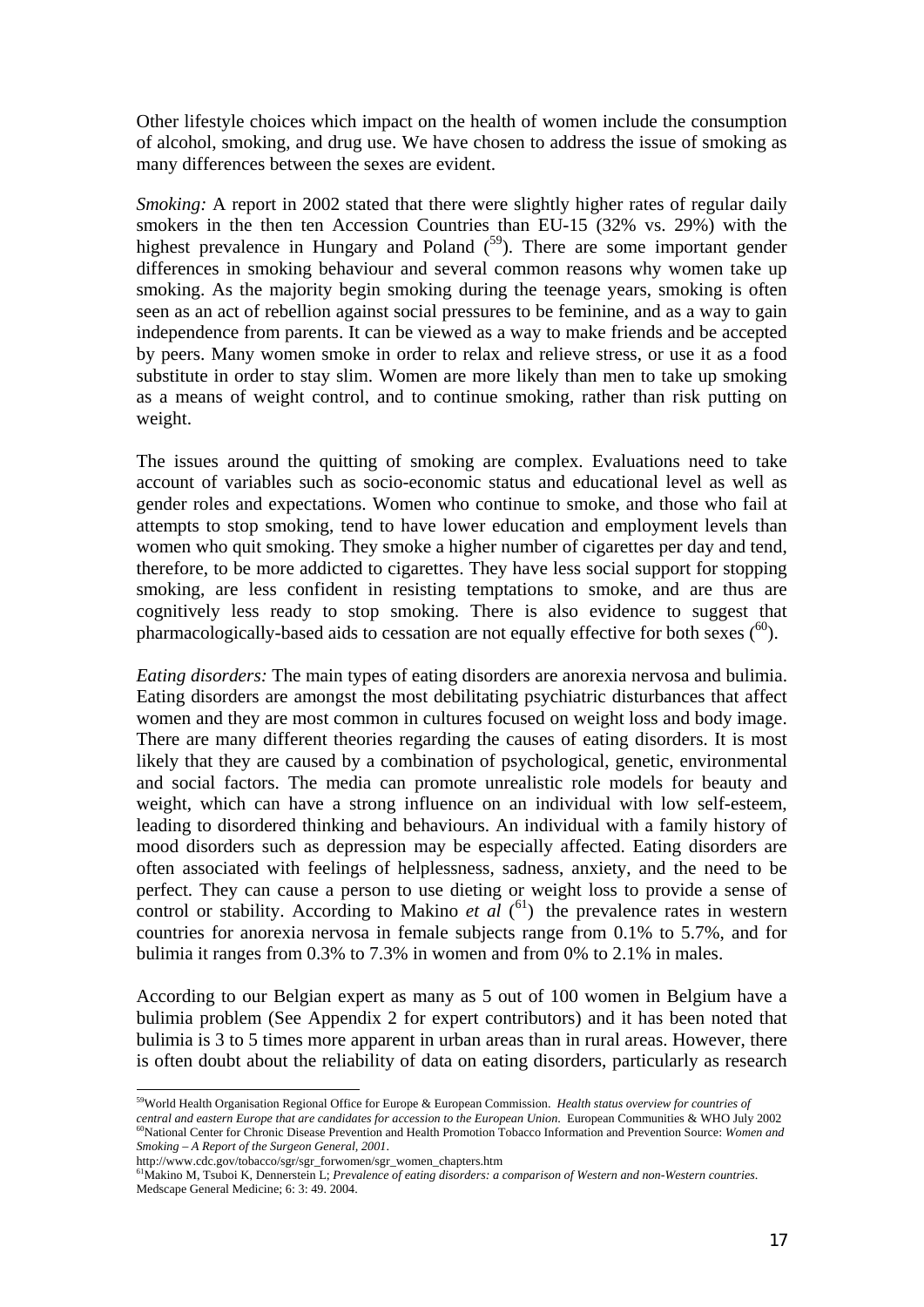is often limited to the under-25s, with older women excluded because bulimia and anorexia nervosa are considered to be a 'young girls' condition  $(^{62})$ .

**Mental Health:** Gender determines the power and control men and women have over their lives. It affects their social position, status and treatment in society, and consequently, their susceptibility and exposure to mental health risks. Apart from specifically female conditions such as the experience of perinatal mental health problems, there are clear and consistent differences in the patterns of mental health experienced by men and women. The European Commission claim that depression and depression-related problems account for more than 7% of all estimated ill-health and premature mortality in Europe  $^{63}$ ) with women twice as susceptible as men.

There are gender-specific risk factors for some common mental disorders. For example, women are at much greater risk of experiencing domestic abuse than men. Interpersonal relationships marked by severe and chronic violence result in high rates of depression and anxiety, symptoms of post-traumatic stress, and subsequent difficulty in establishing and maintaining relationships. Women living in poverty and minority women are at heightened risk for victimisation by violence  $(^{64})$ . Similarly, women living on a low income for an extended period can experience stress, difficulty in personal and family relationships, and can be left feeling isolated and depressed. Individuals most at risk of social isolation and anxiety are female lone parents and retired women living alone  $(65)$ . Women's social roles, particularly as primary carers for children and/or other dependants, can result in 'role overload', where women undertake both employment and household/childrearing responsibilities. This contributes to social isolation and further impacts on mental health.

Gender differences exist in patterns of help seeking for psychological disorder. Women are more likely to seek help from, and disclose mental health problems to, their primary care physician while men are more likely to seek specialist mental health care and are the principal users of inpatient care. Gender bias can also occur in the treatment of psychological disorders. Doctors are more likely to diagnose depression in women compared with men, even when they have similar scores on standardised measures of depression or present with identical symptoms. There may also be differences in access to specific treatments such as psychotherapy or anti-depressants, and in the response to treatments and their outcomes. Female gender is a significant predictor of being prescribed mood altering psychotropic drugs. The disability associated with mental illness falls most heavily on those who experience three or more co-morbid disorders, which is mainly women  $^{66}$ ).

#### **4.2 Selection of some diseases**

**4.2.1 Cancer:** Cancer is a major public health problem in Europe. After cardiovascular disease, it is the second most common cause of death in the EU. In general, cancer

 $\overline{a}$  $62$ Vanderlinden, J.; UZ health letter 120, 1-9-2001

<sup>63</sup>European Commission: Expert Report *'Actions against depression. Improving mental and well-being by combating the adverse health, social and economic consequences of depression'*, 2004. 64World Health Organisation: *Women's mental health – an evidence based review*. Geneva, 2000

<sup>65</sup>Myers, F., McCollam, A., Woodhouse, A., *Resource document on mental health and inequalities in Scotland*. Scottish Development Centre for Mental Health, 2005

<sup>66</sup>Austbury J. Mental Health: 'Gender Bias, Social Position, and Depression', in: Sen. G., A. George, and P. Östlin (eds.) (2002) *Engendering International Health: The Challenge of Equity.* MITPress, Cambridge. See also: Hällström T. 'Gender differences in mental health', in: Östlin P, Danielsson M, Diderichsen F, Härenstam A, Lindberg G (eds). *Gender Inequalities in Health: A Swedish Perspective.* Harvard Center for Development and Population Studies, Harvard University Press, Cambridge 2001.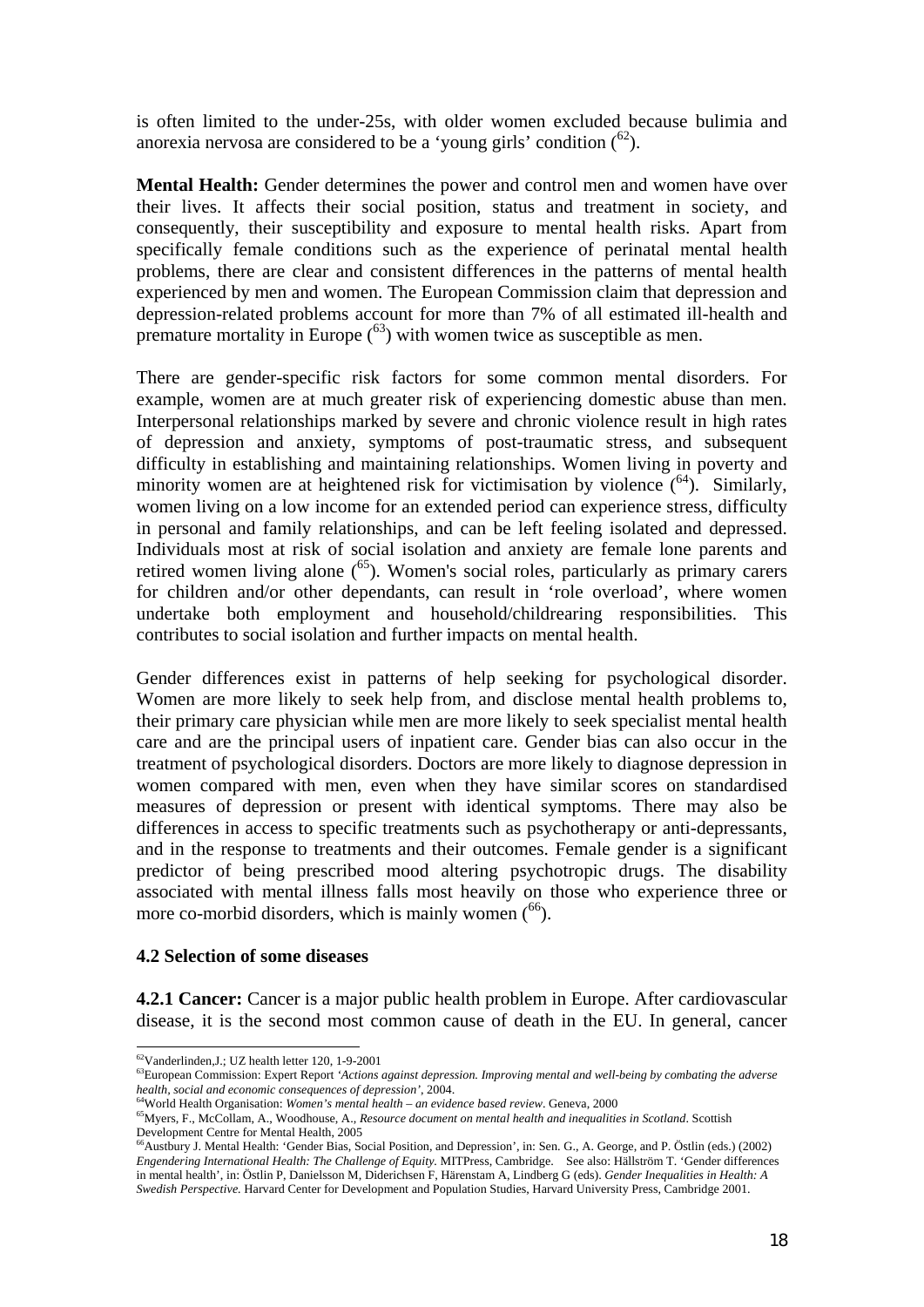mortality is higher in men than in women. Four cancers - colorectal, female breast, lung, and prostate - accounted for nearly half of all new cases of cancer diagnosed in 2000. They also account for nearly half of all deaths from cancer in the EU. Cancer causes 35% of all deaths before the age of 65 and amongst children aged 1–14 they are the second leading cause of death  $\binom{67}{0}$ .



 **Table 7. Deaths from cancer in 2000 (per 100 000 persons)** ( 68)

**Notes:** no data available for Belgium

*Risk Factors:* The majority of cancers can be attributed to the particular environment in which an individual is living, though lifestyle and familial predisposition can also influence the risk of contracting cancer. For women less advantageous work conditions, lower education, and additional stresses that affect lifestyle choices and access to screening and treatment may adversely influence their health behaviours. The cessation of smoking, improvements to diet and physical activity to avoid obesity, the reduction of over-exposure to sunlight, and screening for cancer are all recommended by the 2003 European Code Against Cancer as ways to avoid the disease  $(69)$ .

*Breast Cancer:* Breast cancer is a prominent cause of death for women aged 35 to 64 years and it is estimated that one in every 12 women will develop breast cancer at some point in their life, with one of the highest rates in Sweden (although this may be attributable to the longevity of Swedish women). Mortality from breast cancer however, is decreasing in many Member States and is partially attributed to the introduction of effective screening programmes  $\binom{70}{0}$ .

|                          | Crude death rate per 100, 000<br><i>population</i> | New cases per<br>100,000 population |
|--------------------------|----------------------------------------------------|-------------------------------------|
| <b>Belgium</b> (1996)    | 48                                                 | 104.5                               |
| <b>Bulgaria</b> $(2001)$ | 26.3                                               | 82.1                                |
| Germany (1998)           | 42.1                                               | 110.1                               |
| <b>Poland</b> (1996)     | 23.9                                               | 48.8                                |
| Portugal $(1993)$        | 28.7                                               | 62.2                                |
| <b>Sweden</b> (1999)     | 33.1                                               | 140.9                               |
| <b>UK</b> (1997)         | 44.6                                               | 125.6                               |

#### **Table 8. Breast cancer incidence in women and deaths (all ages)** ( 71)

 $\overline{a}$ 

<sup>&</sup>lt;sup>67</sup>European Commission: *The Health Status of the European Union*. op. cit.<br><sup>68</sup>Eurostat. op. cit.<br><sup>68</sup>Eurostat. op. cit.<br><sup>69</sup>European Community/Europe Against Cancer: *European Code Against Cancer*, *Version 3*. 2003 ht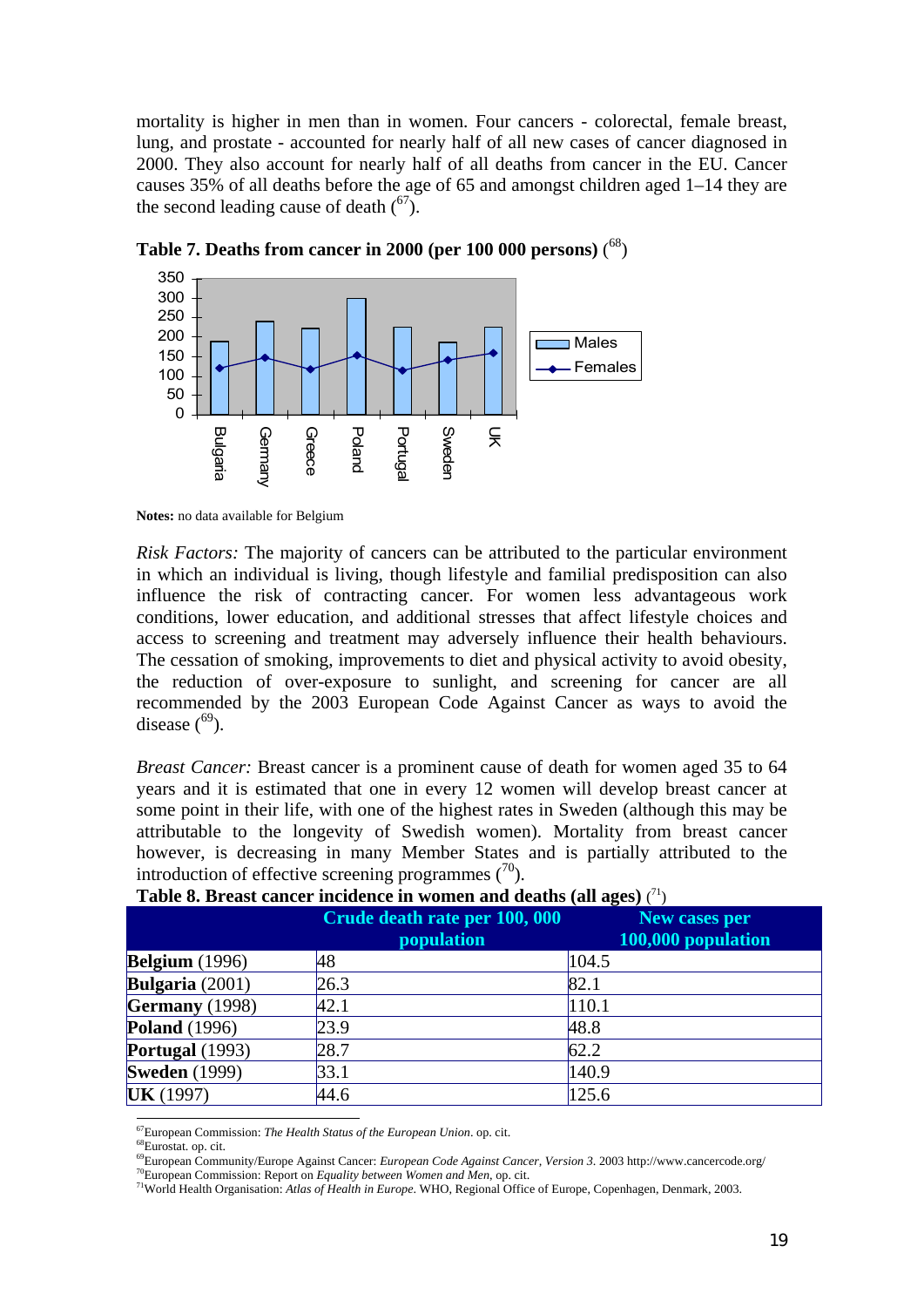Note: no data for Greece available

Evidence suggests a plethora of risk factors for breast cancer in women. For example, regular use of alcohol increases the risk of breast cancer and each additional daily measure increases the risk of breast cancer by about 10%  $(72)$ . There is also evidence to suggest that alcohol increases the risk more if a woman is on hormone replacement therapy  $(73)$ . According to some studies the height and weight of an individual can affect the risk of breast cancer. A Harvard study showed that higher body mass index (BMI), especially in early adulthood, may be associated with a reduced risk of breast cancer before menopause. As it is not uncommon for overweight women to have irregular or long menstrual cycles, the reduced risk could be the result of irregular ovulation rather than larger body size  $(74)$ .

*Colorectal Cancer:* Colorectal cancer is the third most common cause of cancer deaths for men and the second for women  $\binom{75}{2}$ . The lowest mortality cluster of countries includes Finland and Greece and the highest mortality cluster includes Denmark and Ireland, with female rates also proving high in Germany. The highest five-year survival rates are reported for Spain, France and the Netherlands, and the lowest for Poland, Slovenia and Hungary. The causes of colorectal cancer are not known, although it is thought there may be a link with a diet high in animal fats and protein, and low in fibre. Dependency on insulin may also be a factor, as type 2 diabetics are more likely to develop colon cancer than people who do not have diabetes  $(76)$ .

*Lung Cancer:* In 2000, the gender difference in the incidence of lung cancer was 54.1 per 100,000 men and 11.1 per 100,000 women  $(^{77})$ . In the EU, cancers of the lungs/bronchus are the most common cause of cancer mortality in men and the third most common in women. While the overall incidence of lung cancer mortality is decreasing, it is still increasing for women in most Member States, though decreasing in the UK for women under 65 years of age  $(^{78})$ . A primary cause of lung cancer is smoking, although pollution and exposure to certain gases/chemicals may play a part.

*Cervical Cancer:* High rates of cervical cancer can be found in the EU, particularly Eastern Europe  $(79)$ . It is seen most commonly in women over the age of 50. As with many other forms of cancer, researchers are unsure of the exact cause though several risk factors have been identified, such as smoking, early sexual activity, sexually transmitted infections (STIs), human papilloma virus (HPV), age, and lack of access to services.

 $\overline{a}$ 72Key, J., *et al., Meta-analysis of Studies of Alcohol and Breast Cancer with Consideration of the Methodological Issues*. Cancer Causes Control, 2006. 17(6): p. 759-770.<br><sup>73</sup>Beral, V.; *Breast cancer and hormone-replacement therapy in the Million Women Study.* The Lancet; 362; 9382; 419-427. 2003

<sup>&</sup>lt;sup>74</sup>Cancer Help UK: http://www.cancerhelp.org.uk/. See also: Karin B. Michels: Kathryn L. Terry: Walter C. Willett: *Longitudinal Study on the Role of Body Size in Premenopausal Breast Cancer.* Archives of Internal Medicine, Nov 2006; 166: 2395 - 2402 75European Commission: *The Health Status of the European Union*. op. cit p21

<sup>76</sup>Yang, Y-X., Hennessey, S., Lewis, J.D.; *Insulin therapy and colorectal cancer risk among type 2 diabetes mellitus patients*. Gastroenterology, Issue 4, Pages 1044-1050. October 2004. http://www.gastrojournal.org/issues?Vol=127 <sup>77</sup>European Commission: *The Health Status of the European Union*. op. cit. p 20 <sup>78</sup>Ibid p 20

<sup>79</sup>World Health Organisation: *Atlas of health in Europe*. WHO, Regional Office of Europe, Copenhagen, Denmark, 2003.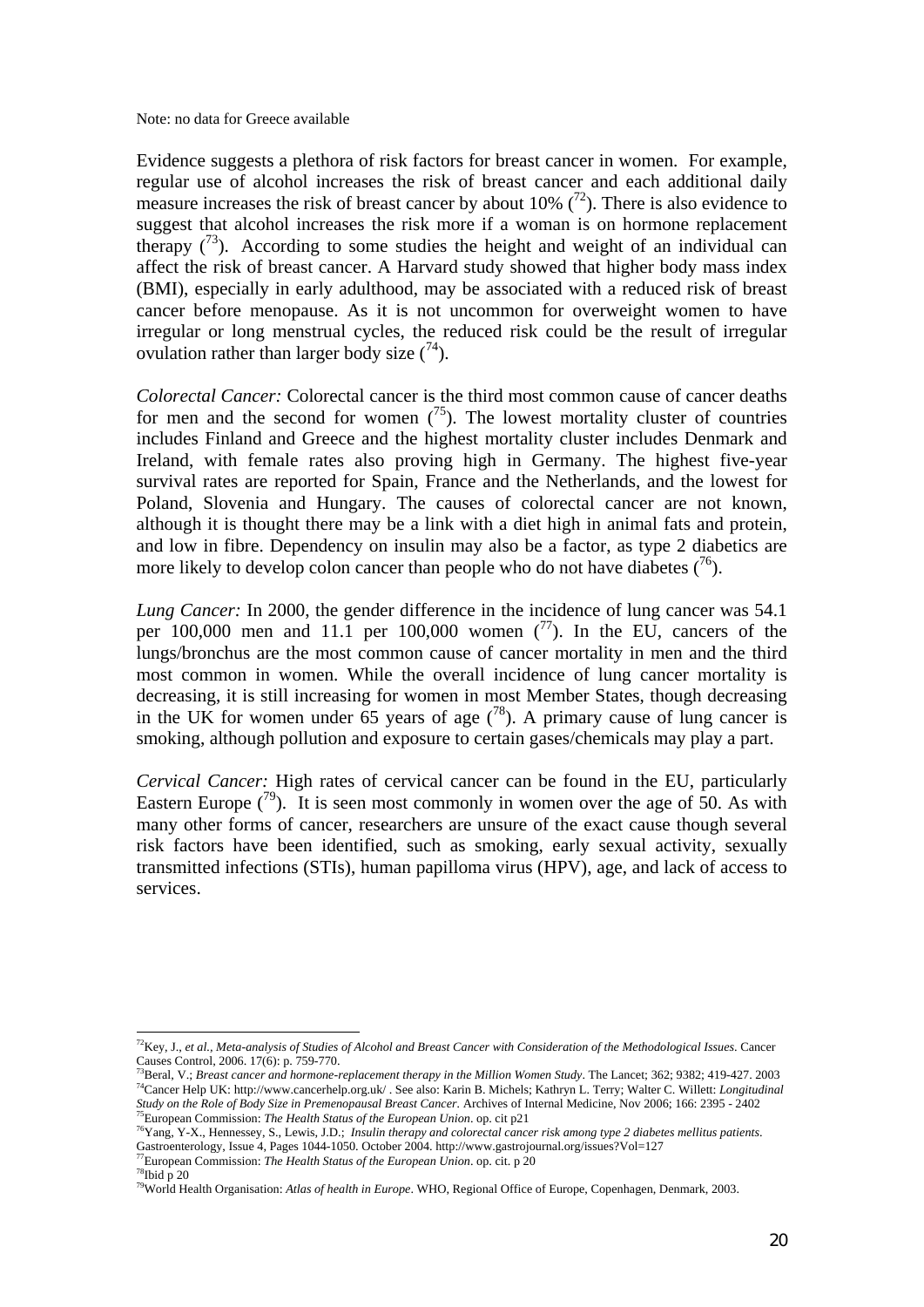|                       | 100 000 population | Crude death rate per New cases per 100 000<br>population |
|-----------------------|--------------------|----------------------------------------------------------|
| <b>Belgium</b> (1996) | 3.4                | 9.1                                                      |
| Bulgaria $(2001)$     | 8.9                | 26.7                                                     |
| Germany $(1998)$      | 4.7                | 16.7                                                     |
| <b>Poland</b> (1996)  | 10.2               | 19.6                                                     |
| Portugal (1993)       | 3.8                | 17.8                                                     |
| <b>Sweden</b> (1999)  | 3.6                | 10.0                                                     |
| <b>UK</b> (1997)      | 4.6                | 10.8                                                     |

#### **Table 9. Cervical cancer incidence and deaths (25-64 years)** ( 80)

Note: no data available for Greece

There is much gender-specific data on incidence, prevalence, death rates and five year survival rates due to the introduction of cancer registers and collection of cancer data collection, supported by EUROCARE. However, there is almost nothing on how men and women may be treated differently with the same or comparable cancers.

**4.2.2 Cardiovascular Disease (CVD):** CVD is a prime example of how a disease can affect men and women in different ways. CVD tends to affect women about ten years later than men, as estrogen has a protective effect for women against heart disease before menopause. Before menopause, women are somewhat protected against heart disease by oestrogen, which increases high-density lipoproteins (HDL, or 'good' proteins) and decreases low-density lipoproteins (LDL, or 'bad' proteins) in cholesterol levels. This advantage disappears with menopause however, and cholesterol levels are higher in postmenopausal women than men at similar ages. The incidence of CVD can therefore increase dramatically for women in middle age. Evidence is growing that lowering blood cholesterol levels can reduce the incidence of major heart attacks in women with heart disease and improve survival in older patients, but guidelines on when and how to reduce cholesterol levels in healthy women have not yet been established. However, a woman who has a stroke or a heart attack especially when older- is more likely to die than a man. Studies have indicated that women also have a higher rate of repeat attack and heart failure, which in turn leads to increased morbidity  $(^{81})$ .

Research has suggested that fewer women than men with suspected acute heart attack symptoms are referred for non-invasive tests, and fewer women than men who test positive for heart disease are recommended for further testing and treatment  $(^{82})$ . Because of the high fatality rate associated with first heart attacks in women, it is important that women with suspected heart attacks are evaluated promptly, carefully and completely. Women can present different symptoms to men, often feeling extremely tired for a period of a month preceding an attack. There also seems to be a higher incidence of unrecognised myocardial infarction in women than in men  $\binom{83}{2}$ . Not all doctors recognise the differing male and female symptoms, and moreover, some women - notably those who are obese - are more likely to have co-morbidity's

<sup>82</sup>Arber, S., McKinlay, J., Adams, A., et al: *Patient characteristics and inequalities in doctors' diagnostic and management* strategies relating to CHD: A video-simulation experiment. Social Science & Medicine 62 (2006) 103-115<br><sup>83</sup>de Torbal et al; *Incidence of recognized and unrecognized myocardial infarction in men and women aged 55 and older* 

 $\overline{a}$ 

<sup>80</sup> World Health Organisation: *Atlas of health in Europe*. Op.cit.

*Rotterdam Study*. European Heart Journal 10.1093/eurheartj/ehi707. The European Society of Cardiology, 2006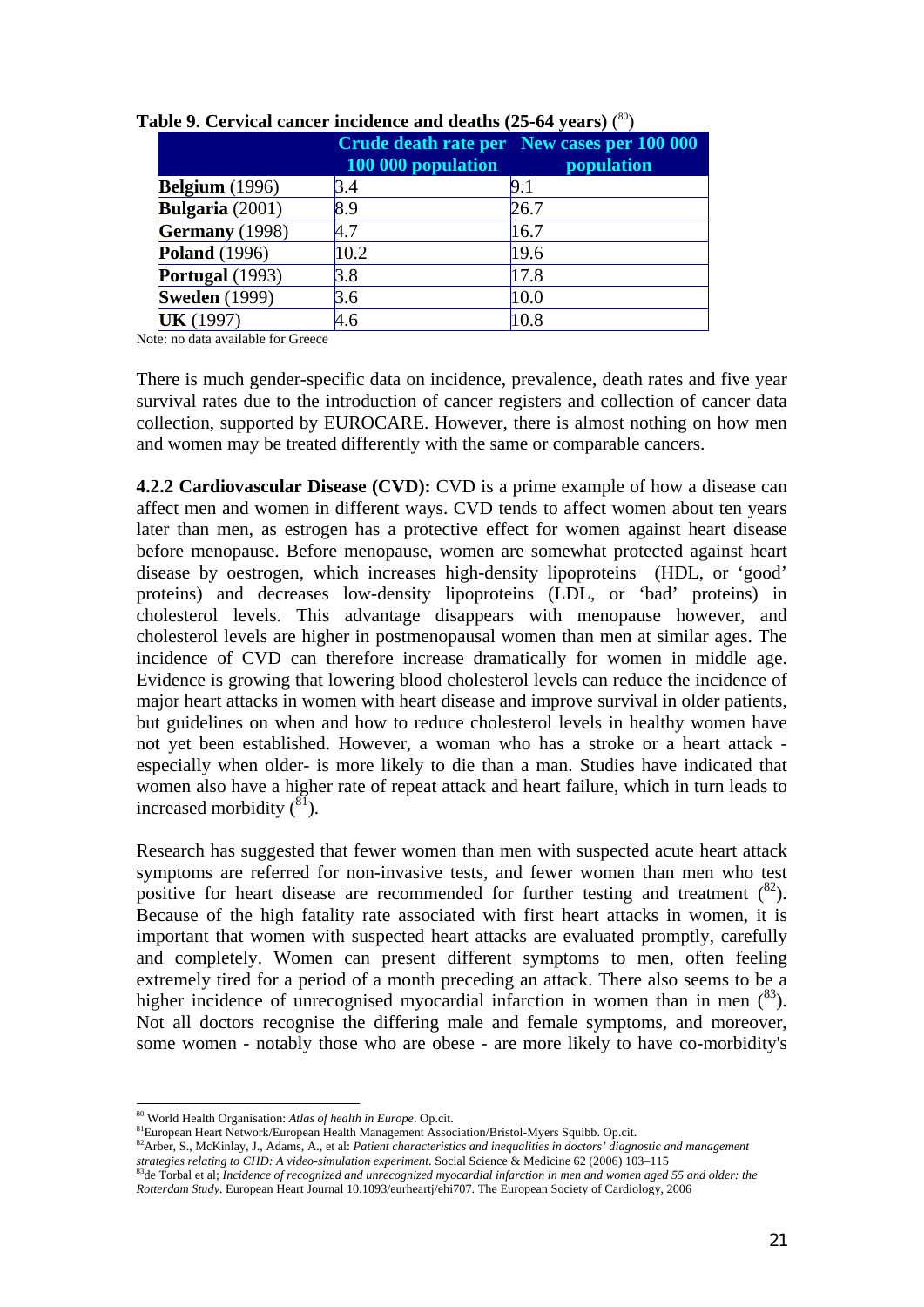that mask symptoms of heart disease  $(84)$ . The *European Heart Journal* recently identified gaps in the data available on women, and recommended further research in:

- The effect of female hormones on cholesterol levels
- The effectiveness of aspirin in treating women as opposed to men
- Appropriate prescription of blood pressure medicines to women
- Recommended dosages for women
- Effective methods for motivating lifestyle changes among women  $(^{85})$

*Risk Factors:* Diabetes increases the risk of heart disease more for women than it does for men. Women who have already had a heart attack have double the risk of a second attack if they are diabetic. Reasons for these gender differences are thought to include greater prevalence of other risk factors such as obesity and hypertension in diabetic women  $(86)$ . Stress is another important risk factor for women in cardiovascular disease. Hormonal balance associated with pre-menstrual, post-partum and menopausal changes can also affect chemical vulnerability to stress and depression. The benefits of treating severe hypertension have been demonstrated in both men and women. Evidence of long-term benefits of treating mild to moderate hypertension in women is however still lacking, due to the low rates of inclusion of women in clinical trials. Lifestyle changes such as improved diet, weight control, lowered alcohol intake, sodium reduction, and some dietary supplements may be effective for women.

**4.2.3 Sexually Transmitted Infections (STIs):** Risk factors for STIs can include lifetime multiple sex partners and a weakened immune system. Women are more vulnerable to STIs biologically, culturally and socio-economically as often their lower social position in society gives them less power in sexual relationships and therefore a high risk of acquiring an infection. The gender stereotypes that accompany this lack of power ensure a greater stigma is attached to becoming infected, which may influence the treatment and severity of the health repercussions from such an infection  $\binom{8}{2}$ .

*Trichomononiasis* is the most common of the STIs, causing symptoms in approximately 50% of infected women, but data on its prevalence and incidence are limited. It is associated with adverse birth outcomes such as premature delivery, rupture of the membranes, and low birth weight. In men, infection is usually urethral and of short duration, but men easily transmit the parasite to women during the period when they are infected. Vaginal trichomoniasis infections have no systemic complications but there is evidence that it can facilitate the spread of HIV  $(^{88})$ .

*Chlamydia* is a common bacterial STI. Women with Chlamydia may not be aware that they are infected, as 70-75% of infected women are symptom free. If left untreated, 20 to 40 percent of women with genital chlamydial infections develop pelvic inflammatory disorder (PID), which can lead to infertility, ectopic pregnancy, and chronic pelvic pain. Recent studies have also linked Chlamydia with increased risk of developing cervical cancer. It can also cause pneumonia and eye infection in children born to infected mothers  $(^{89})$ .

 $\overline{a}$ 

<sup>84</sup>Stramba-Badiale, M., Fox, K. *et al*: *Cardiovascular diseases in women : A statement from the policy conference from the European Society of Cardiology*. European Heart Journal (220) 27, 994-1005, doi:10. 1093/eurheartj/ehi819<br><sup>85</sup>de Torbal et al. op. cit.

<sup>&</sup>lt;sup>86</sup>European Heart Network/European Health Management Association/Bristol-Myers Squibb, op.cit. p10<br><sup>87</sup>Women's Health Council: Women and Sexually Transmitted Infections: a gendered analysis. Dublin, 2006

<sup>&</sup>lt;sup>88</sup>World Health Organization: Global Prevalence And Incidence Of Selected Curable Sexually Transmitted Infections. Geneva. 2001

<sup>89</sup>World Health Organization: *Global Prevalence And Incidence Of Selected Curable Sexually Transmitted Infections*. Op. cit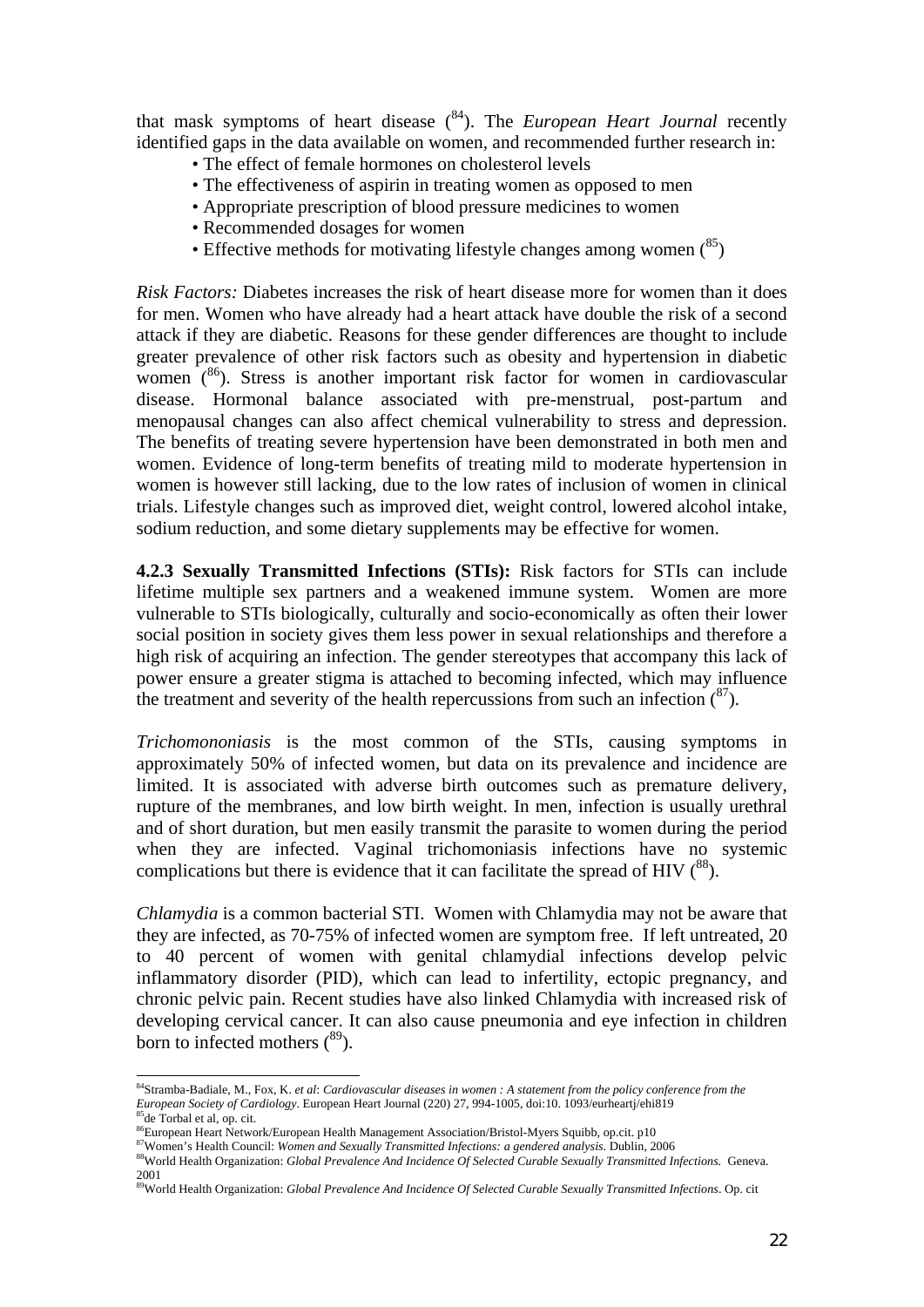| <b>Country</b>  | <b>Extrapolated Prevalence</b> |
|-----------------|--------------------------------|
| <b>Belgium</b>  | 152,180                        |
| <b>Bulgaria</b> | 110,558                        |
| Germany         | 1,212,126                      |
| Greece          | 156,581                        |
| Poland          | 568,034                        |
| Portugal        | 154,766                        |
| <b>Sweden</b>   | 122,241                        |
| UK              | 886,333                        |

**Table 10. Extrapolated prevalence of Chlamydia in Europe (total population)** ( 90)

*Human Papilloma Virus (HPV)* is typically spread by direct, skin-to-skin contact during vaginal, anal, or oral sex with someone who has the infection. Despite the potential severity, the health consequences of HPV are often hidden and can occur years after infection. Thus, many people do not know that they are infected or that they are passing the virus on to others. HPV produces genital warts which are suspected of causing the cellular changes that can lead to cervical cancer, though they are commonly regarded as being of low risk with regard to malignancy  $(^{91})$ . Nevertheless, up to 90 percent of cervical cancer shows evidence of HPV infection. Few EU countries routinely collect surveillance data on infection with genital warts.

*Gonorrhea*. Gonorrhoea is a curable bacterial disease that if left untreated can cause chronic pelvic inflammatory disease, infertility, ectopic pregnancy, and chronic pelvic pain in women. Symptoms may be hidden and up to 80% of women and 10% of men are asymptomatic. An eye infection, ensuing from the mother's condition, can lead to blindness in new-born infants. Those infected with gonorrhoea also face greater risk of transmitting or becoming infected with the AIDS virus. Since the mid 1990s an increase in cases of gonorrhoea have been observed in some countries. England and Wales for example, experienced a 35% increase in male cases and a 32% rise in female cases between 1995-97  $(^{92})$ .

*HIV/AIDS:* In the 23 EU countries for which data was reported in 2004 (excluding Italy and Spain), there were 24,184 newly diagnosed cases of HIV representing a rate of 68 HIV infections per million population. Over a third of cases (36%) were females. Thirteen per cent of cases were young people between 15-24 years of age  $(^{93})$ . Because of biological reasons, women are more vulnerable to HIV infection than men. Moreover, women often are dangerously unaware of the risks of HIV infection and of ways to protect themselves. In many societies, it is the unequal economic, social, and cultural status of women that puts them at greatest risk of infection. They may also lack adequate access to prevention services and methods of contraception. Women who have limited social standing or economic security, or who are involved in coercive or abusive relationships often cannot negotiate abstinence or use of a condom.

<sup>90</sup>Wrong diagnosis: http://www.wrongdiagnosis.com/c/chlamydia/prevaence.htm

<sup>91</sup>Fenton, K A., and Lowndes, C M; *Recent trends in the epidemiology of sexually transmitted infections in the European Union*. Sex. Transm. Inf. 2004;80;255-263; doi:10.1136/sti.2004.009415.<br><sup>92</sup>World Health Organisation: *Global Prevalence And Incidence Of Selected Curable Sexually Transmitted Infections. Op. cit.<br><sup>92</sup>World Health Organisation: <i>*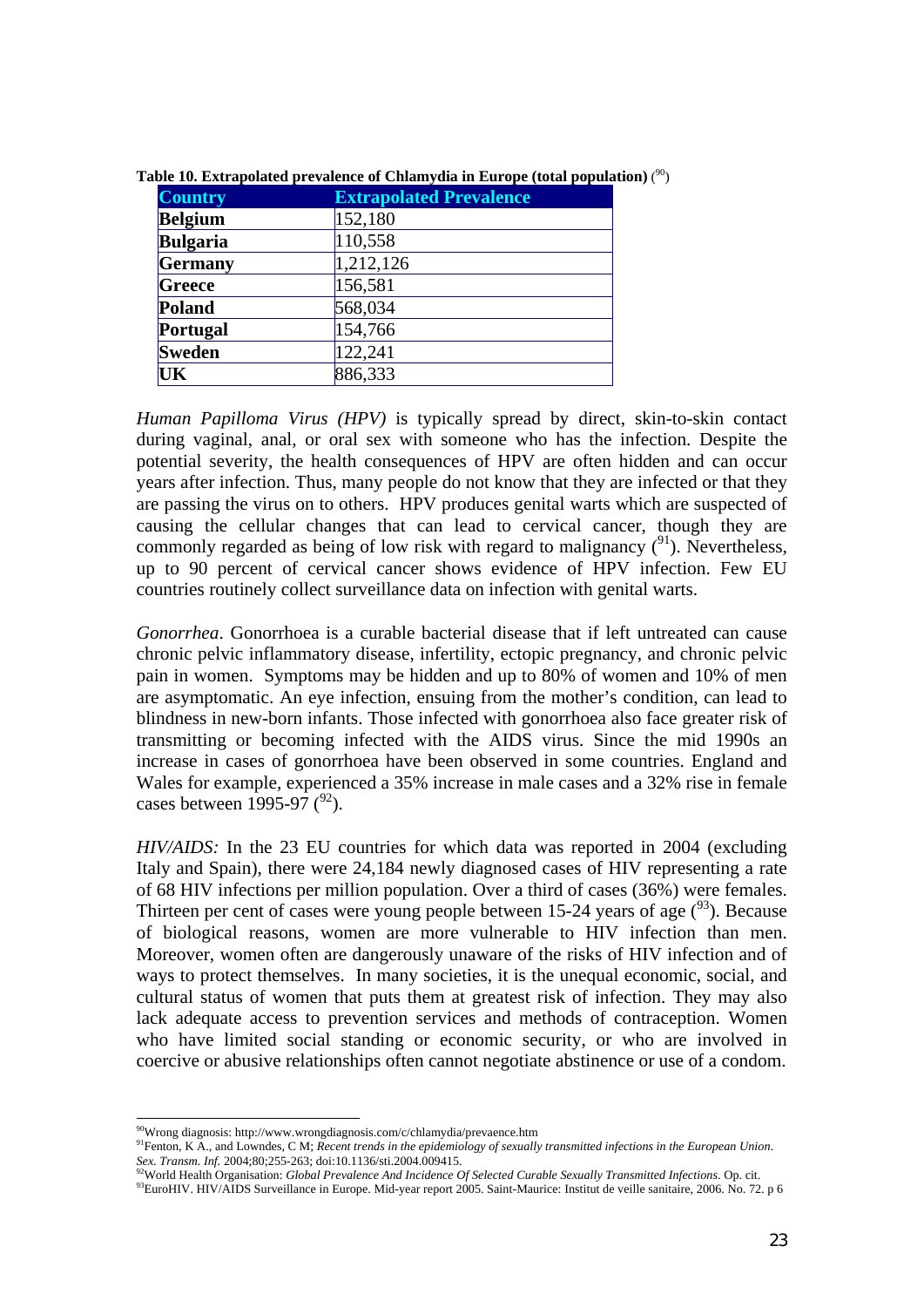One effective way to enable women to protect themselves from HIV is to tackle the gender inequalities that put them at risk in the first place. Many prevention programmes need to address HIV/AIDS both as a public health issue, and as a symptom of underlying gender inequality. The implementation of policies and programmes that increase women's access to education and information is essential  $\tilde{C}^{94}$ ). Most effective however, are policies that increase women's status relative to men, and those that increase women's decision-making power in sexual relationships, and these issues need to be taken into account in order for strategies in this area to be successful  $(^{95})$ . According to UNAIDS, men and women living with AIDS show no difference in survival rates when they are treated equally  $(96)$ .



**Table 11. Share of women in newly reported HIV infections** ( 97)

**4.3 The Situation of Young Girls:** The main data source for this section is the WHO's *Health Behaviour in School-aged Children (HBSC) Study: 2001/200*2, a collaborative cross-national project giving a comprehensive account of the health of adolescents in Europe, and the factors that influence this. It notes that socio-economic factors have a significant influence on health and across all domains children and adolescents from families of low socio-economic position have more health problems than those in high socio-economic position, e.g. in mortality, injury, self-rated health and subjective health complaints, and risk behaviour  $(^{98})$ .

*Self esteem:* Adolescence is a time when increasing health inequality becomes apparent. Girls begin to report multiple subjective health complaints more often than boys, with the levels rising with age. With the onset of puberty, girls begin to feel social pressure in areas relating to body image, relations with peers, and school. This process of socialisation can cause girls to be more aware of their physical and emotional state, and to develop a lower threshold for detecting and reporting health complaints. Boys may be less inclined to report health complaints, by wishing to appear 'tough'. This underreporting of health problems may, therefore, be influencing the increased gender differences observed during these years  $(99)$ .

Notes: no data available for Bulgaria

 $\overline{a}$ <sup>94</sup>Brown, H.; *Women's Lack of Control Over STI Risks Drives Microbicide Search.* PRB, 2003<br><sup>95</sup>Women's Health Council, op. cit.

<sup>96</sup>UNAIDS, UNFPA, and UNIFEM, Women and HIV/AIDS: *Confronting the Crisis*. Geneva and New York, 2004. www.unfpa.org/hiv/women/report/

<sup>97</sup>Gagel S, Niederlaender E.: *Statistics in focus: population and social conditions. HIV and AIDS in the European Union*. Office for Official Publications of the European Communities, Luxembourg. 2005

<sup>98</sup>World Health Organisation/HBSC; *Young people's health in context: Health Behaviour in School-aged Children* (HBSC) study: 2001/2002. Edited by Candace Currie et al. Copenhagen, 2004

<sup>&</sup>lt;sup>99</sup>World Health Organisation/HBSC, op. cit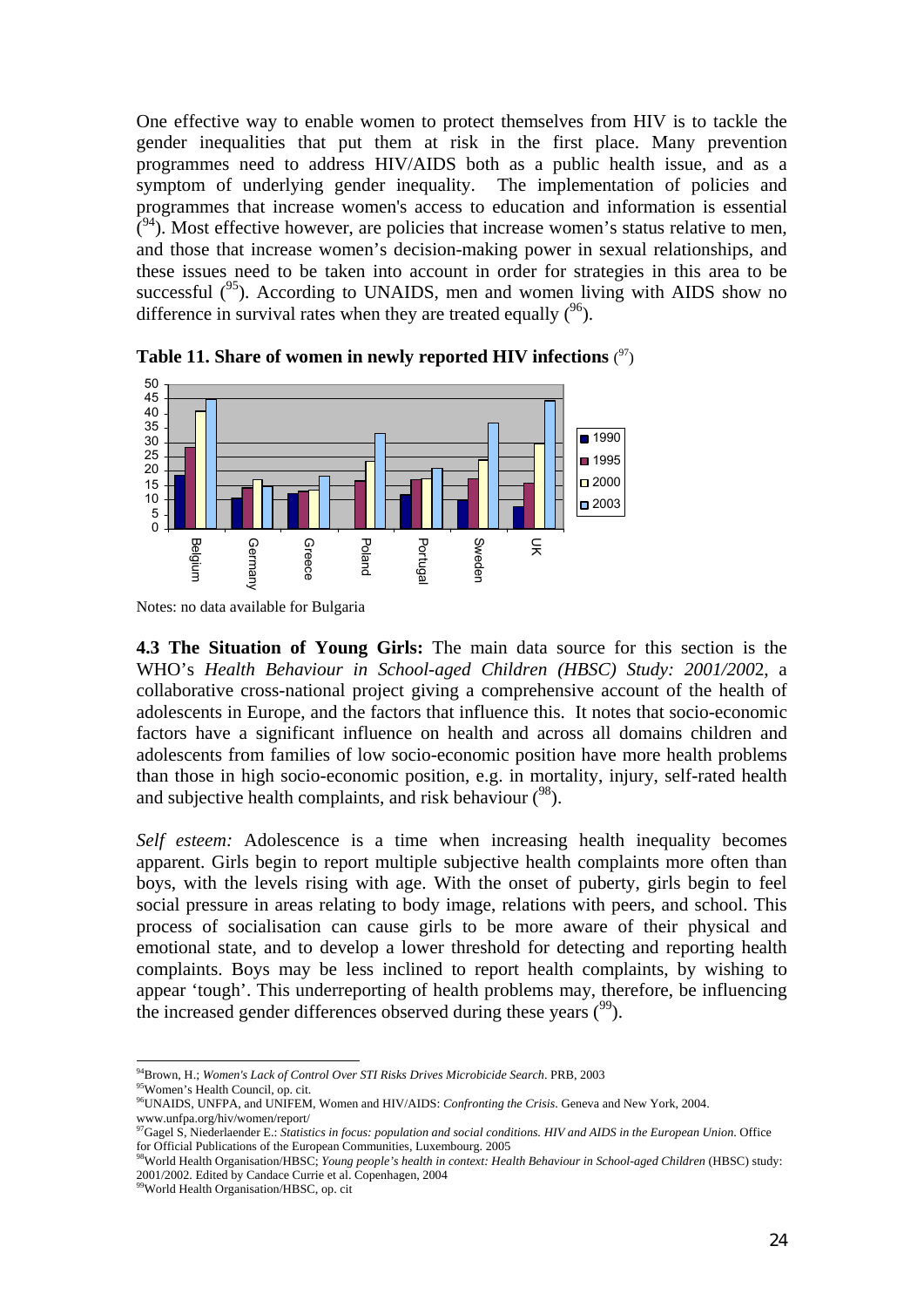Academic achievement is seen to have an immediate effect on self-esteem and general well-being. Those who succeed academically tend to enjoy school, while those who fail tend to feel alienated from it. Low academic and social competence during childhood can affect both current and future health. Girls with negative school experiences report lower general life satisfaction and poorer health significantly more often than girls with positive experiences. The development of young people's selfesteem, self-perception, and health behaviour is heavily influenced by how they perceive their social support and achievement. Self-esteem plays a significant role in health outcomes and high esteem scores tend to predict favourable health outcomes and a lack of somatic and psychological symptoms. Girls with low scores report significantly higher levels of multiple recurrent subjective health complaints  $(^{100})$ .





Note: no data for Bulgaria available

*Gender differences in health-related behaviour:* Health related behaviour is directly related to the wealth, structure, and social support of the family, peers, and the school environment. Young people who perceive their socio-economic position to be high report better health, fewer subjective health complaints, and engage in higher levels of physical activity. Stress-relieving health behaviours such as smoking, dieting, physical activity and alcohol use can be linked to both socio-economic status and health outcomes in adults. This may be related to the effect of lower absolute material standards in more deprived environments, such as bad housing, poor diet and inadequate heating. The low self esteem associated with being poorer than neighbours or other relevant reference groups has also been suggested as resulting in health disadvantage. Lower social position can lead to chronic mental and emotional illness resulting in direct physiological consequences. For girls, early onset of menarche (9-11 years) can also influence behaviour and health. For example, girls who reached menarche by 11 are more likely to say they are too fat than girls who matured on time, or late, and are more likely to engage in dieting/weight control behaviour  $(102)$ .

l <sup>100</sup> World Health Organisation / HBSC, op.cit.<br><sup>101</sup>Ibid <sup>102</sup>Ibid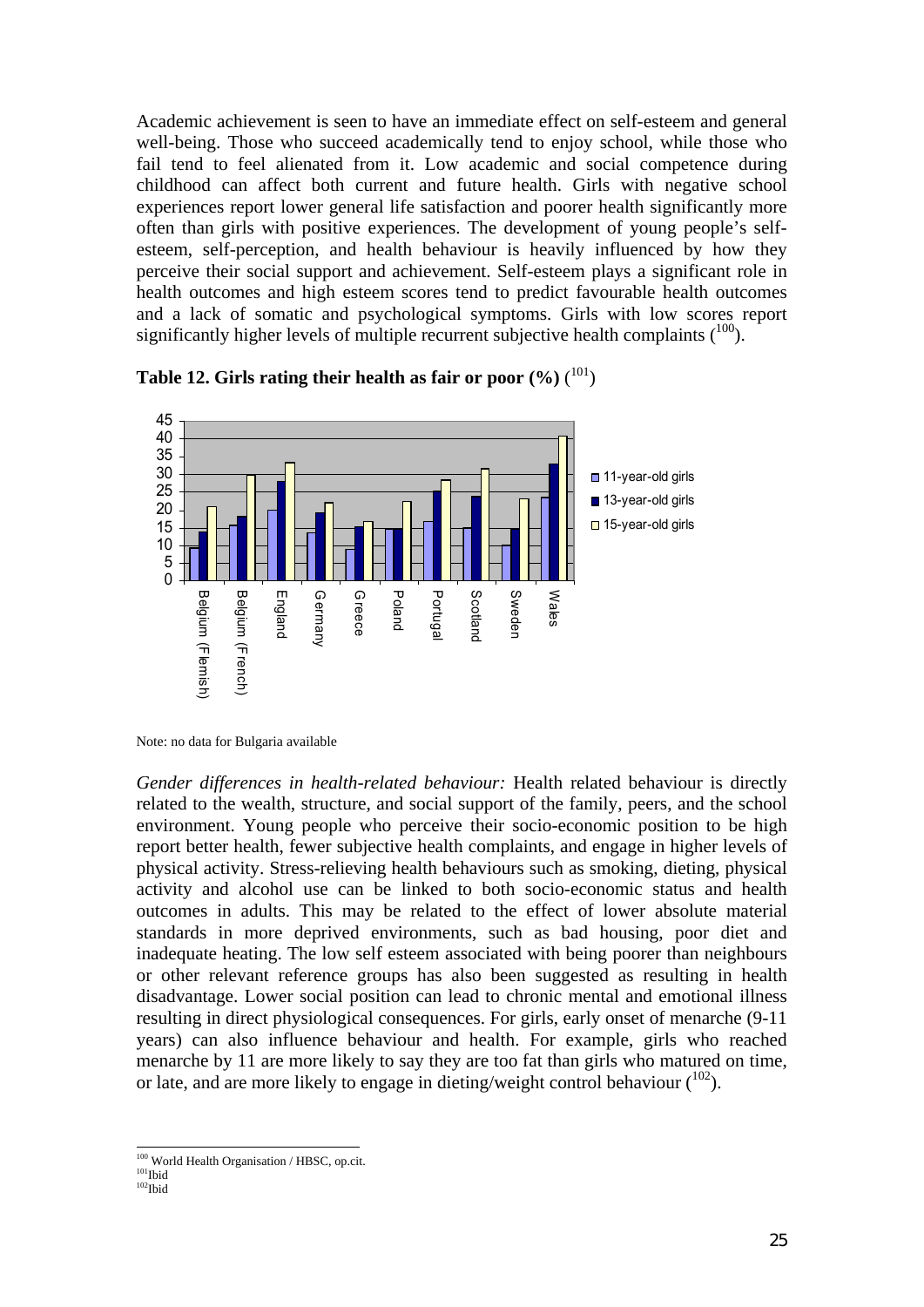**Table 13. Girls engaged in dieting and weight control behaviour, according to onset of menarche, 15-year-olds (%)** ( 103)



Note: no data for Bulgaria available

It is suggested that girls who mature early are perceived as older and more mature than other girls of the same age and may therefore socialise with older peers. Consequently, they have more opportunity to engage in poor health behaviours and may even come under more pressure to do so. Being younger, they may be more sensitive and malleable in conforming to the ideas of peers. The size of the peer group, as well as its gender mix, has some effect on behaviour. Spending several evenings with friends during the course of a week is associated with higher levels of physical activity, but also higher levels of smoking and alcohol consumption, including drunkenness  $(104)$ .

In a standardised survey among 15-16 year-olds in 1999 it was found that 26% of boys and 22% of girls in Sweden had been drunk at the age of 13 or earlier, while in Greece the rate was  $11\%$  and 6% respectively  $\binom{105}{ }$ . We can see from the table below that the number of girls drinking alcohol weekly rises sharply between 11 and 15 years. Whilst these rates are generally not as high as for boys, girls' alcohol consumption is catching up quickly.



**Table 14. Girls who drink any alcoholic drink weekly (%)** ( 106)

 $\overline{a}$ 

<sup>103</sup>World Health Organisation/HBSC; *Young people's health in context: Health Behaviour in School-aged Children* (HBSC) study: 2001/2002. Edited by Candace Currie et al. Copenhagen, 2004

<sup>&</sup>lt;sup>105</sup> Jernigan, D. H., *Global Status Report: Alcohol and Young People* . World Health Organization, Geneva, 2001

<sup>106</sup> World Health Organisation/HBSC, op. cit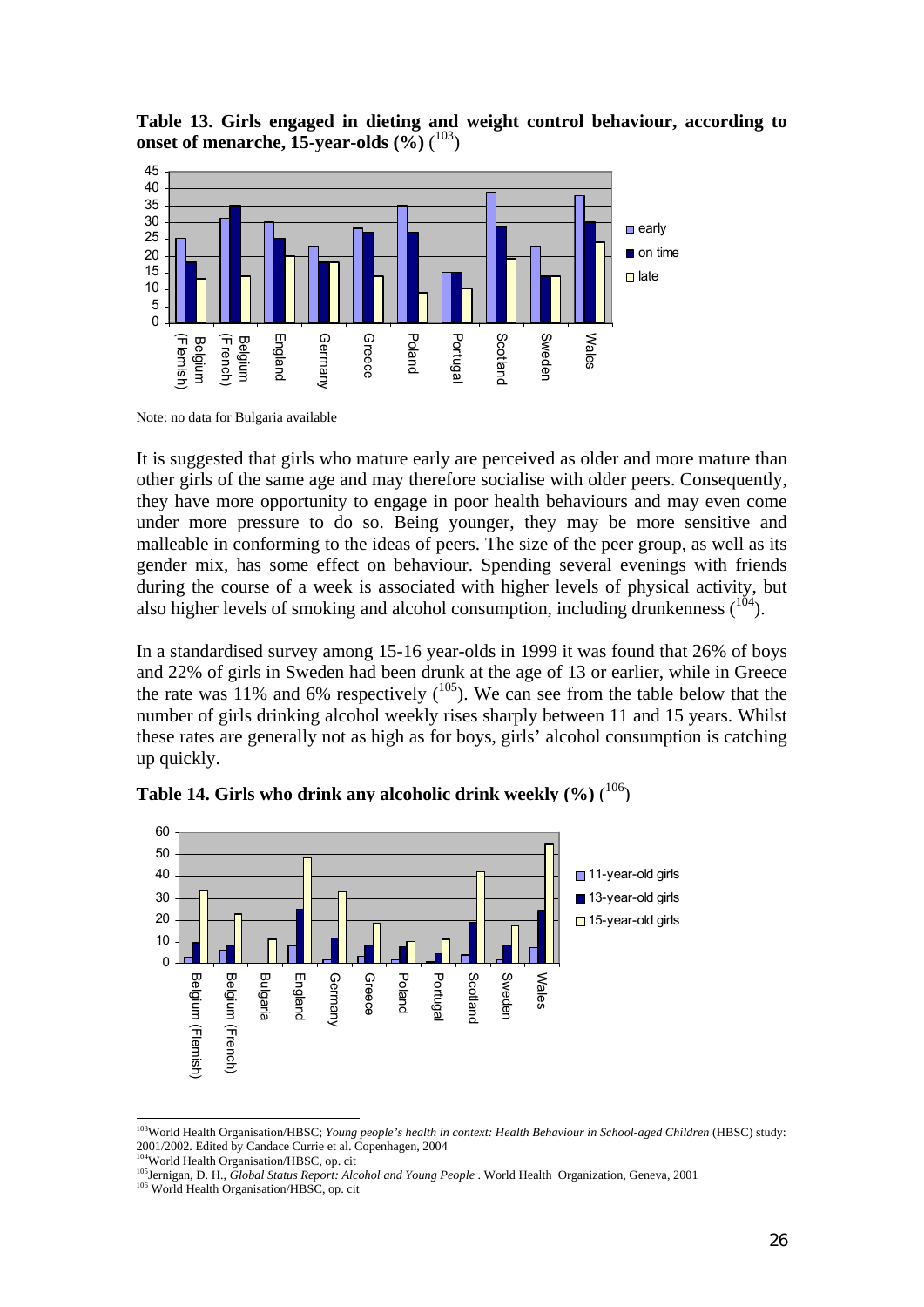*Smoking:* Statistics show that about nine out of 10 tobacco users start before they are 18 years old. It is driven predominantly by psychosocial motives such as wanting to look older, needing to relax, feeling rebellious and even as a result of boredom. Girls especially are attracted by the idea that it might control weight gain. Children who smoke frequently have low self esteem, impaired psychological wellbeing, or are poor achievers at school, and tend not to be succeeding according to their own or society's terms  $(107)$ . While boys are more likely to start smoking earlier than girls, smoking rates for girls are overtaking those for boys in many northern and western European countries.

|                                  | <b>Ever smokers</b> |             | <b>Weekly smokers Daily smokers</b> |             |              |             |
|----------------------------------|---------------------|-------------|-------------------------------------|-------------|--------------|-------------|
|                                  | <b>Girls</b>        | <b>Boys</b> | <b>Girls</b>                        | <b>Boys</b> | <b>Girls</b> | <b>Boys</b> |
| <b>Belgium</b> (Flemish) $ 12.9$ |                     | 12.3        | 12.6                                | 11.9        | 12.5         | 11.7        |
| <b>Belgium</b> (French)          | 12.6                | 12.1        | 12.1                                | 11.7        | 12.0         | 11.6        |
| <b>England</b>                   | 12.7                | 12.6        | 12.2                                | 12.2        | 12.0         | 11.9        |
| <b>Germany</b>                   | 12.5                | 12.3        | 12.3                                | 11.8        | 12.2         | 11.7        |
| Greece                           | 14.0                | 13.4        | 13.7                                | 13.0        | 13.7         | 12.5        |
| <b>Poland</b>                    | 12.9                | 11.7        | 12.7                                | 11.4        | 12.6         | 11.4        |
| Portugal                         | 13.2                | 12.6        | 13.2                                | 12.3        | 13.0         | 12.4        |
| <b>Scotland</b>                  | 12.2                | 12.4        | 11.7                                | 12.4        | 11.6         | 12.2        |
| <b>Sweden</b>                    | 12.8                | 12.2        | 12.1                                | 11.6        | 12.0         | 11.7        |
| <b>Wales</b>                     | 12.5                | 12.6        | 12.0                                | 11.9        | 11.8         | 11.8        |

| Table 15. Age at onset of smoking for 15-year-olds (years) $(108)$ |  |  |
|--------------------------------------------------------------------|--|--|
|                                                                    |  |  |

Note: Youth smoking prevalence in Bulgaria in 2001 was 28.7% for 15-year-old boys and 26.4% for girls. Source: WHO,  $2003(109)$ 

The HBSC/WHO report recommends that countries should consider implementing gender-specific intervention programmes to control smoking. Adolescent girls in particular should be targeted as their smoking behaviour may influence future health. For example, the interaction between smoking and oral contraceptives is thought to increase the risk of cardiovascular disease and affect reproductive health*.* Smoking in young women may therefore have a significant impact on the developmental and growth environment of the next generation.

*Eating Disorders:* It is thought that physical pubertal changes may be an important causal factor in eating disorders. Dealing with difficult transitions, loss, or teasing about weight from friends or family may also trigger eating disorders. Dieting and other weight control methods can be associated with negative physical and psychological outcomes. Those who diet are more prone to irritability, concentration problems, sleep disturbances, menstrual irregularities, growth retardation, delayed sexual maturation and nutritional deficiencies.

Gender differences are seen in the ways in which male and female adolescents evaluate their bodies. Girls tend to view their bodies primarily as a means of attracting others, while boys perceive their bodies as a means of operating effectively in the external environment. Adolescents often find it difficult to classify themselves appropriately in terms of weight. Girls often set their goal not at having normal weight,

<sup>&</sup>lt;sup>107</sup> Jarvis. M. J.; Why People Smoke: British Medical Journal; 328:277 279: 31 January 2004

<sup>108</sup> World Health Organisation country profiles for Tobacco control, 2003: http://www.euro.who.int/document/E80607.pdf  $109$ Ibid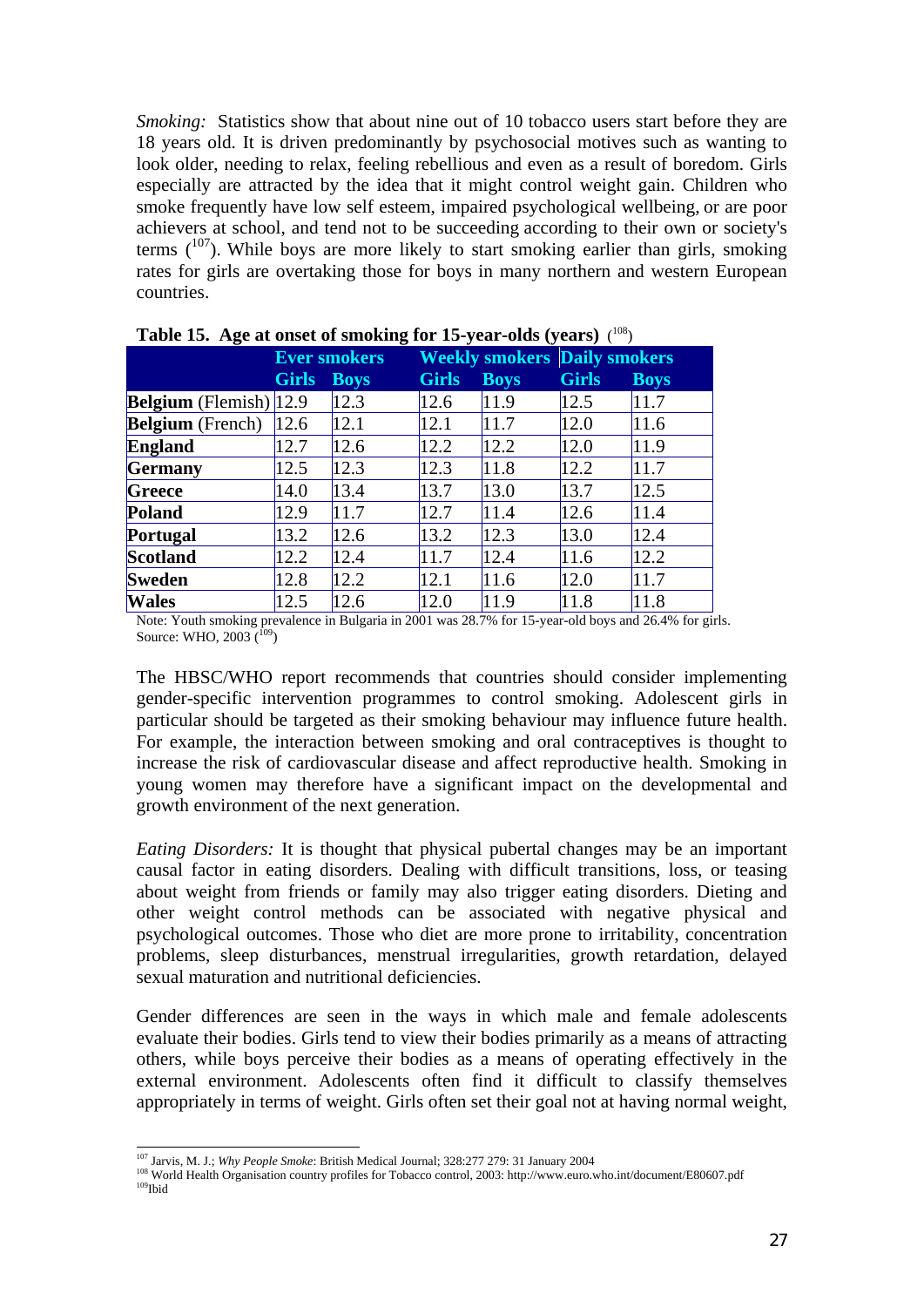but to be overweight, while boys are more likely to perceive themselves as underweight and to engage in weight-gaining and muscle-enhancing activities.



Table 16. Young people dissatisfied with their body weight (%) (<sup>110</sup>)

Note: no data for Bulgaria available

Obesity is also a major public health concern in the EU. Among 13 year olds, obesity is highest in girls (between 2-6%) in England, Ireland and Scotland, and in boys (4- 9%) in England, Portugal and Wales. Evidence suggests that being overweight during adolescence compromises long-term health, as it is associated with increased mortality, especially from coronary heart disease, arteriosclerosis and colorectal cancer. Again socio-economic background has been shown to have a strong influence here. The promotion of physical activity and reduction of sedentary behaviour may be a better and safer way to manage weight than dieting for young people.

*Sexual Behaviour:* Sexual behaviour is an important determinant of physical and mental well-being. Unsafe sex can have implications for unwanted teenage pregnancies, fertility, infectious diseases and other reproductive health problems. The improvement of family planning programmes has reduced the number of unwanted pregnancies, but there still is a significant demand for abortion, predominantly among teenagers. The demand for induced abortion is associated with cultural factors, the failure of contraceptive methods, pregnancy resulting from rape, malformation of the foetus, health risks to the mother, and socio-economic circumstances.

Everywhere teenage pregnancy is on the rise. For example, Bulgaria has for some years, had one of the lowest birthrates in the world. It has the highest rate in Europe for adolescent maternity, and a high proportion of low birth weight births - increasing from 5.7 per 100 live births in 1986, to 8.9 per 100 live births in 2002 ( $^{111}$ ). In Belgium in 2003 there was a 4% increase in teenage pregnancy rates compared to those of 2002 and it appears that between a quarter and a third of pregnant teenage girls had planned their pregnancy. '*Jeunesse et Sexualité*' (Youth and Sexuality), a non-profit organisation, note that many of the girls becoming pregnant are having troubles in

<sup>&</sup>lt;sup>110</sup>World Health Organisation/HBSC, op. cit

<sup>&</sup>lt;sup>111</sup>Bulgarian Ministry of Health: *Report on the Health of the Nation at the beginning of the 21<sup><i>st*</sup> century. Analysis of the health care *reform*. Sofia, 2004 (Accessed at: http://www.mh.government.bg/programmes ) (*in Bulgarian*).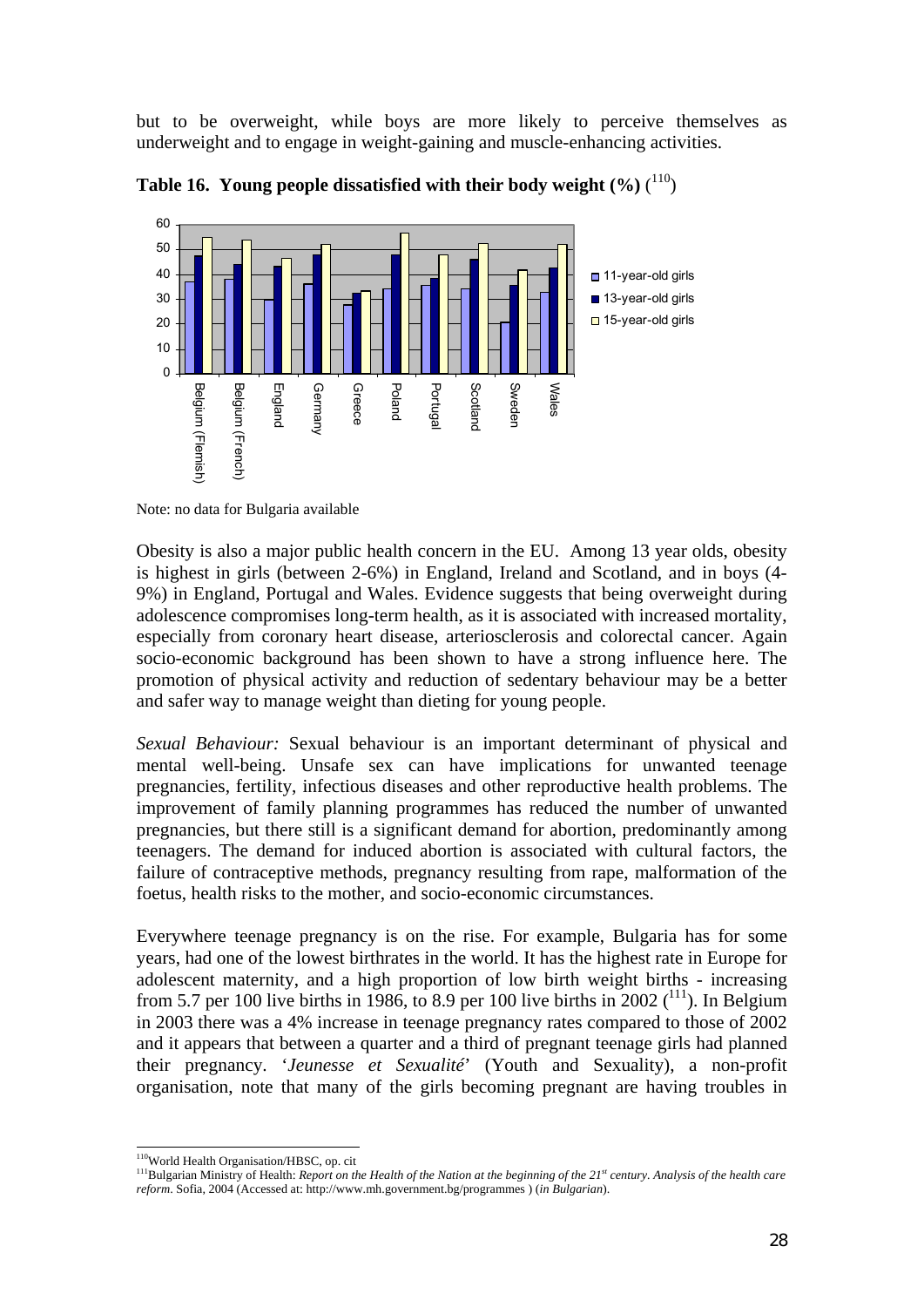school or at home and view their pregnancy as a part of growing up or as a way to start a new life for themselves  $(^{112})$ .

There are great differences between ages of first sexual intercourse in the Member States. Early first intercourse is thought to be linked to unplanned, unprotected sex and therefore to a greater risk of unintended pregnancy and STIs. In Mediterranean States, men start their sex lives well before marriage. In Northern countries men and women have their first sexual intercourse at about the same age. Belgium and Germany are characterised by a comparatively late sexual initiation for both sexes. These patterns and trends are important when planning health promotion initiatives and school sex education programmes  $(^{113})$ .

*Sexually Transmitted Infections*: Adolescents tend to underestimate, downplay or deny their risks of HIV infection. Feelings of invincibility, combined with the lack of awareness of the consequences of risky behaviour, may make them less likely to take precautions to protect their health and their lives  $(114)$ . Sexually transmitted infections are an important health problem for young girls because of the risk of infertility, ectopic pregnancy, pelvic inflammatory disease, and chronic pelvic pain.

The face of AIDS is increasingly young and women are becoming infected at significantly younger ages than men. Young girls are particularly vulnerable to the sexual transmission of HIV for both biological and social reasons. While both young girls and boys engage in consensual sex, girls are more likely than boys to be uninformed about HIV, to be coerced or raped, or enticed into sex by someone older, stronger, or richer. Increased incidence of HIV/AIDS in young women has also led to an increase in transmission of the virus from mother to child. Today, UNAIDS calculates that more than 50 percent of all new HIV infections around the world occur in children and young people between 10 years and 24 years old. The dramatic spread of HIV/AIDS, particularly in Eastern Europe, means that in Europe as a whole, 30– 40% of all reported HIV/AIDS cases are among those under 25 years of age (<sup>115</sup>). Therefore, reaching young people before they become sexually active is key to fighting the epidemic.

Overall, we can see that the discrimination of young girls in healthcare systems can have serious consequences later in life. However, young women who are well prepared to make healthy lifestyle choices related to nutrition, exercise, tobacco, alcohol and drug use, and sexuality, will have enhanced physical and mental health and will almost certainly reduce or avoid major diseases later in life.

 $^{112}$ Belgium News, Expatica.com, accessed at: http://www.pregnancy-info.net/in\_the\_news1.html

<sup>&</sup>lt;sup>113</sup>European Commission: The Health Status of the European Union. op. cit<br><sup>114</sup>World Health Organisation: *The health of children and adolescents in Europe*. Factsheet EURO/06/05. Copenhagen, Bucharest, 12 September 2005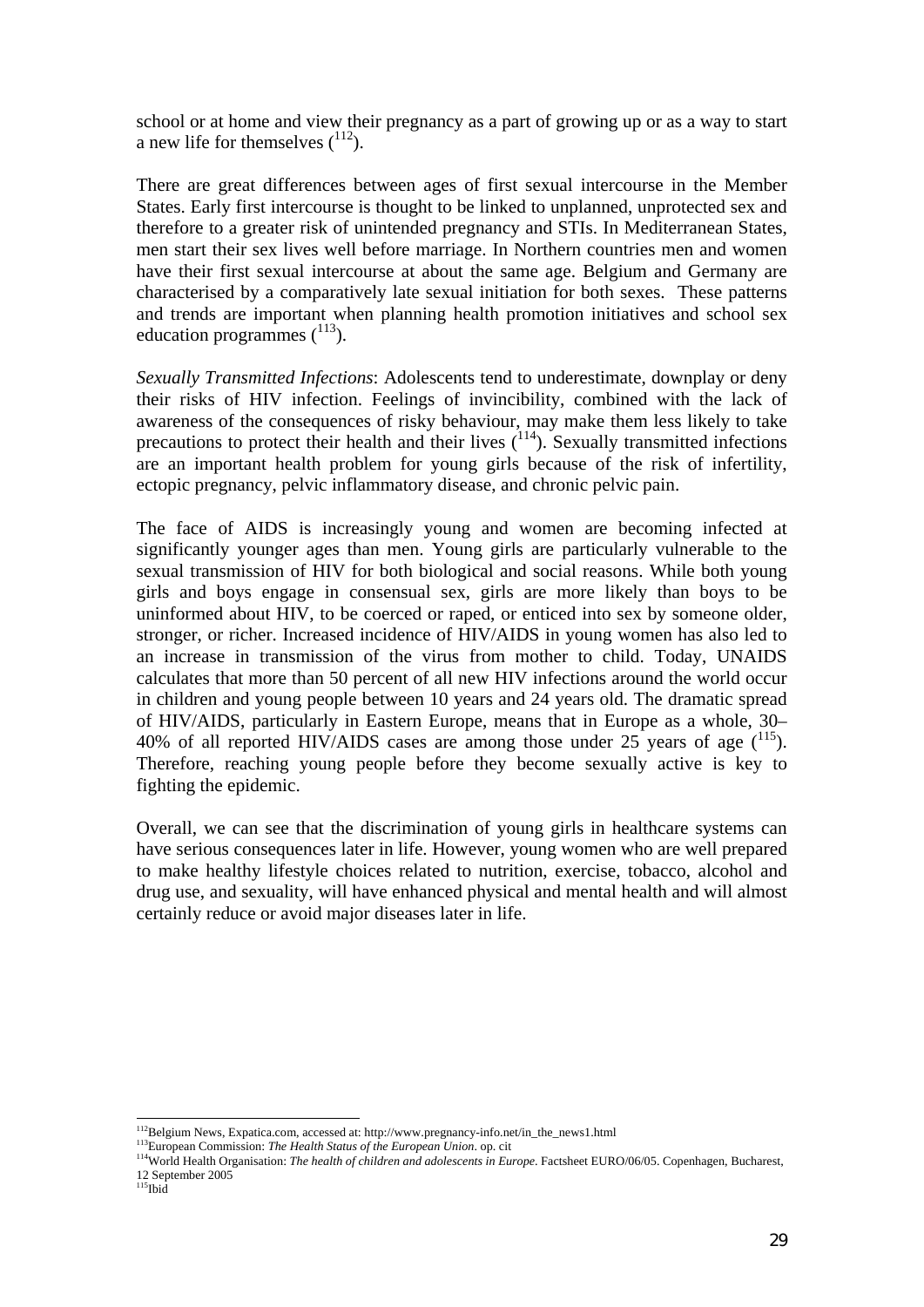#### **Chapter 5: CONCLUSIONS AND RECOMMENDATIONS**

#### **5.1 Future Directions**

The promotion of gender equality and equity has been a longstanding theme in the operations of the EU. For example, the European Commission has recently developed a *Roadmap for Equality* between men and women. This outlines six priority areas for EU action on gender equality for the period 2006-2010, including equal economic independence for women and men; equal representation in decision-making; eradication of all forms of gender-based violence and the elimination of gender stereotypes.

Gender equality issues have, until recently, received relatively little attention in public health policies at EU level. However, since the Maastricht and Amsterdam Treaty changes, the EU has acquired a new competence in Public Health. Amongst the priorities identified in the 2004-2008 Programme (e.g. building and improving health information and knowledge, responding rapidly to major health threats, addressing the determinants of ill-health) actions are included to give greater consideration to gender and health. In June 2006 the Council adopted a Conclusion on Women's Health. It was noted that reliable, compatible, comparable data on the status of women's health is essential to improve information to the public and develop appropriate strategies, policies and actions to ensure a high level of health protection, and that gender-specific data and reporting are essential for policy making.

Therefore, the European Parliament's call for a preliminary study on gender related discrimination in the health sector is very timely. However, only by doing an in-depth analysis what is and is not available in terms of gender based data in the health sector will it be possible to move forward. The results of this study should be an important catalyst in identifying needs for comparative disaggregated data collection, gender related health indicators and better targeted funding and research. It should also help to identify ways of how the healthcare systems in Europe could respond with greater sensitivity to varying healthcare needs of women and young girls.

#### **Promoting Gender**

Internationally, the empowerment of women has long been a policy goal for development organisations. Gender-equitable organisations review their structures and procedures to increase their accountability and responsiveness to women. For example, UNICEF has used the *Women's Empowerment Framework* ( 116) as a tool for mainstreaming gender throughout its programmes. Other organisations, e.g. BRIDGE  $(117)$  claim that the successful implementation of a gender policy at programme level is enhanced by ongoing training and feedback; applying equal opportunity policies throughout organisations, and fostering processes of information-sharing and exchange through a close involvement of programme staff in policy development. These organisations also identify a number of weaknesses that occur in the implementation of gender policies which could be avoided in EU policy design.

# **5.2 Examples of Good Practice in the Countries Studied**

l <sup>116</sup>UNDP: Strategy for Implementing Gender in Development Policy. New York 1996 <sup>117</sup>BRIDGE: *Putting gender policy into practice: lessons from ACORD* 

http://www.bridge.ids.ac.uk/Dgb5.html#ACORD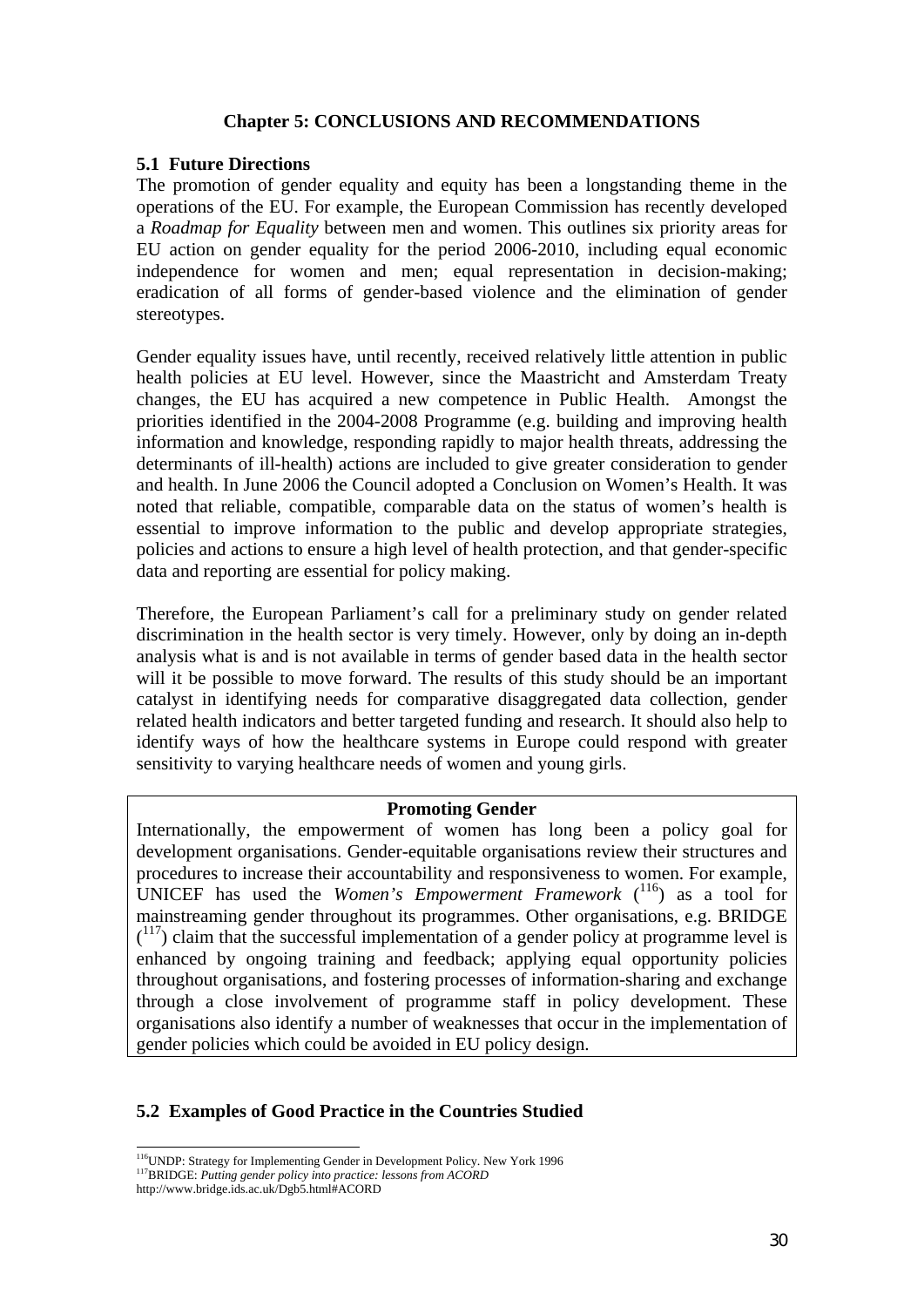During the course of this study a number of experts were consulted about gender discrimination in healthcare and their details are included in Appendix 2. Part of their contribution involved describing examples of best practice in relation to women's health in their respective countries. Some of these examples are provided below, though fuller country reports will be available on http://www.eurohealth.ie/eureports

## **Belgium**

*Inventory of health policies:* Since 2004, the National Council of Women in Belgium has been making an inventory of health policies that affect women. The report includes policy documents concerning contraception, cancer, breast feeding, cholesterol, gynaecology, menopause, osteoporosis, patient rights and pregnancy.

*Volunteers support breast awareness: VIVA-SVV boezemvriendinnen* is a project in which female volunteers motivate other women, to support and encourage each other to take part in breast cancer screening.

# **Bulgaria**

*Eating Disorders:* The Ministry of Health is planning to establish special sectors in psychiatric hospitals and develop specialised standards and programmes for treating eating disorders. There is also pressure for the establishment of specialised hospital and day-care centres for continuous treatment after hospital discharge. The National Action Plan on Food and Nutrition and the National Programme and Action Plan on Mental Health have some targets directed to anorexia and bulimia.

*Sexual Health in Young People:* The Bulgarian Sexual and Reproductive Health Peer Network is part of the 'Strengthening the National Reproductive Health Programme', funded by UNFPA. It involves a comprehensive combined health, sexuality and lifeskills educational package for students aged 12-18. Lectures on safe sexual practices, birth control, and HIV/AIDS prevention are delivered across Bulgaria as part of the school curriculum, at youth clubs and in education centres. Other projects on sexual education and health promotion for young girls and women are supported by international organisations like 'Health Promotion Schools', PHARE 'Family Planning Project' and 'Prevention of STDs and AIDS'.

#### **Germany**

*Domestic Violence:* The *SIGNAL Intervention Project to End Violence Against Women* started in 1999 in the emergency room of the Benjamin Franklin University Hospital in collaboration with the Institute of Public Health Sciences at the Technical University. The project raises awareness and uses contact with the patient to initiate prevention and intervention in violence against women. It provides abused women with reliable and appropriate support and treatment. SIGNAL objectives are to:

- Identify violence and enquire about abuse
- Document injuries and health problems for use in legal proceedings
- Assess the danger and develop a safety plan
- Inform and refer victims to counselling programmes and women's shelters.

Nurses and physicians working in emergency departments have undergone training based on these principles. The SIGNAL project has made a considerable contribution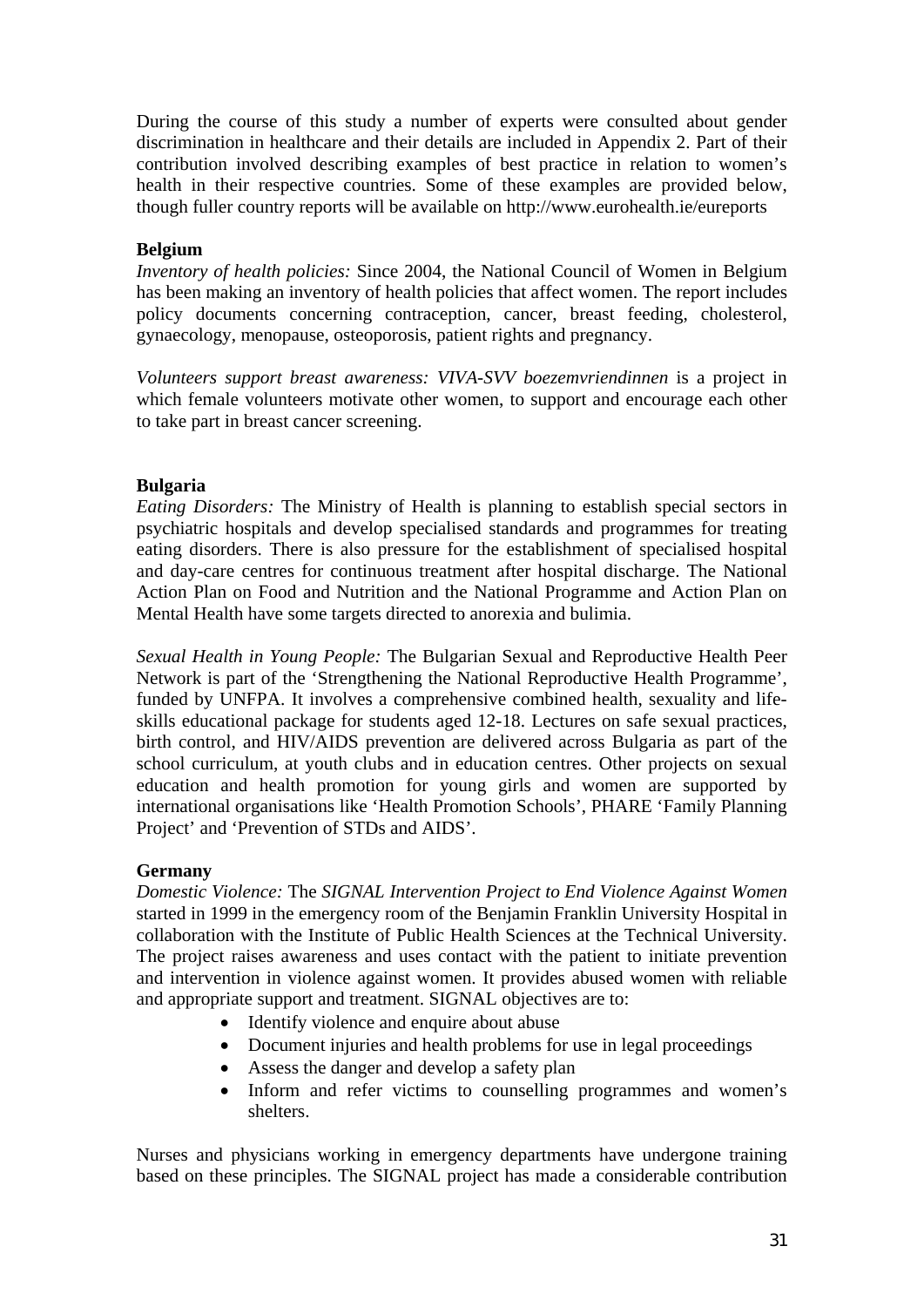awareness raising on the necessity of health care for women who are victims of domestic violence. A Female Emergency Room Patient's Survey has shown that female patients want the issue of domestic violence to be given more attention within the health care system. They regard questions about violence as a positive move, if asked sensitively and in the context of the medical history protocol. Emergency departments are important first-contact points for women who have experienced violence to receive care, support, and referral to community resources.

#### **Greece**

*Young Girls:* In Greece NGOs fill important healthcare needs. The NGO *Friends of Adolescents-Centre for the Prevention and Healthcare of Adolescents (KEPYE*) functions within the University of Athens and is staffed by academics with training and expertise in adolescent medicine and healthcare. It includes paediatric, endocrinology, psychological support, obesity, gynaecological, child surgery and infectious diseases services and it cooperates with other specialists. This Centre offers advice, diagnosis, preventive and curative treatment to adolescent girls for such problems as anorexia, obesity, menstruation, cervix inflammations, pregnancy and abortion as well as information about contraception and sexually transmitted diseases. The Centre shows considerable sensitivity and tries to adjust the hours, the interviews and the services in a such a way that they can be better accepted by adolescent girls.

# **Poland**

*Multi-faceted approaches to women's health:* Many health programmes and campaigns have been carried out under the National Health Programme for 1996-2005. Examples include:

- Neural Tube Defect Prevention Programme: supplying folic acid to women of reproductive age in order to prevent congenital defects of the neural tube;
- Educational leaflets distributed as part of the HIV/AIDS prevention programme in schools. Anonymous free testing for HIV/AIDS infection has been carried out in combination with pre- and post-testing counselling;
- The State Agency to Resolve Alcohol-Related Problems has dealt with foetal damage caused by alcohol use by pregnant women and taken steps to preventing this by publishing a brochure on Foetal Alcohol Syndrome;
- The 'Pink Ribbon' breast-cancer-prevention programme has also been conducted in secondary schools.

# **Portugal**

*Health Promoting Schools:* As part of the European Network of Health Promoting Schools, a project of the European Commission, the Portuguese Network integrates health promotion into every aspect of the school setting (e.g. the curriculum, healthy practices in daily routines, sexual education, improved working conditions, and relationships with community health providers). Significant differences between members and non-members of the network have been observed. Member schools have been integrating sexual education into the whole education process, working in partnership with health professionals (health centres, municipality, NGOs), and developing strategies with parents' and students' associations. Although all schools report a lack of competence in sexual education, this lack is much higher among nonmember schools. In 2003, one third of all the student population in the public system were enrolled in one of the schools of the network. Preliminary evaluations indicate that this programme increased pupils' self-esteem and improved relationships between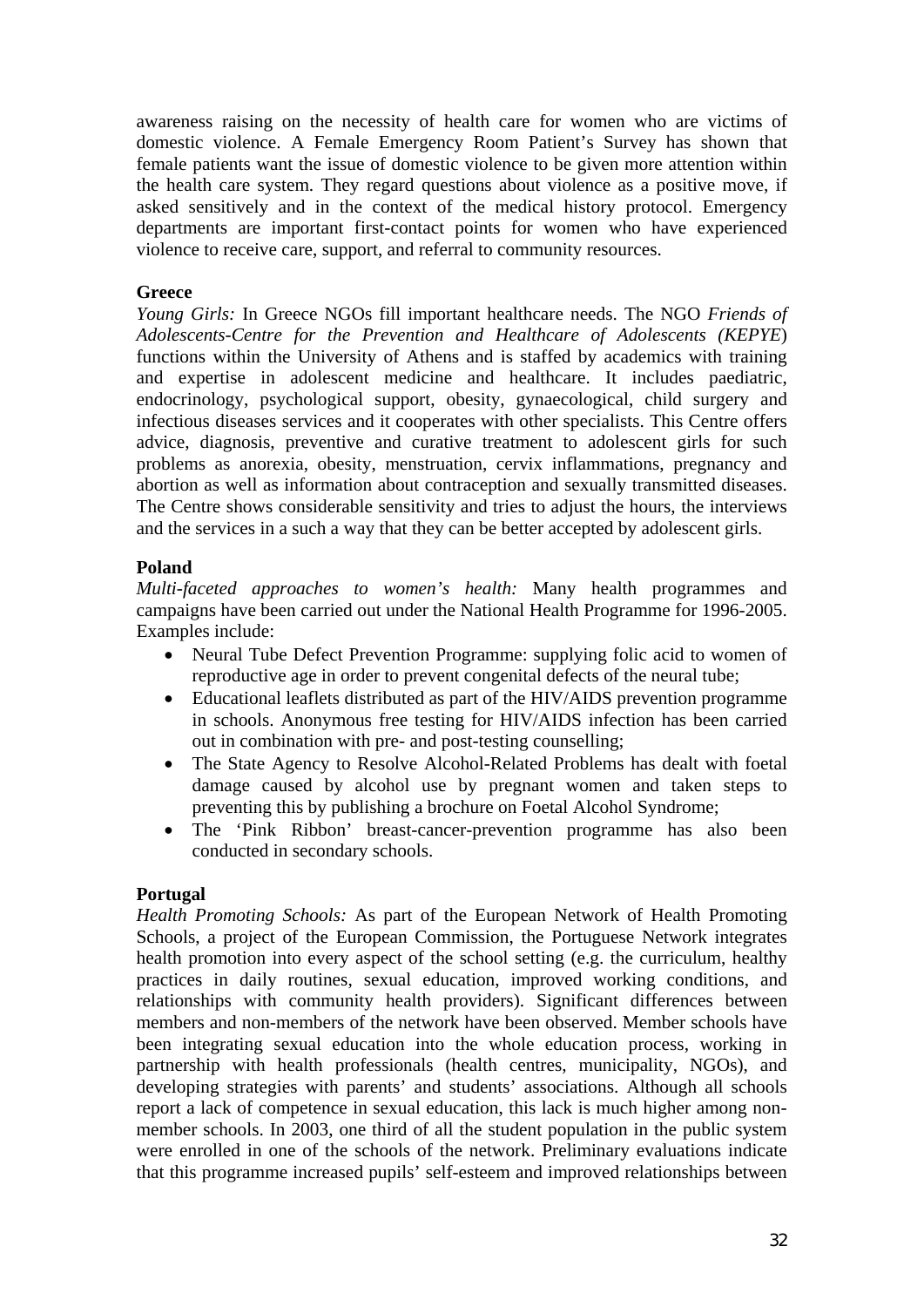pupils and staff, and is a fine example of the potential of developing health services in educational institutions.

# **Sweden**

*Gender mainstreaming in all policies:* Since 1994, there has been a commitment to ensure that a gender equality perspective must permeate all aspects of government policy. At the national level, three main measures have been taken to integrate a gender perspective into every policy area. Firstly, all official statistics have been sexdisaggregated. Secondly, training programmes in gender equality have been held for ministers, press secretaries, political advisers and senior civil servants. Thirdly, all Government commissions of inquiry have been instructed to include a gender impact dimension in their investigations.

*Research:* The establishment of the Centre for Gender-Specific Medicine at the Karolinska Institutet exemplifies the fact that only through systematic research can an evidence-base for gender-sensitive health care be created (See www.ki.se/cfg ).

# **United Kingdom**

*Teenage Pregnancy:* The Teenage Pregnancy Strategy has set targets to:

- Reduce by 50% the 1998 England under-18 conception rate by 2010
- Achieve a downward trend in the under-16 conception rate by 2010
- Increase to 60% the participation of teenage parents in education, training or employment to reduce their risk of long-term social exclusion by 2010

(See www.dfes.gov.uk/teenagepregnancy )

*A Social Model of Healthcare:* The Sandyford Initiative is part of NHS Glasgow, and supported by Glasgow City Council. All services are free of charge, and available without the need to be referred by a doctor or another practitioner. The Sandyford Initiative was launched in Glasgow in 2000 when it brought together Centre for Women's Health, Family Planning, The Steve Retson Project (for men who have sex with men) and Genitourinary Medicine. The aim is to provide services using a social model of health. The initiative provides sexual and reproductive health services for women, men and young people in Glasgow, as well as counselling, information and a range of specialist services. It has a website with sections for staff and for service users. This staff part of the site has been specifically designed to provide background information for health professionals, policy makers and other interested parties. There is also a section of the site designed for the public (See www.sandyford.org).

# **5.3 Emerging recommendations**

Generally, equitable social, educational and employment policies are necessary to reduce gender differences concerning health and illness. A number of recommendations have emerged from this project. The European Institute of Women's Health, with its European Advisory Council and affiliated members, urges European and national policy makers, politicians, practitioners, researchers and stakeholders in equitable gender health policies to support these recommendations.

# *Promoting Gender at European Union Level*

- Mainstream health into all relevant EU policies and to include a gender perspective in those policies
- **Ensure the Council's Conclusions on Women's Health under the Austrian**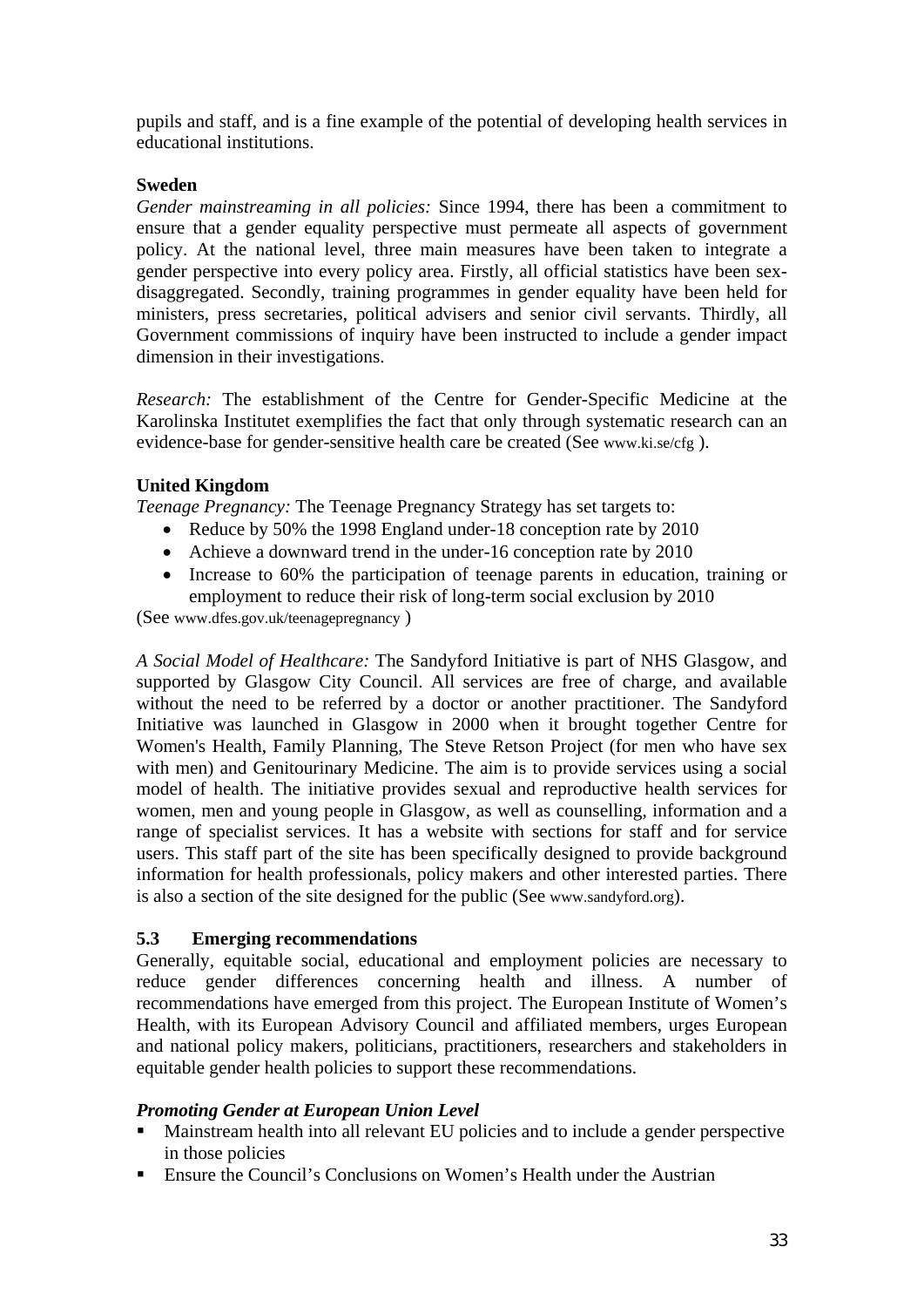Presidency be carried forward during consecutive Presidencies.

- Facilitate Member States, particularly those who have recently joined the EU, to develop effective strategies to address gender-based inequalities, for example with more funding and an exchange of experts
- Increase the number of women in planning and decision-making positions at local, regional, national and EU levels.

# *Addressing Gender Inequalities Through Health Policy*

- Take a more strategic approach to public health policy-making that focuses on the inter-relationship of health and other social determinants that interact with gender, education, living and working conditions, equal opportunity, lifestyle issues and gender roles, for specific population groups
- Examine the existing health inequalities within and between Member States under current and future Public Health programmes and devise strategies to minimise disparities, and ensure equity and equality of treatment and access to care.
- Introduce gender sensitive strands to Public Health programmes in relation to information, health education and promotion, disease prevention and screening
- Take differences in patterns between women's and men's health into account when designing national public health policies to ensure that the health needs of the entire population are included.
- **Pay particular attention to marginalised groups of women and men such as the** disabled, elderly, migrants, and ethnic minorities.
- Ensure that a gender sensitive approach be included in the training of healthcare professionals who should be educated to give women the same level of care and attention as men.
- Institute equitable policies to avoid that differing healthcare financing options impact on gender inequalities in access to care.
- Ensure that service planning takes account of the cultural and ideological differences that limit women's access to, and utilisation of, services.
- Encourage new Member States to make greater use of structural funds for investing in health, such as supporting implementation of the Council Recommendation on Cancer Screening
- **Target information and education campaigns about health and lifestyle choices** at young girls of school age in all EU member states.

# *Research and Data Collection*

- Ensure that data (both quantitative and qualitative) showing the impact of health-related issues on women separately from men are collected along the same line at national and EU level to be comparable.
- **Promote and strengthen the comparability and compatibility of gender-specific** information on health across Member States and at EU level
- Once data are available, set realistic targets for the reduction of major diseases that impact on women and put programmes in place for their achievement
- Address gender imbalances by using both morbidity and mortality rates to inform research, policy and practice.
- Broaden health targets for diseases with high mortality (such as cancer and heart disease) to include diseases with high morbidity (such as arthritis and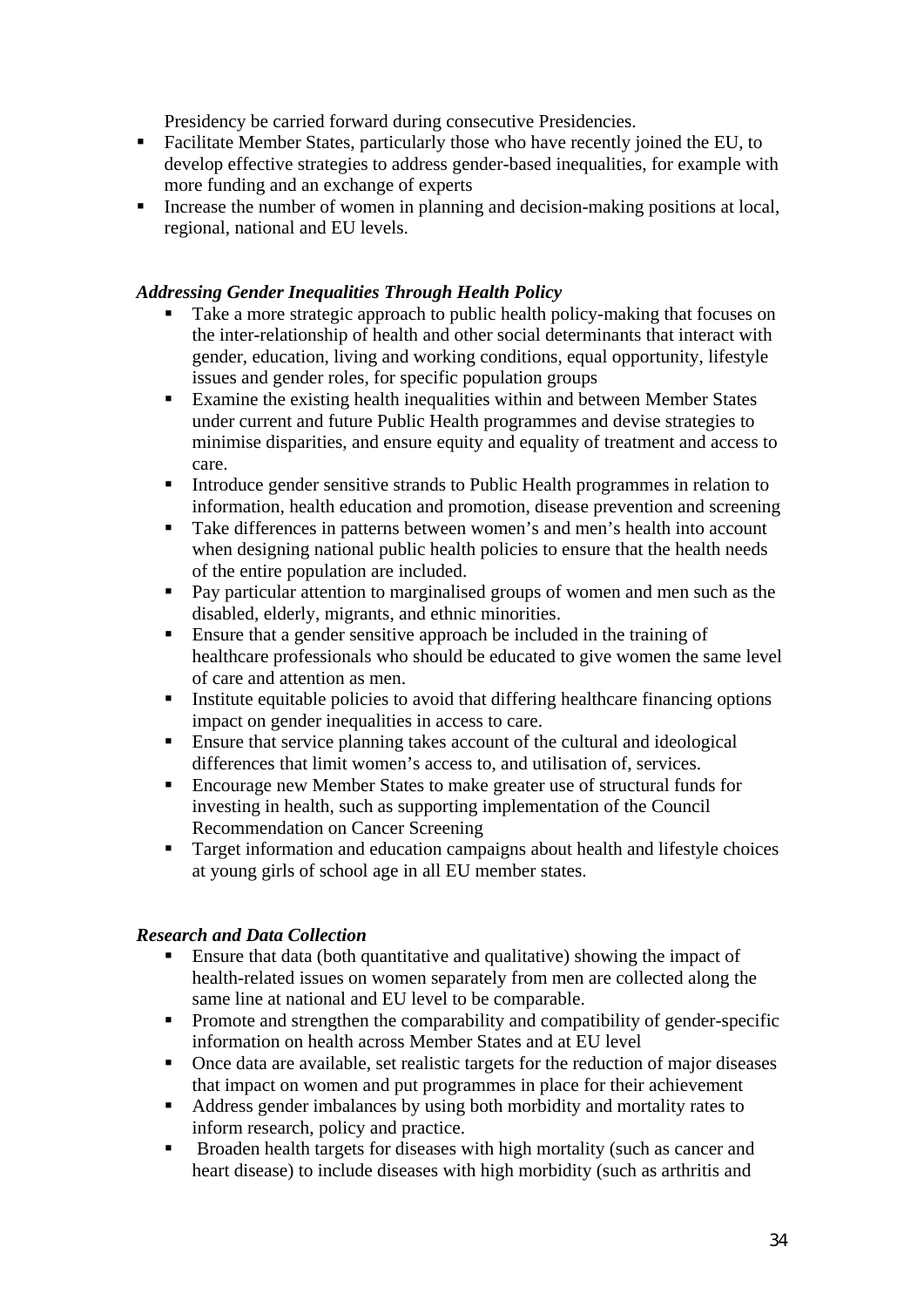osteoporosis).

- Continue the commitment to address sex and gender as an issue for research, under the Seventh Framework Programme.
- **Ensure that all EU-funded research projects include a better balance between** women and men. Draw up and revise clinical studies guidelines appropriate to women and older people
- **Promote multidisciplinary research into the socio-economic determinants of** health across the lifespan of women
- Allocate more EU funds under the Seventh Framework Research Programme to disorders which are of little interest to the pharmaceutical and health technology industry, and to disorders which have low prevalence but high levels of disability in women, e.g. fibromyalgia
- Make funds available for research about gender mainstreaming strategies to improve gender equity

# *Liaising with other Stakeholders*

- Ensure the EU Health Portal, in consultation with relevant organisations provides reliable and informative health information for women
- **Ensure the EU Health Policy Forum has representation from women's health** organisations, who are working at EU level to promote women's health
- Support the exchange of information, experience and good practice between organisations in order to build a rigorous evidence-base on gender-related health issues; a first step is to establish a database of good practice examples
- Support the inclusion of women's health groups in the EU Obesity initiative to reflect the key role that women play as family nutritionists
- Encourage greater collaboration on gender and health issues with international health organisations, such as WHO
- Reinforce the effectiveness of the EU gender equality policies and programmes through the work of new European Gender Institute and ensure that its tasks, functions and budget are set to promote gender equality policies across the EU, including the field of healthcare.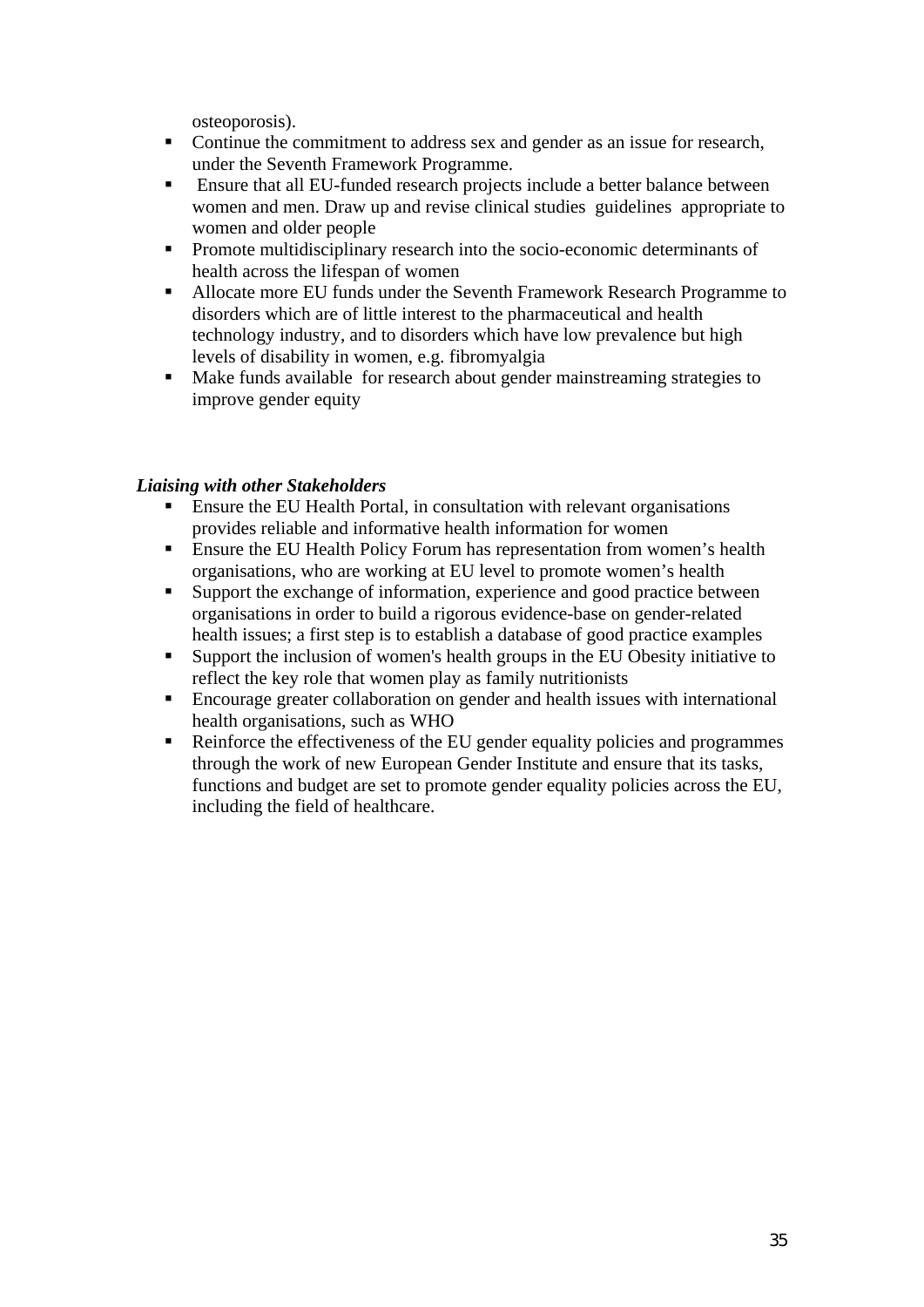# **Appendix 1: ACRONYMS**

| <b>BMI</b>    | <b>Body Mass Index</b>                                                |
|---------------|-----------------------------------------------------------------------|
| <b>CARE</b>   | <b>Health Care Services</b>                                           |
| <b>CISID</b>  | Centralised Information System for Infectious Diseases (WHO)          |
| <b>CVD</b>    | <b>Coronary Vascular Disease</b>                                      |
| <b>DALY</b>   | The Disability-Adjusted Life Year                                     |
| DG RTD        | Directorate General for Research                                      |
| DG SANCO      | Directorate General for Health and Consumer Affairs                   |
| <b>DIS</b>    | <b>Disability Interview Survey</b>                                    |
| <b>ECHIS</b>  | <b>European Core Health Survey</b>                                    |
| <b>EHSS</b>   | <b>European Health Survey System</b>                                  |
| <b>EIWH</b>   | European Institute of Women's Health                                  |
| EP            | European Parliament                                                   |
| <b>ESHIS</b>  | <b>European Special Health Surveys</b>                                |
| <b>ESS</b>    | <b>European Statistical System</b>                                    |
| EU            | European Union                                                        |
| <b>EUIHK</b>  | European Union System of Information on Health and Knowledge          |
| <b>GDP</b>    | <b>Gross Domestic Product</b>                                         |
| <b>GIA</b>    | Gender Inequality Impact                                              |
| <b>HES</b>    | <b>Health Examination Surveys</b>                                     |
| <b>HFA DB</b> | European Health for All Database (WHO)                                |
| <b>HIS</b>    | <b>Health Interview Survey</b>                                        |
| <b>HMP</b>    | <b>Health Monitoring Programme</b>                                    |
| <b>MDB</b>    | European Mortality Database (WHO)                                     |
| <b>MORB</b>   | Morbidity Data                                                        |
| <b>NGO</b>    | Non Government Organisation                                           |
| <b>OECD</b>   | Organisation for Economic Co-operation and Development                |
| <b>PHARE</b>  | Pologne, Hongrie Assistance à la Reconstruction Economique            |
| <b>PRB</b>    | <b>Population Reference Bureau</b>                                    |
| <b>REVES</b>  | International Network on Health Expectancy and the Disability Process |
|               | (Euro-REVES – European subsidiary)                                    |
| <b>SILC</b>   | The Statistics of Income and Living Conditions                        |
| <b>UNAIDS</b> | The Joint United Nations Programme on HIV/AIDS                        |
| <b>UNDP</b>   | <b>United Nations Development Programme</b>                           |
| <b>UNIFEM</b> | United Nations Development Fund for Women                             |
| <b>UNFPA</b>  | <b>United Nations Population Fund</b>                                 |
| <b>WHO</b>    | <b>World Health Organisation</b>                                      |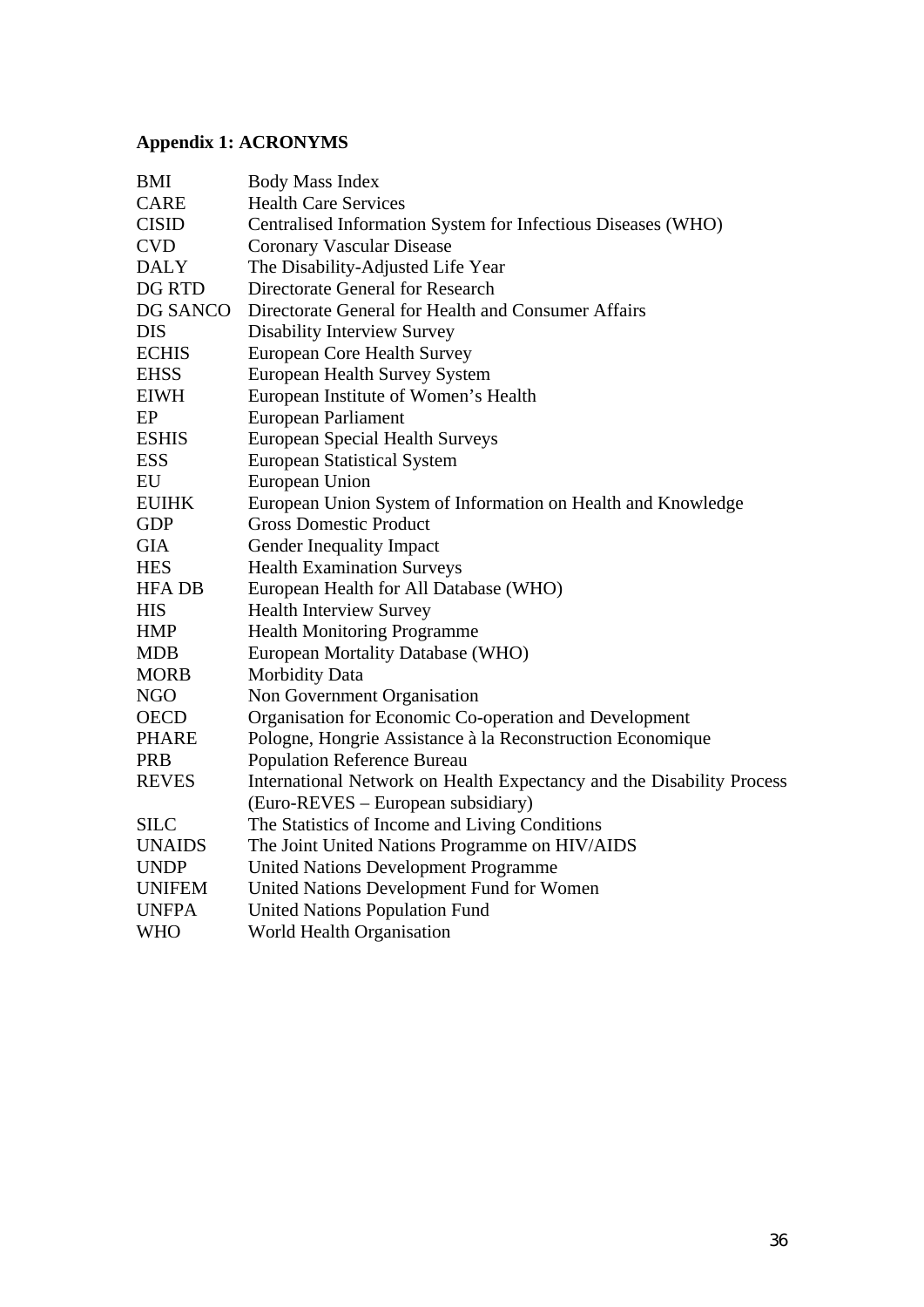# **Appendix 2: EXPERT CONTRIBUTORS**

| Country        | <b>Expert Details</b>                                                                            |
|----------------|--------------------------------------------------------------------------------------------------|
| Belgium        | Els Messelis,                                                                                    |
|                | Higher Institute for Family Sciences, Brussels.                                                  |
| Bulgaria       | Albena Kerekovska,                                                                               |
|                | Faculty of Public Health<br>Medical University of Varna                                          |
| Germany        | <b>Birgit Babitsch</b><br>Center for Gender in Medicine, Charité - Universitätsmedizin<br>Berlin |
|                | Ulrike Maschewsky-Schneider,                                                                     |
|                | Berlin School of Public Health, Charité - Universitätsmedizin<br>Berlin                          |
| Greece         | Constantina Safiliou-Rothschild                                                                  |
|                | Executive Council, 50+Hellas                                                                     |
|                | Founding Member 50+Hellas                                                                        |
| Poland         | Maria Wasilewska                                                                                 |
|                | Ministry of Labour and Social Policy,                                                            |
|                | Chief specialist                                                                                 |
| Portugal       | <b>Vasco Prazeres</b>                                                                            |
|                | General-Directorate of Health, Ministry of Health.                                               |
|                | Julian Perelman, Ceu Mateus, Ana Fernandes                                                       |
|                | National School of Public Health                                                                 |
|                | Universidade Nova de Lisboa.                                                                     |
| Sweden         | Pia Maria Jonsson.<br>Medical Management Centre, MMC<br>Karolinska Institutet, Stockholm.        |
| United Kingdom | <b>Hilary Thomas</b>                                                                             |
|                | Centre for Research in Primary and Community Care,<br>University of Hertfordshire.               |
|                | Annie Dillon, NWCI                                                                               |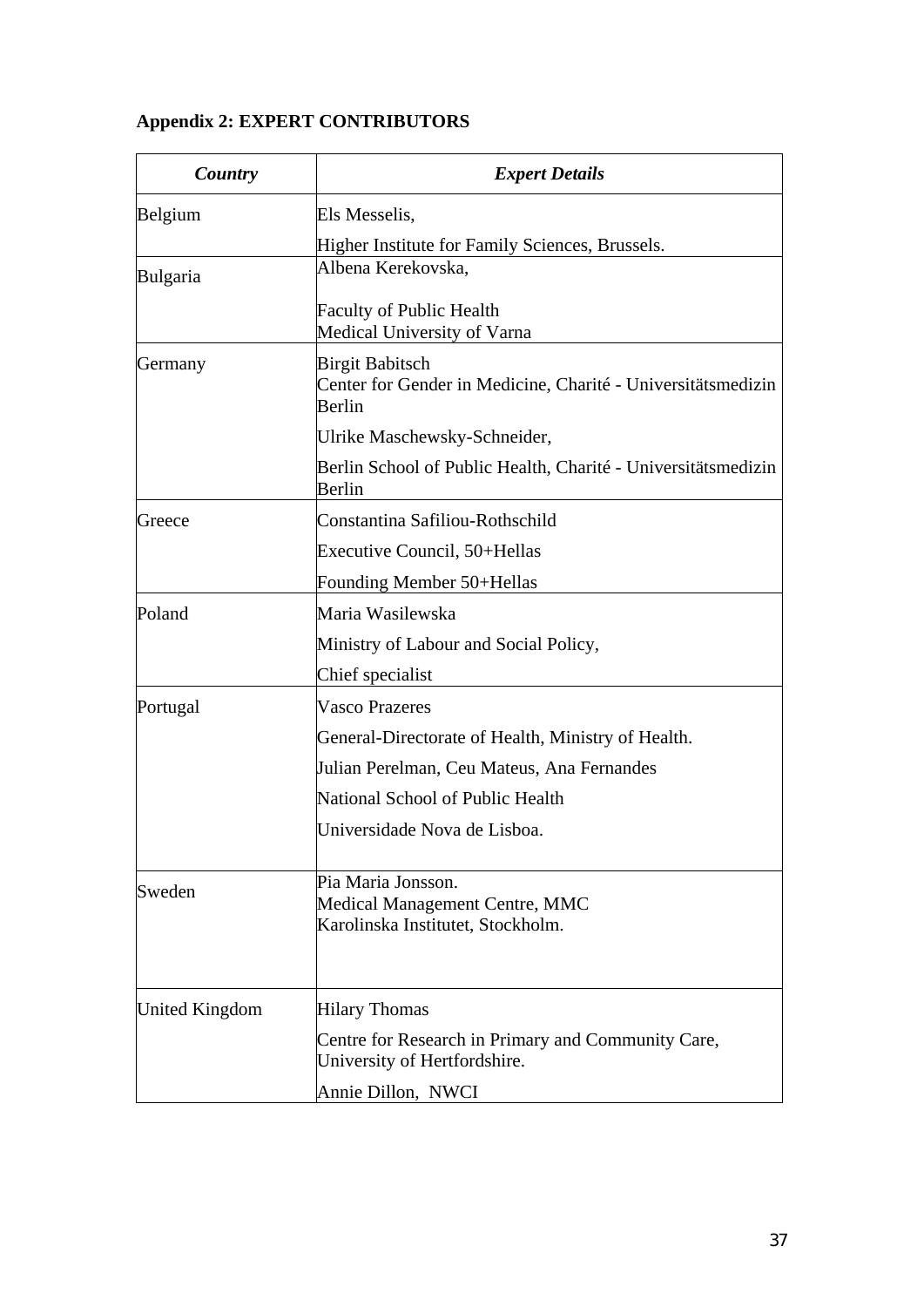## **Appendix 3 EUROPEAN INSTITUTE OF WOMENS HEALTH PROJECT ADVISORY COMMITTEE**

Peggy Maguire Director General, EIWH

Hildrun Sundseth European Cancer Patient Coalition, Europe

Dr Piroska Östlin Karolinska Institute, Sweden

Dr Karen Ritchie Inserm, France

Dr Ineke Klinge Genderstudies in Health and Healthcare, University Maastricht.NL

Sinead Hewson Client Focussed Coaching

The opinions expressed in this report do not necessarily reflect the views of individual country experts or project advisory committee.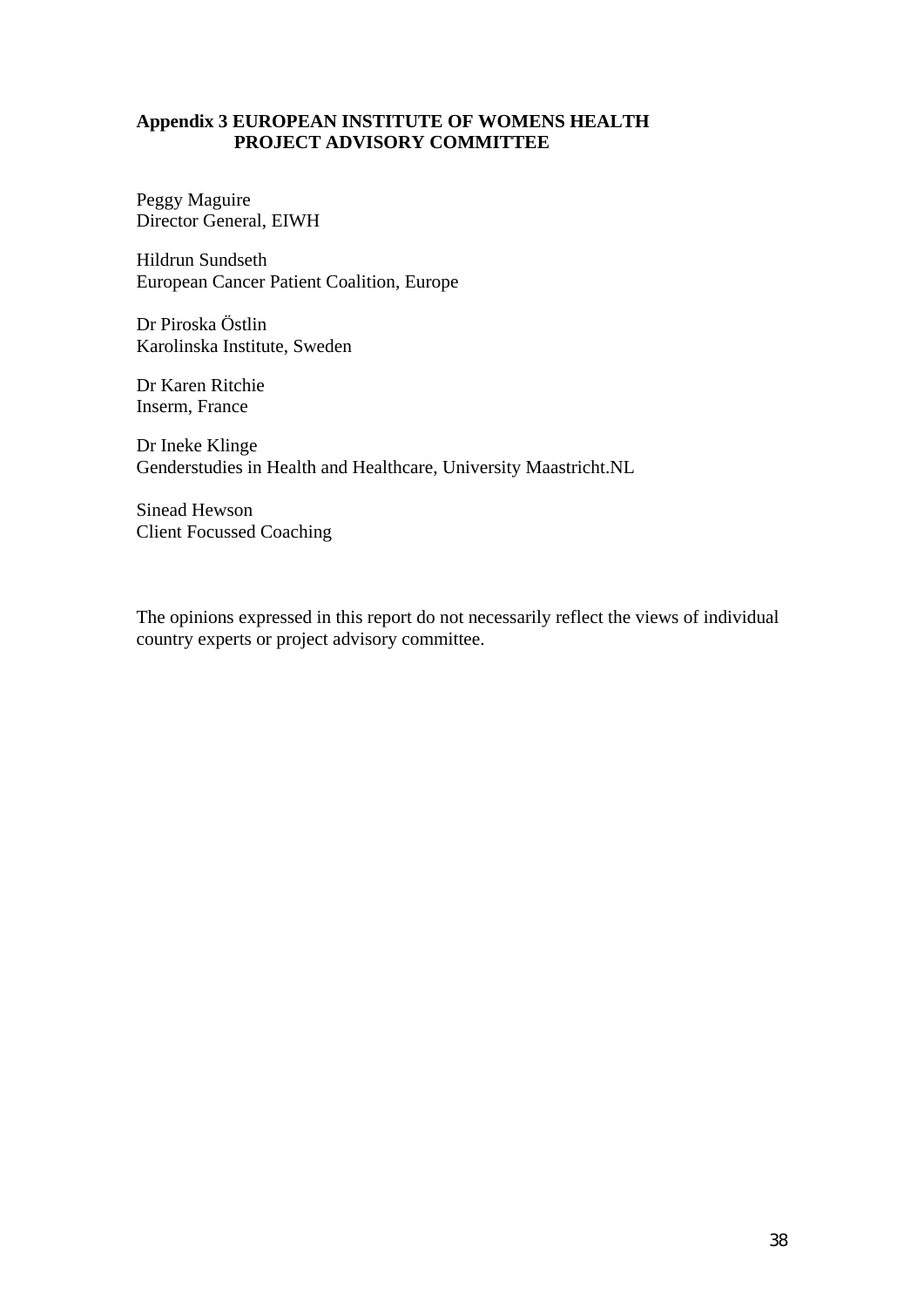#### **Appendix 4: BIBLIOGRAPHY**

- Arber, S., McKinlay, J., Adams, A., et al: *Patient characteristics and inequalities in doctors' diagnostic and management strategies relating to CHD: A videosimulation experiment*. Social Science & Medicine 62 (2006) 103–115.
- Austbury J. Mental Health: Gender Bias, Social Position, and Depression, in: Sen. G., A. George, and P. Östlin (eds.) (2002) *Engendering International Health: The Challenge of Equity.* MITPress, Cambridge.
- Belgium News, Expatica.com, accessed at: http://www.pregnancyinfo.net/in\_the\_news1.html
- Beral, V.; *Breast cancer and hormone-replacement therapy in the Million Women Study*. The Lancet; 362; 9382; 419-427. 2003
- Bonté, J.; *Health Indicators and Eurostat*, UNECE/WHO, 2004
- BRIDGE: *Putting gender policy into practice: lessons from ACORD* http://www.bridge.ids.ac.uk/Dgb5.html#ACORD
- Brown, H.; *Women's Lack of Control Over STI Risks Drives Microbicide Search*. PRB, 2003
- Bulgarian Ministry of Health: *Report on the Health of the Nation at the beginning of the 21st century. Analysis of the health care reform*. Sofia, 2004 (Accessed at: http://www.mh.government. bg/programmes ) (in Bulgarian).
- Cancer Help UK: http://www.cancerhelp.org.uk/

Cancer Research UK:

- http://info.cancerresearchuk.org/cancerstats/geographic/cancerineu/riskfactors/ Cancer Research UK: *Scientific Yearbook*, 2005/2006. London 2006
- Dahlberg, R., *Health and working conditions among low educated women*. Swedish National Institute for Working Life, 2005
- De Smedt, M.; *Towards A Common Framework To Measure Health Status*. Eurostat/European Commission, 2004
- De Torbal et al; *Incidence of recognized and unrecognized myocardial infarction in men and women aged 55 and older: the Rotterdam Study*. European Heart Journal 10.1093/eurheartj/ehi707. The European Society of Cardiology, 2006
- Doyal, L., *A Draft Framework for Designing National Health Policies with an Integrated Gender Perspective*, 1998
- Eichler, M., Burke, M. A.; *The BIAS FREE Framework: A New Analytical Tool for Global Health Research*. Canadian Journal of Public Health 2006; 97 (1): 63- 68
- EU Agency for Safety and Health at Work: *Gender issues in safety and health A review*. 2003
- EuroHIV. HIV/AIDS Surveillance in Europe. Mid-year report 2005. Saint-Maurice: Institut de veille sanitaire, 2006. No. 72.
- European Commission: *Eurostat yearbook 2005: Europe in figures*. Luxembourg: Office for the Official Publications for the European Communities. 2005
- European Commission: *Gender-related cancers*, Directorate-General for Research, Brussels, 2006
- European Commission: *The Health Status of the European Union*. Luxembourg, 2003
- European Commission: *Report from the Commission to the Council, The European Parliament, the European Economic and Social Committee and the Committee of the Regions on Equality between Women and Men*, 2006
- European Commission/Eurobarometer: *Health and Food*, November, 2006
- European Community/Europe Against Cancer: *European Code Against Cancer, Version 3*. 2003 http://www.cancercode.org/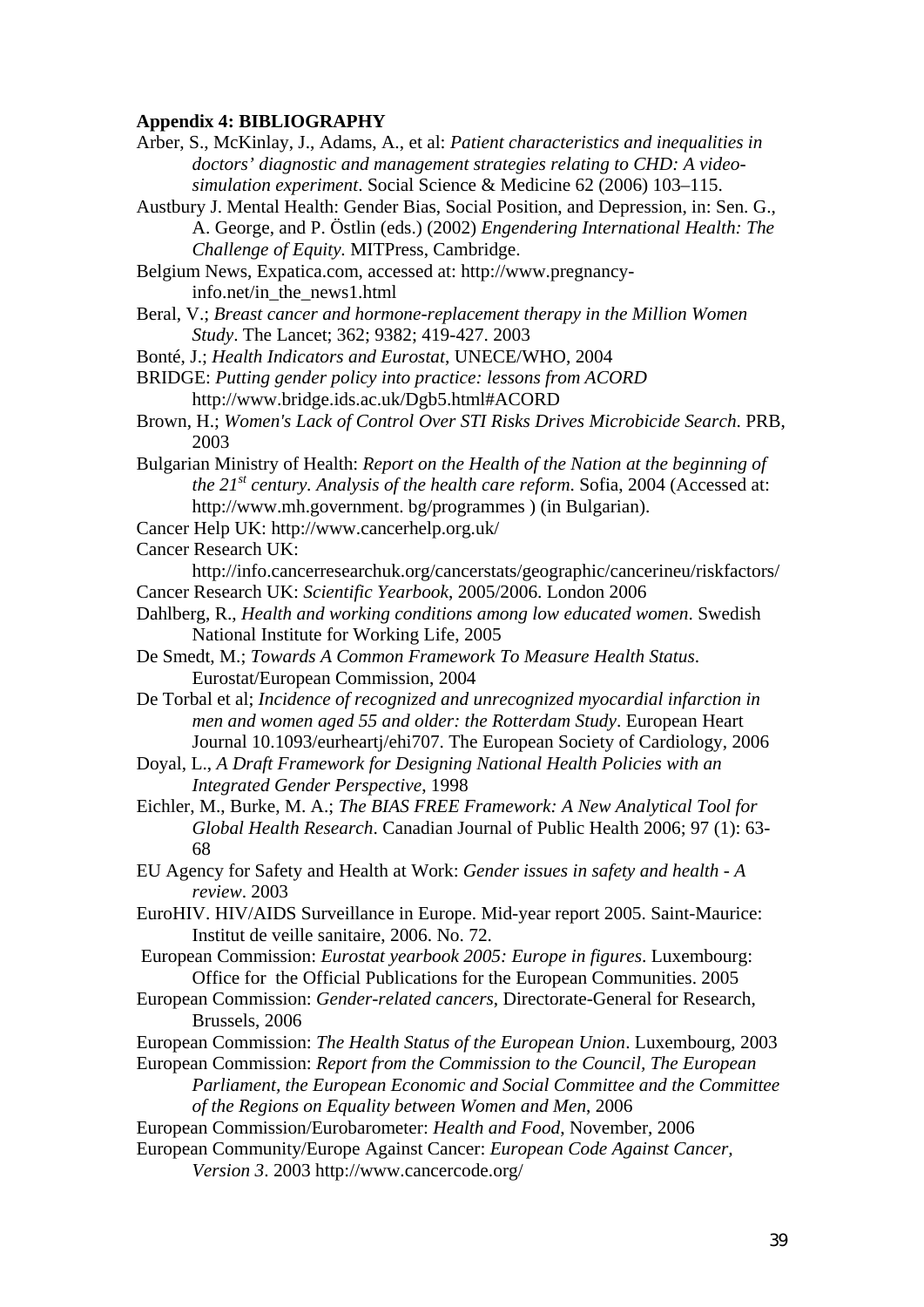European Commission: Expert Report *'Actions against depression. Improving mental and well-being by combating the adverse health, social and economic consequences of depression'*, 2004.

http://europa.eu.int/comm/health/ph\_determinants/life\_style/mental/depression \_en.htm

European Foundation for the Improvement of Living and Working Conditions: *Illness, disability and social inclusion*, 2003

European Heart Network/European Health Management Association/Bristol-Myers Squibb; *A healthy heart for European women*. 2005. www.ehnheart.org

- European Institute of Women's Health; *Women's Health in Europe*. EIWH, 2006
- European Observatory Policy Brief No. 4: *Funding Health Care Options for Europe*. European Observatory of Health Care Systems, 2002
- European Parliament: *Proposal for a Community programme for employment and social solidarity – PROGRESS*. Brussels, 2005
- European Parliament: *Report on Programme for Community Action in the Field of Public Health* (2003-2008). Brussels, 2005
- European Parliament/Committee on Women's Rights and Gender Equality: *Report on the future of the Lisbon Strategy from the point of view of the gender perspective*. Brussels, 2005
- Eurostat: Key figures on Europe Statistical pocketbook 2006 edition. Data 1995 2005. http://www.eds-

destatis.de/downloads/publ/en1\_key\_figures\_on\_europe\_pb.pdf

- Fenton, K A., and Lowndes, C M; *Recent trends in the epidemiology of sexually transmitted infections in the European Union*. *Sex. Transm. Inf.* 2004;80;255- 263; doi:10.1136/sti.2004.009415.
- Gagel S, Niederlaender E.: *Statistics in focus: population and social conditions. HIV and AIDS in the European Union*. Office for Official Publications of the European Communities, Luxembourg. 2005
- Genderwetswijzer Gezondheid, Belgium 2004
- Gottret, P., Schieber, G.; *Health Financing Revisited A Practitioner's Guide*. World Bank, 2006
- Green, L. *An unhealthy neglect? Examining the relationship between child health and gender in research and policy*. Critical Social Policy 2006, 26(2): 450-466.
- Hällström T. Gender differences in mental health, in: Östlin P, Danielsson M, Diderichsen F, Härenstam A, Lindberg G (eds). *Gender Inequalities in Health: A Swedish Perspective.* Harvard Center for Development and Population Studies, Harvard University Press, Cambridge 2001.
- Homedes, N.; The Disability-Adjusted Life Year (DALY) Definition, Measurement And Potential Use. HCO Working Papers. Undated
- Hu D. , Hook, E.W. , Goldie, S.J.: *Screening for Chlamydia trachomatis in Women 15 to 29 Years of Age: ACost-Effectiveness Analysis*. Annals of Internal Medicine, 2004, 141: 501-513.
- Institute of Alcohol Studies. *IAS fact sheet: alcohol consumption and harm in the UK and EU*. Institute of Alcohol Studies, Cambridge, 2005.
- International Obesity Task Force and European Association for the Study of Obesity: *Obesity in Europe: the case for action*. London. 2002
- Jarvis, M. J.; *Why People Smoke*: British Medical Journal; 328:277 279: 31 January 2004
- Jernigan, D. H., Global Status Report: Alcohol and Young People. World Health Organization, Geneva, 2001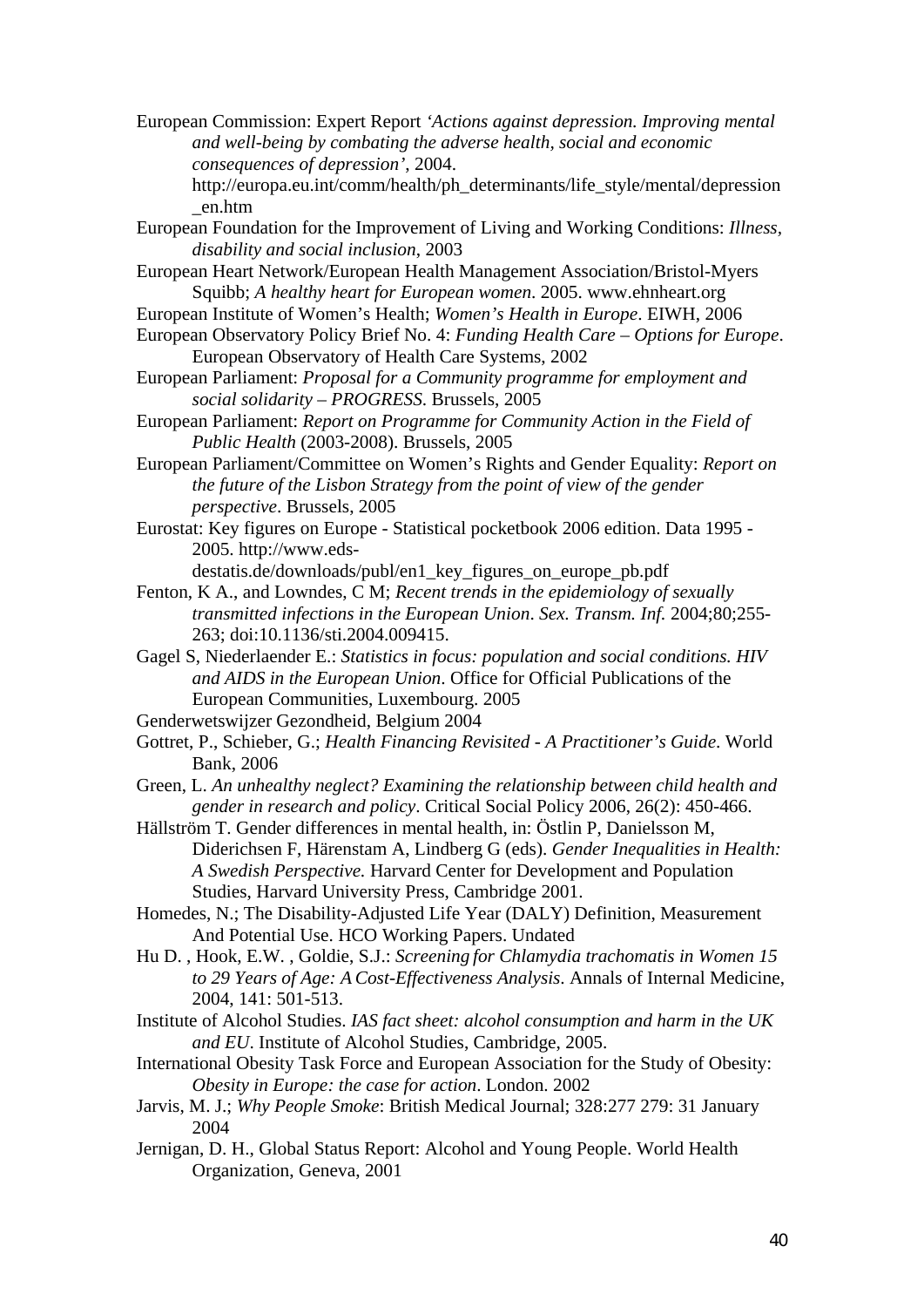- Keleher H. (2004) *Why build a health promotion evidence base about gender?* (Editorial) Health Promotion International, Vol.19, No.3, pp 277-279.
- Key, J., et al., Meta-analysis of Studies of Alcohol and Breast Cancer with Consideration of the Methodological Issues. Cancer Causes Control, 2006. 17(6): p. 759-770.
- Klinge, I., & Bosch, M.: *State of the Art Transforming Research Methodologies in EU Life Sciences and Biomedicine: Gender Sensitive Ways of Doing Research*. European Journal of Women's Studies, Vol 12(3): 377-395; SAGE Publications; 2005
- Klinge, I., & Maguire, P.; *The Policy Implications of Gender Mainstreaming for Healthcare Research in the EU*. Pharmaeconomics 22 Suppl. 2: Adis Data Information BV, 2004
- Kolip, P. and Schmidt, B.; *Gender and Health in Adolescence*, WHO 1999
- Lalasz, R.; World AIDS Day 2004: *The Vulnerability of Women and Girls*. PRB, 2004
- Makino M, Tsuboi K, Dennerstein L; *Prevalence of eating disorders: a comparison of Western and non-Western countries*. Medscape General Medicine; 6: 3: 49. 2004
- Matharu, K., Ozanne, S; *The Fetal Origins of Disease and Associations With Low Birthweight*. NeoReviews Vol.5 No.12 2004 e522. American Academy of Pediatrics, 2004
- Middle C, Johnson A, Alderdice F, Petty T, Macfarlane A.: *Birthweight and health and development at the age of 7 years*. Child Care, Health & Development 1996; 22(1): 55-71
- Moliner, A. M.; *What Should Be Measured In Relation To Health Status: The EU Aggregate Experience*, European Commission, 2004
- Mossialos, M., Dixon, A.: *Funding Health Care: Options for Europe*. Open University Press, 2002
- Myers, F., McCollam, A., Woodhouse, A., *Resource document on mental health and inequalities in Scotland*. Scottish Development Centre for Mental Health, 2005
- National Center for Chronic Disease Prevention and Health Promotion Tobacco Information and Prevention Source: *Women and Smoking – A Report of the Surgeon General, 2001*.

http://www.cdc.gov/tobacco/sgr/sgr\_forwomen/sgr\_women\_chapters.htm

- Östlin/WHO Regional Office for Europe's Health Evidence Network (HEN); *What evidence is there about the effects of health care reforms on gender equity, particularly in health?* 2005
- Pan American Health Organization *Gender and Health Unit: Annotated Bibliography on Gender Mainstreaming and Analysis Resources for Health Programmers*. 2003
- Panchaud C, Singh S, Feivelson D, Darroch J.: *Sexually Transmitted Diseases Among Adolescents in Developed Countries Family Planning Perspectives*. Volume 32, Number 1, 2000.
- Petersen S, Peto V, Rayner M, Leal J, Luengo-Fernandez R, Gray A. *European cardiovascular disease statistics*. 2nd Edition. British Heart Foundation: London. 2005
- Risberg, G., Hamber, K., Johansson, E.; *Gender perspective in medicine: a vital part of scientific rationality. A useful model for comprehending structures and hierarchies within medical science*. Umeå University, Sweden, 2006
- Robine, J-M., Jagger, C, Van Oyen, H.; *The Euro-REVES Approach: A Vision For Europe*. UNECE/WHO, 2004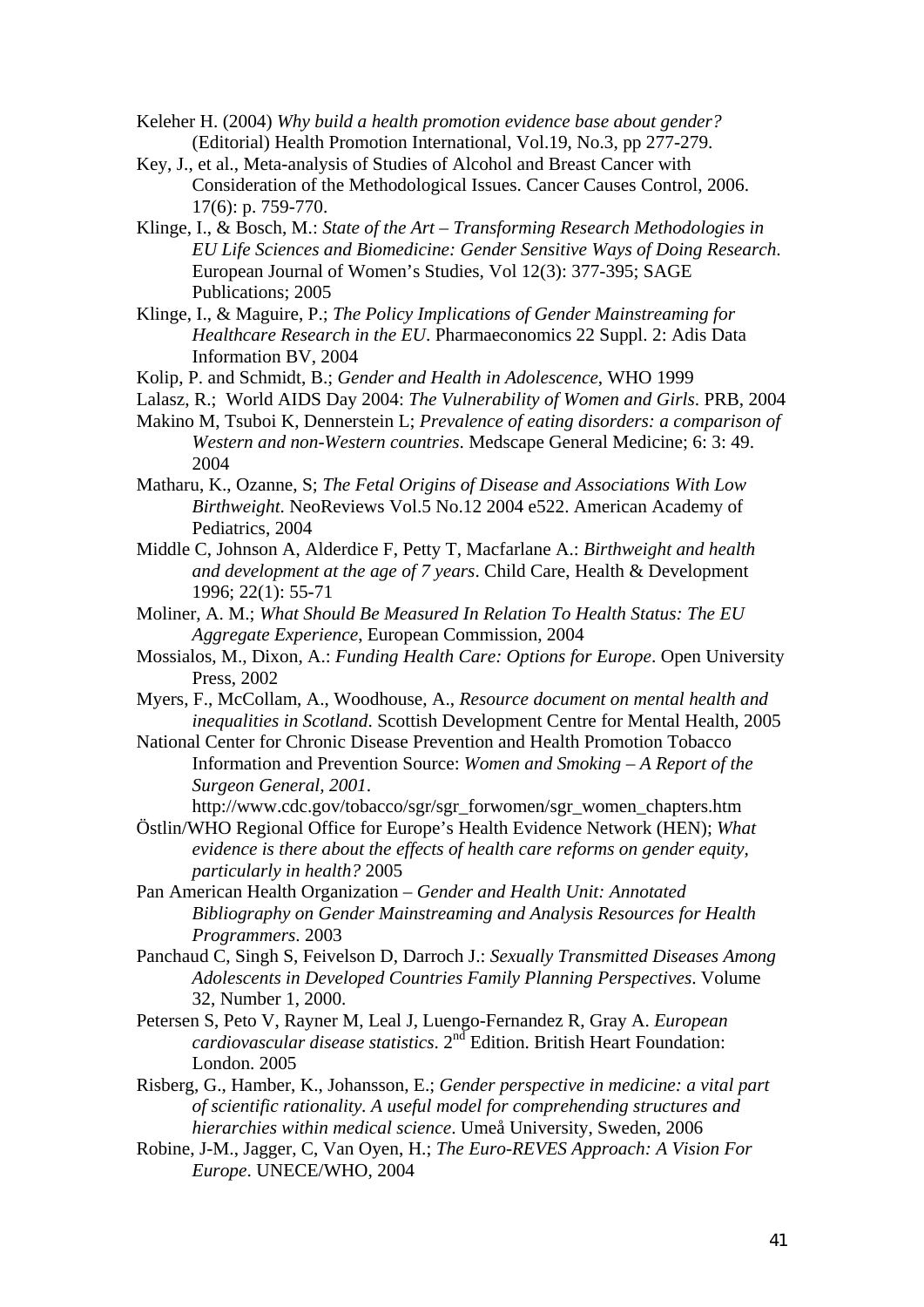Stramba-Badiale, M., Fox, K. *et al* : *Cardiovascular diseases in women : A statement from the policy conference from the European Society of Cardiology*. European Heart Journal (220) 27, 994-1005, doi:10. 1093/eurheartj/ehi819

- Suhrcke, M.; *Young People and HIV/AIDS: Awareness and Attitudes*; CommonHealth, Spring 2005
- UNAIDS, UNFPA, and UNIFEM, Women and HIV/AIDS: *Confronting the Crisis*. Geneva and New York, 2004. www.unfpa.org/hiv/women/report/
- UNDP 2005: http://hdr.undp.org/statistics/data/countries.cfm
- UNDP: *Strategy for Implementing Gender in Development Policy*. New York 1996
- UNICEF: Young Voices Poll, 2001

http://www.unicef.org/polls/cee/information/index.html

United Nations Children's Fund (UNICEF). 1994. *The Women's Equality and Empowerment Framework.*

www.unicef.org/programme/gpp/policy/empower.html

- Üstün, T.B.; *Measuring Health: An International Perspective*. WHO, 2004
- Vanderlinden,J.; UZ health letter 120, 1-9-2001
- VIVA SVV '*Boezemvriendinnen*' http://www.boezemvriendinnen.be/boezemvr.htm
- Women's Health Council: *Women and Sexually Transmitted Infections: a gendered analysis.* Dublin, 2006
- World Bank Group : Genderstats http://www.genderstats.worldbank.org.home.asp
- World Bank Group: World Development Gender Indicators (2002) http://www.genderstats.worldbank.org.home.asp
- World Bank Group: World Development Indicators Country database (2006) www.worldbank.org/data/countrydata/countrydata.html
- World Economic Forum, *Women's Empowerment: Measuring the global gender gap*. 2005
- World Health Organisation. http://www.who.int/mental\_health/prevention/suicide\_rates/en/print.html
- World Health Organisation: *Atlas of health in Europe*. World Health Organisation, Regional Office of Europe, Copenhagen, Denmark, 2003.
- World Health Organisation: Centralized information system for infectious diseases (CISID) http://data.euro.who.int/cisid/
- World Health Organisation: *Global Prevalence And Incidence Of Selected Curable Sexually Transmitted Infections*; Geneva, 2001
- World Health Organisation: *The health of children and adolescents in Europe*. Factsheet EURO/06/05. Copenhagen, Bucharest, 12 September 2005
- World Health Organisation: *Women's mental health an evidence based review*. Geneva, 2000
- World Health Organisation country profiles for Tobacco control, 2003: http://www.euro.who.int/document/E80607.pdf
- World Health Organisation/HBSC; *Young people's health in context*: *Health Behaviour in School-aged Children (HBSC) study: 2001/2002*. Edited by Candace Currie *et al*. Copenhagen, 2004
- WHO/Pan-American Health Organization: *Annotated Bibliography on Gender Mainstreaming and Analysis Resources for Health Programmers*. Pan-American Health Organization Gender and Health Unit, 2003
- World Health Organisation Regional Office for Europe & European Commission. *Health status overview for countries of central and eastern Europe that are candidates for accession to the European Union*. European Communities & 92. World Health Organisation. July 2002